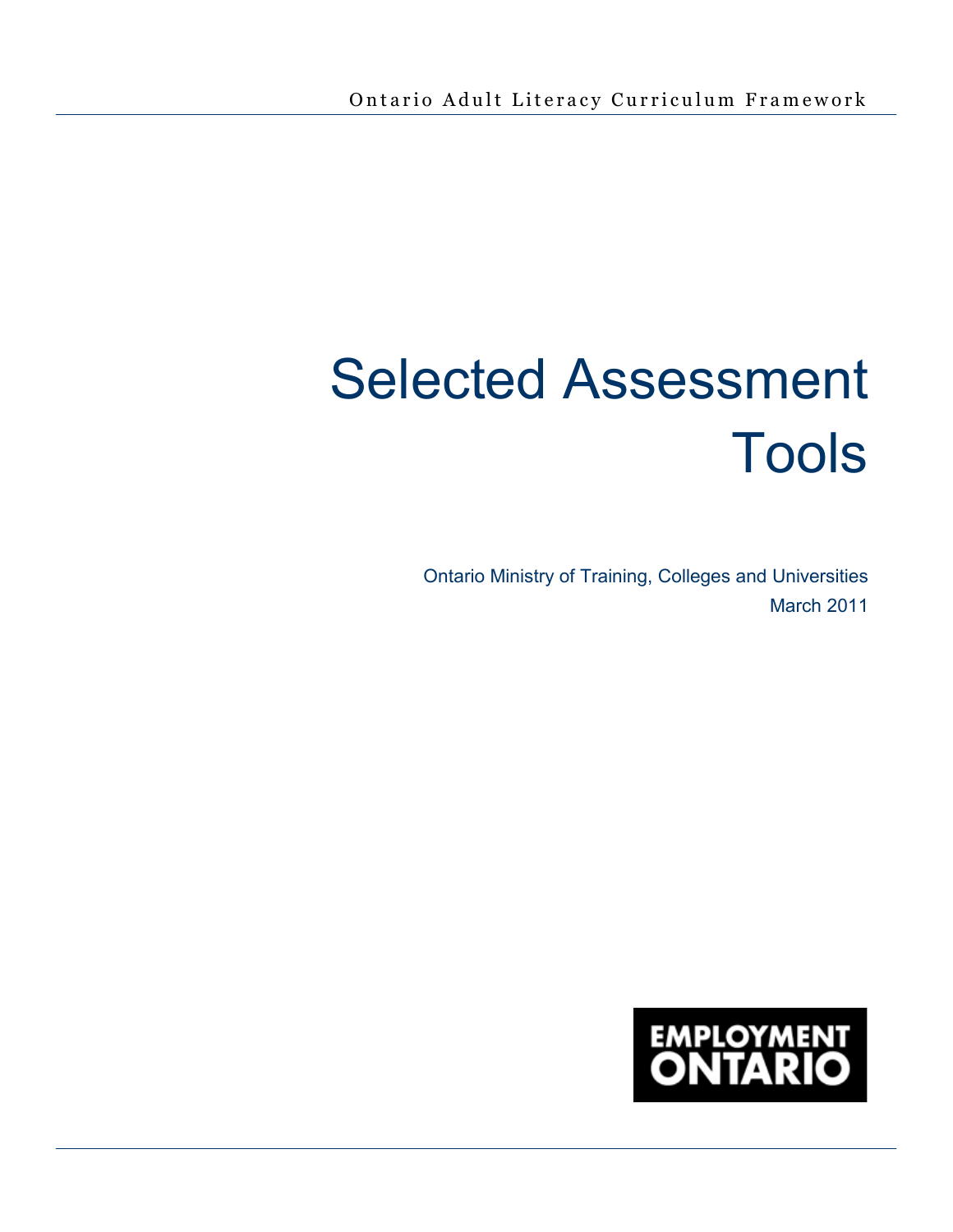# **Contents**

| How could you use this resource as part of your professional development?7                  |
|---------------------------------------------------------------------------------------------|
|                                                                                             |
|                                                                                             |
|                                                                                             |
|                                                                                             |
|                                                                                             |
|                                                                                             |
|                                                                                             |
|                                                                                             |
|                                                                                             |
|                                                                                             |
|                                                                                             |
| Changing the Way We Teach Math: "Evaluate Teaching Strategies," "Expressing Feelings" and   |
| Purposeful Literacies Through Informal Learning: Informal Learning Information Inventory 32 |
|                                                                                             |
|                                                                                             |
|                                                                                             |
|                                                                                             |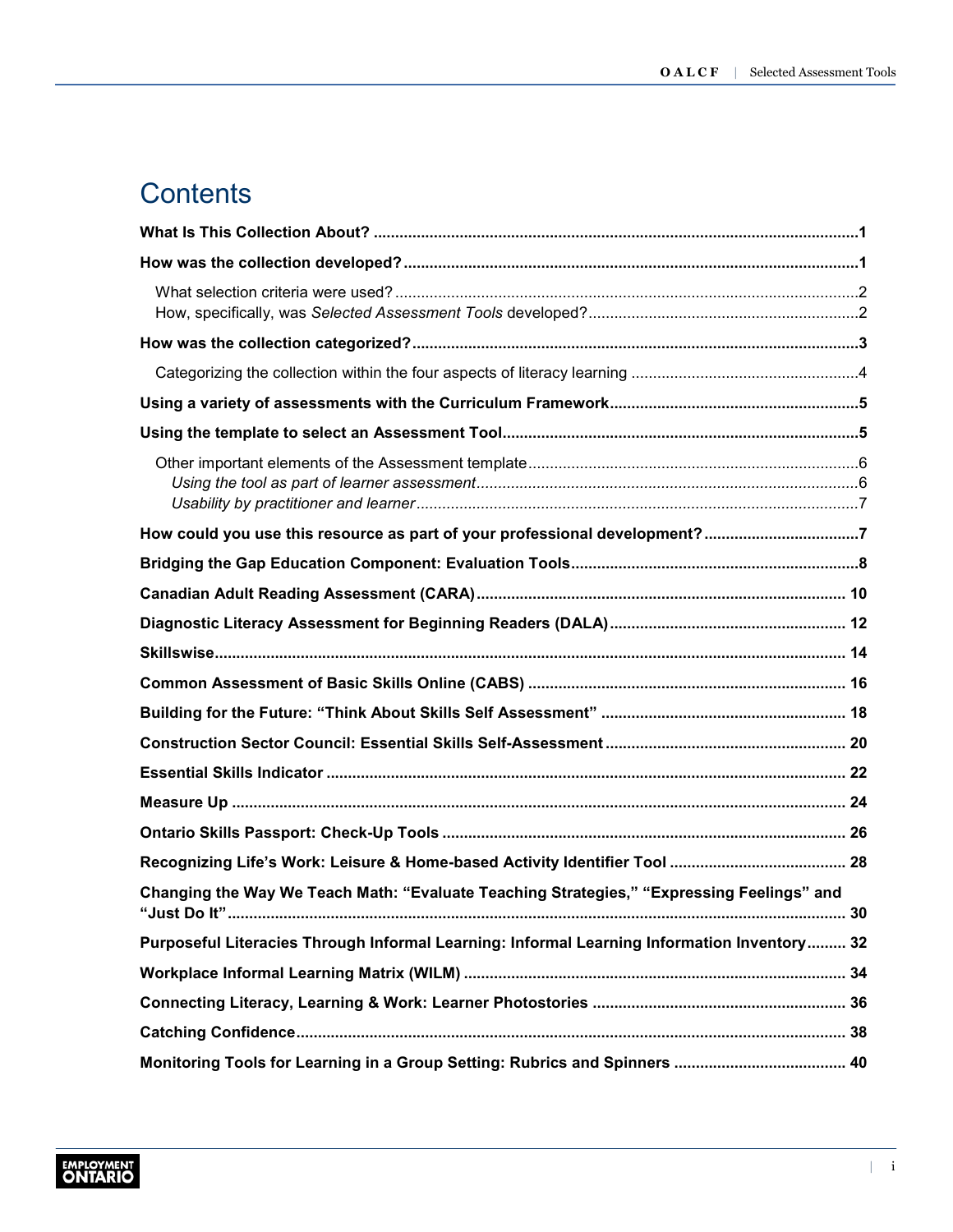| Keys to Effective Learning Disabilities Teaching Practice: Appendix A and Appendix B  56 |  |
|------------------------------------------------------------------------------------------|--|
|                                                                                          |  |
|                                                                                          |  |
|                                                                                          |  |
|                                                                                          |  |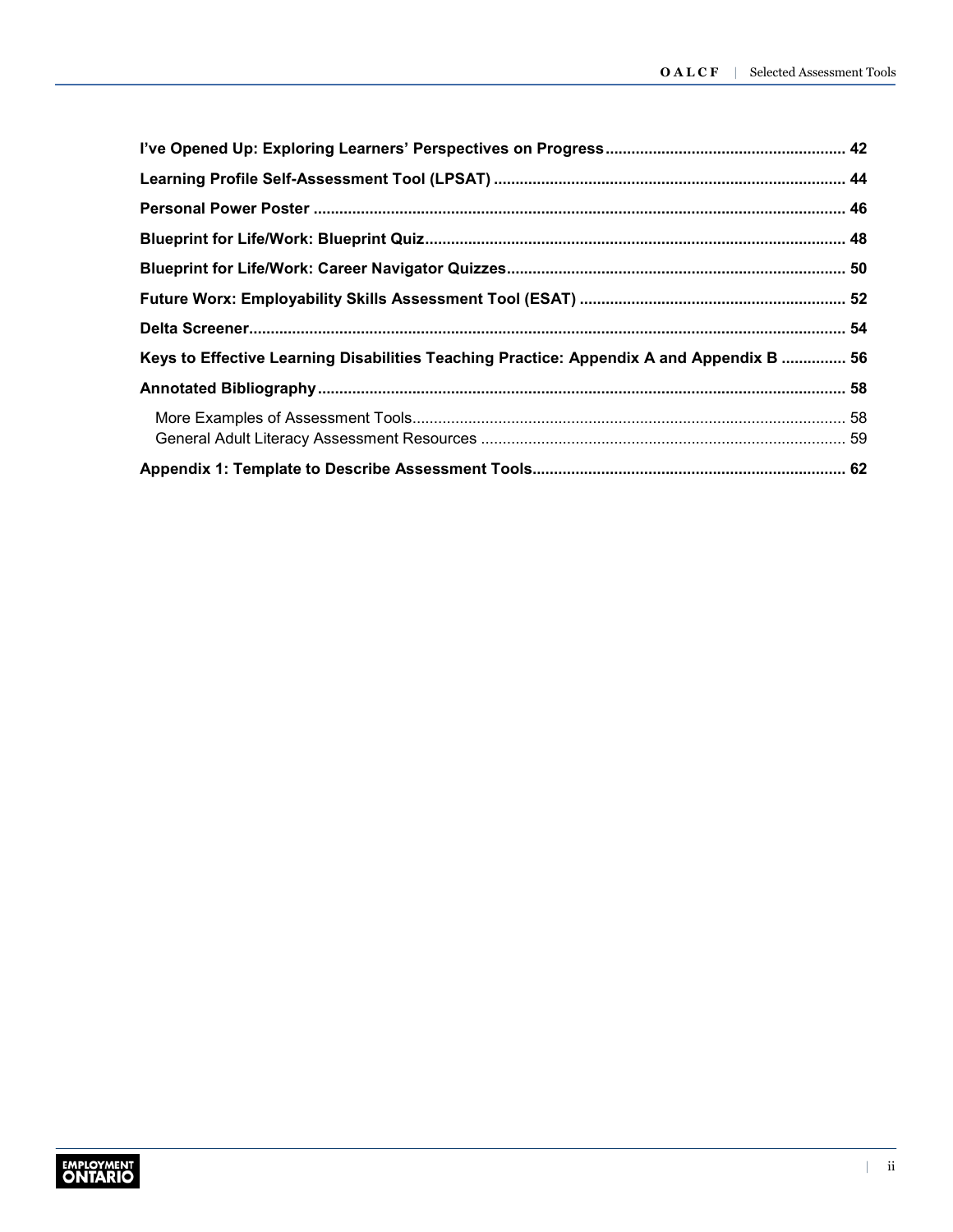# <span id="page-3-0"></span>What Is This Collection About?

*Selected Assessment Tools* provides practitioners and assessors with examples of a wide range of informal and formal assessment tools that can be used within the Ontario Adult Literacy Curriculum Framework (OALCF) to assess learners in the Literacy and Basic Skills (LBS) Program. The collection contains 25 individual assessment tools and an annotated bibliography listing additional resources. The collection

- emphasizes the importance of using a variety of assessment tools, as no single tool should be relied upon to provide comprehensive information about learning
- affirms to LBS Program practitioners and assessors that their current assessment tools may be effective and meaningful within the OALCF
- introduces practitioners and assessors to tools that they might want to start using
- situates a task-based approach to assessment and learning within the broader context of literacy assessment and learning under the OALCF

Current as of February 2011, this collection of assessment tools is neither a comprehensive nor a recommended list. Rather, *Selected Assessment Tools* provides a sampling of appropriate assessment resources available to practitioners and assessors.

# How was the collection developed?

Methods and Decisions

The following broad statement guided the development of *Selected Assessment Tools*:

Assessment is any tool or process that is used to gather information about learning in an adult literacy program*.* 

The tools in the collection consist of both informal and formal tools. *Informal* tools are those that a practitioner, or practitioners and learners, develop for purposes unique to learners in individual programs. *Formal* tools, usually developed by professionals with assessment expertise, have gone through a rigorous process, usually field trials, to determine their

- validity (the tool measures what it says it will measure)
- reliability (the tool measures the same way under the same conditions with the same sorts of testtakers)

The formal tools in this collection do not include standardized tools since a key selection criterion was that the tools be readily accessible for use by practitioners. Standardized tools are often costly and usually require extensive training to administer, often by a certified assessor. Therefore, the following standardized tools, often used by LBS service providers, have not been listed:

- the Accuplacer
- Canadian Adult Achievement Test (CAAT)
- Communications and Math Employment Readiness Assessment (CAMERA)
- Prose, Document, Quantitative (PDQ)
- Test of Workplace Essential Skills (TOWES)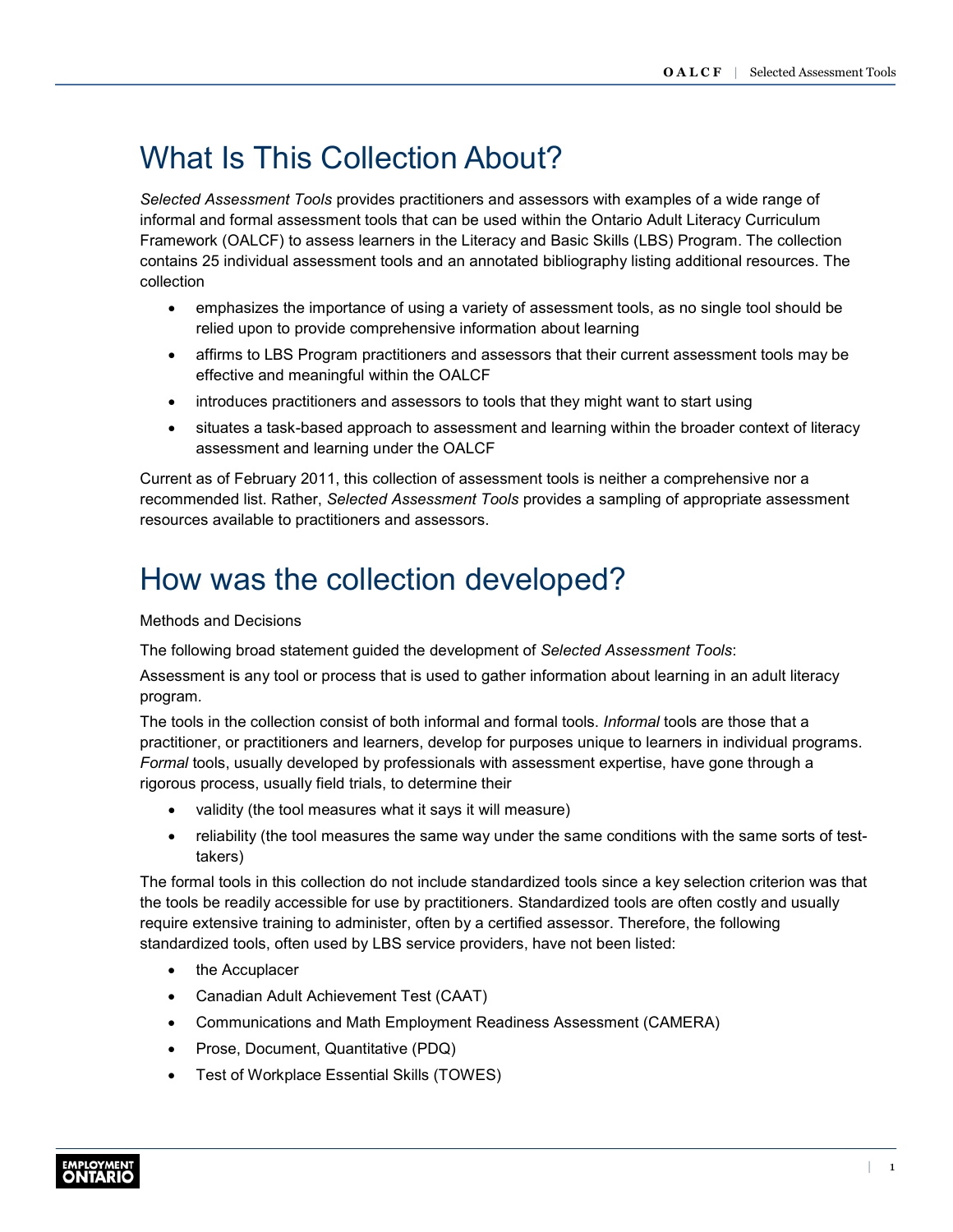# <span id="page-4-0"></span>What selection criteria were used?

Two key criteria guided the selection of the 25 tools and the annotated bibliography in *Selected Assessment Tools*: accessibility and usability.

Each tool had to be readily accessible for use by LBS Program practitioners and assessors. That is to say, LBS service providers needed to be able to easily find or to access the tools. For that reason, tools, such as *Revised Common Writing Assessment* (2000) or *Portfolios in Practice* (1996) that are popular but no longer in print, have not been included in *Selected Assessment Tools*.

Usability, or ease of use, was another criterion that guided the development of the collection. To determine the usability of each tool the development team asked the following 13 questions:

- 1. Is the tool readily available and easy to access?
- 2. Does it address one of the four aspects of literacy or numeracy learning: skills, tasks, literacy and numeracy practices, or changes in learners' lives?
- 3. Is the tool widely used?
- 4. If the tool is not copyrighted, is it available in a format that allows practitioners to adapt it to meet the cultural or physical needs of learners? For example, font size may have to be increased.
- 5. Does the tool cost less than \$300?
- 6. Are ongoing replacements of test books and online registration free?
- 7. Does the tool provide explicit practitioner instructions in the form of a manual, CD, or DVD?
- 8. Is the tool self-explanatory, not requiring specialized expertise?
- 9. Is training required to use the tool?
- 10. If training is required, does it take less than one day?
- 11. Is training free or available at a low cost?
- 12. Can the tool be administered in 60 minutes or less, or can it be chunked into more than one session?
- 13. Does the tool support a task-based approach?

In *Selected Assessment Tools*, 20 of the tools are available at no cost while the others range from \$10 to \$250.

# How, specifically, was *Selected Assessment Tools* developed?

Initially, the development team gathered over 75 assessment tools by

- conducting a search of online adult literacy sites in various jurisdictions, with a focus on sites supporting practitioners
- contacting agencies providing literacy services at colleges, school boards, and in the community to request contributions of tools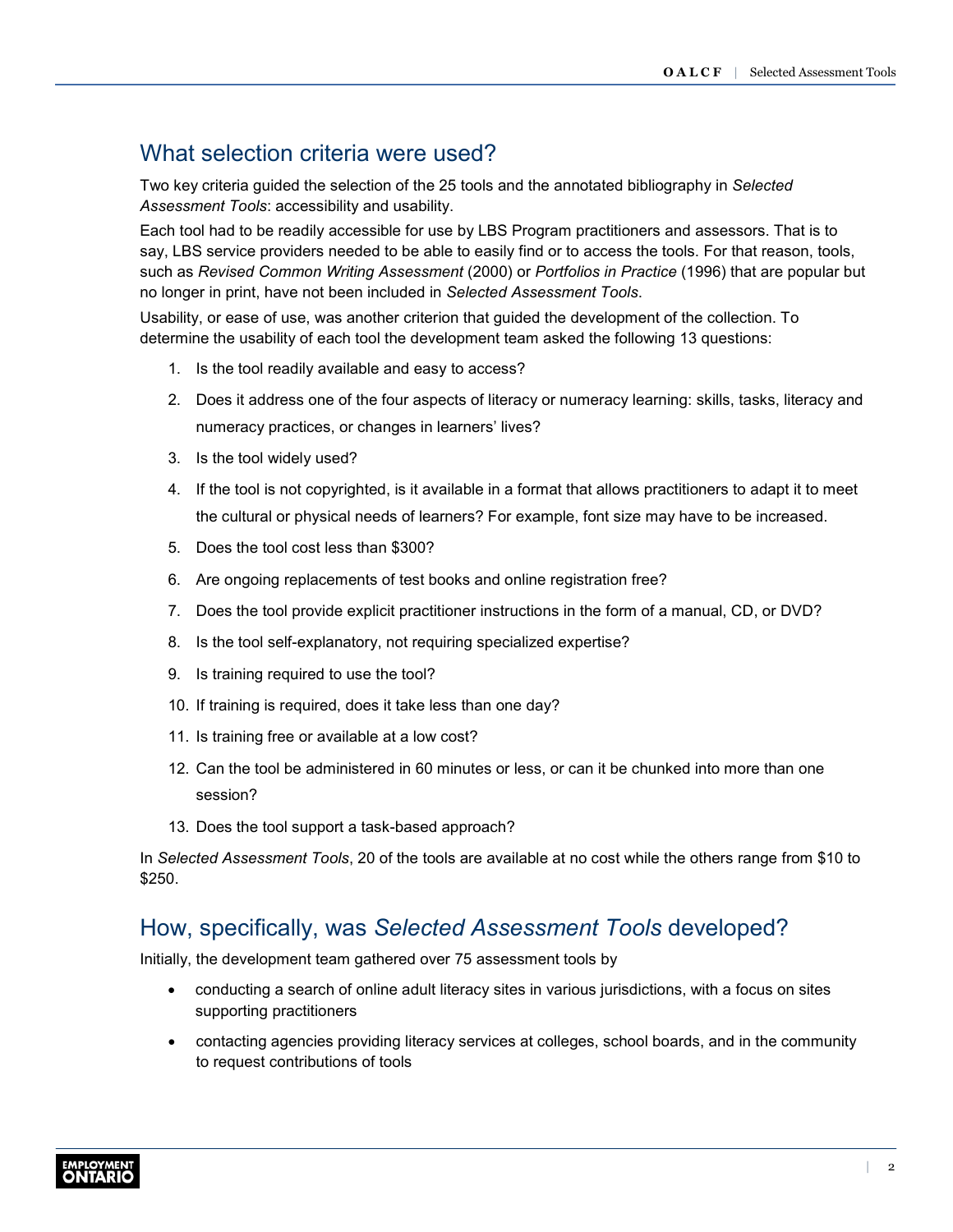- <span id="page-5-0"></span>• contacting a limited number of individual programs
- contacting authors, publishers, and librarians to track down specific assessment resources

During the next phase of work, the team sorted and decided on potential tools by

- 1. separating comprehensive assessment resources containing a variety of different tools and approaches from the individual tools; many of these comprehensive resources are now in the annotated bibliography
- 2. determining whether or not the tool was available and easily accessed online or through a publisher, the author, a literacy program, or the library
- 3. determining the tool's usability

# How was the collection categorized?

Just as a broad definition of assessment was used in the development of the collection, so has a broad understanding of literacy learning been used. An understanding of literacy learning as *skills*, *tasks*, *practices*, and *changes in learners' lives* was introduced in the *Foundations of Assessment* paper [\(http://www.tcu.gov.on.ca/eng/eopg/publications/OALCF\\_Foundations\\_of\\_Assessment\\_March\\_2011.pdf\)](http://www.tcu.gov.on.ca/eng/eopg/publications/OALCF_Foundations_of_Assessment_March_2011.pdf), accessible from the "Linking Assessment to the OALCF" page on the OALCF website. The graphic below summarizes the four aspects of literacy learning.



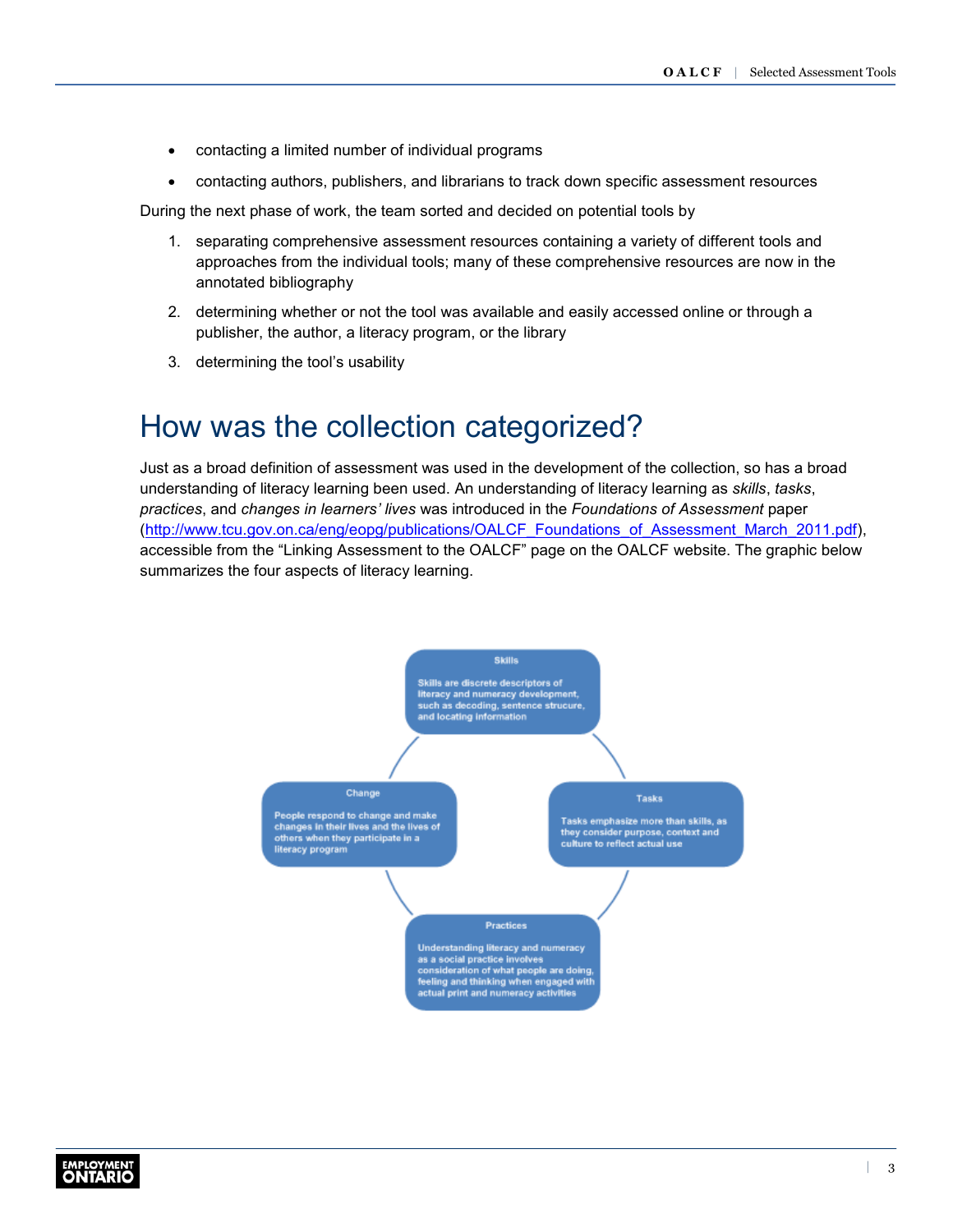# <span id="page-6-0"></span>Categorizing the collection within the four aspects of literacy learning

The assessment tools have been categorized by the following four aspects of literacy learning:

- 1. skills
- 2. tasks
- 3. practices
- 4. changes in learners' lives

These categories reflect how literacy is actually organized and developed in programs and support the OALCF competencies by focusing on the skills, knowledge, and behaviours involved in literacy learning.

#### **Skills-based assessments** most often

- use non-fiction texts in sentence and paragraph form or use single words to look at spelling, decoding, and sight word abilities. For example, see *Canadian Adult Reading Assessment (CARA).*
- focus on assessing the development of print and meaning-based component skills or on developing the writing process and the presentation of text using a structured format (main idea, supporting details, sequential connection of thoughts). For example, see *Bridging the Gap Education Component: Evaluation Tools.*
- focus on assessing the development of numerical operations and calculations without a direct application of operations and calculations to get something done. For example, see *Skillswise.*

#### **Task-based assessments** most often

- use texts, including graphics, symbols, charts, and lists that apply literacy and numeracy abilities for a stated purpose; these are referred to as tasks
- result in a measurable performance or product. For example, some task-based assessments focus on
	- $\circ$  assessing the development of print and meaning component skills, such as decoding and vocabulary development as they apply to a task; they may also focus on reading comprehension, the writing process, or numerical operations and calculations. For example, see *Common Assessment of Basic Skills Online (CABS).*
	- $\circ$  using information-processing skills requiring the learner to find the correct type of match (locating, cycling, integrating, generating) between the test question and text using specific types of concrete or abstract information, with the possibility of distracting information. For example, see *Measure Up.*
	- $\circ$  performances and products as they articulate with the nine Essential Skills and other standards lists. For example, see *Recognizing Life's Work: Leisure & Home-based Activity Identifier Tool.*

#### **Practice-based assessments** most often

- explore the uses of literacy and numeracy in daily life using the learner's own words, experiences, and understandings. For example, see *Connecting Literacy, Learning & Work: Learner Photostories*
- define literacy based on a learner's uses and experiences, not only by levels, skills descriptors, or constructed tasks
- acknowledge how literacy changes, for example, with the use of technology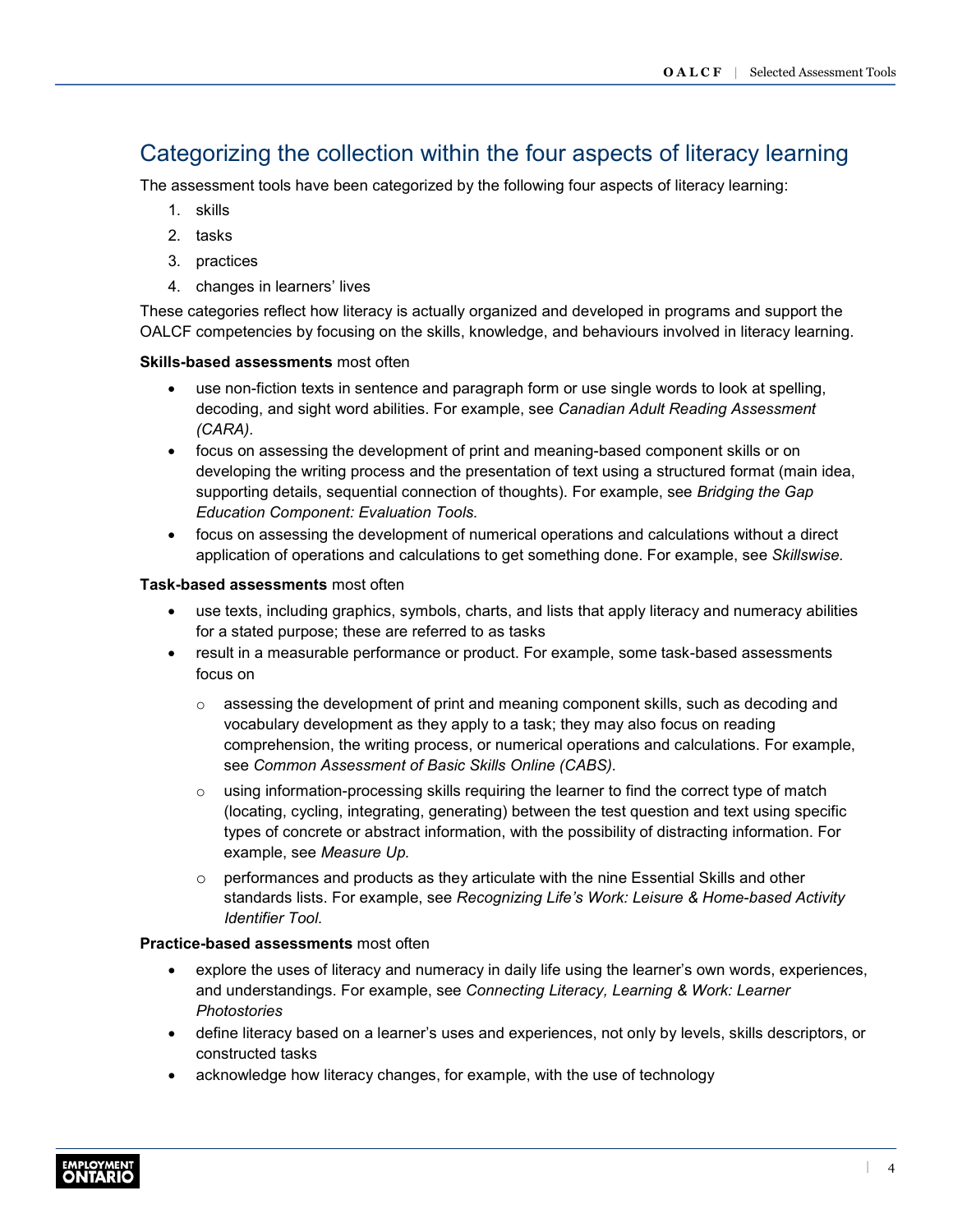<span id="page-7-0"></span>• acknowledge the feelings, values, and wide range of social and personal dynamics related to using literacy and numeracy. For example, see *Changing the Way We Teach Math: Evaluate Teaching Strategies, Expressing Feelings and Just Do It.*

#### **Change-based assessments** most often

- look at the impact of literacy program participation and literacy development on learners' personal and community lives. For example, see *I've Opened Up: Exploring Learners' Perspectives on Progress.*
- focus on assessing the development of confidence, self-esteem, new understandings of self and others, and personal identity. For example, see *Catching Confidence.*
- focus on assessing the learner's understanding of their growth as a learner. For example, see *Learning Profile Self Assessment Tool (LPSAT).*
- focus on assessing the active use of new literacy and numeracy practices in various communities, including literacy programs, the learner's cultural environment, and online contexts

Two assessment tools that look specifically at learning disabilities are also in the collection.

# Using a variety of assessments with the Curriculum Framework

The curriculum framework is a set of standard competencies and task groups intended to be used as the basis for assessment and learning. It is task-based and directly supports one of the four aspects of literacy learning. However, practitioners will also need to consider the development of skills, practices, and changes in learners' lives to determine whether or not a learner is ready to transition to the next steps or has completed the requirements of his or her goal. Milestone task assessments, currently under development, will be articulated with the curriculum framework and will be used for reporting purposes starting in April 2012. The selected tools in this collection can be used in conjunction with milestone task assessments.

# Using the template to select an Assessment Tool

A template has been used to organize information for each of the 25 assessment tools. In *Appendix A*, you will find a blank template to use or adapt as you analyze other non-standardized assessment tools for your program.

Each tool in *Selected Assessment Tools* has been categorized by the particular aspect of literacy with which it deals, as follows:

- assessing skills
- assessing tasks
- assessing practices
- assessing changes in learners' lives

A final category, "Learning Challenges," includes two tools that focus specifically on learning disabilities.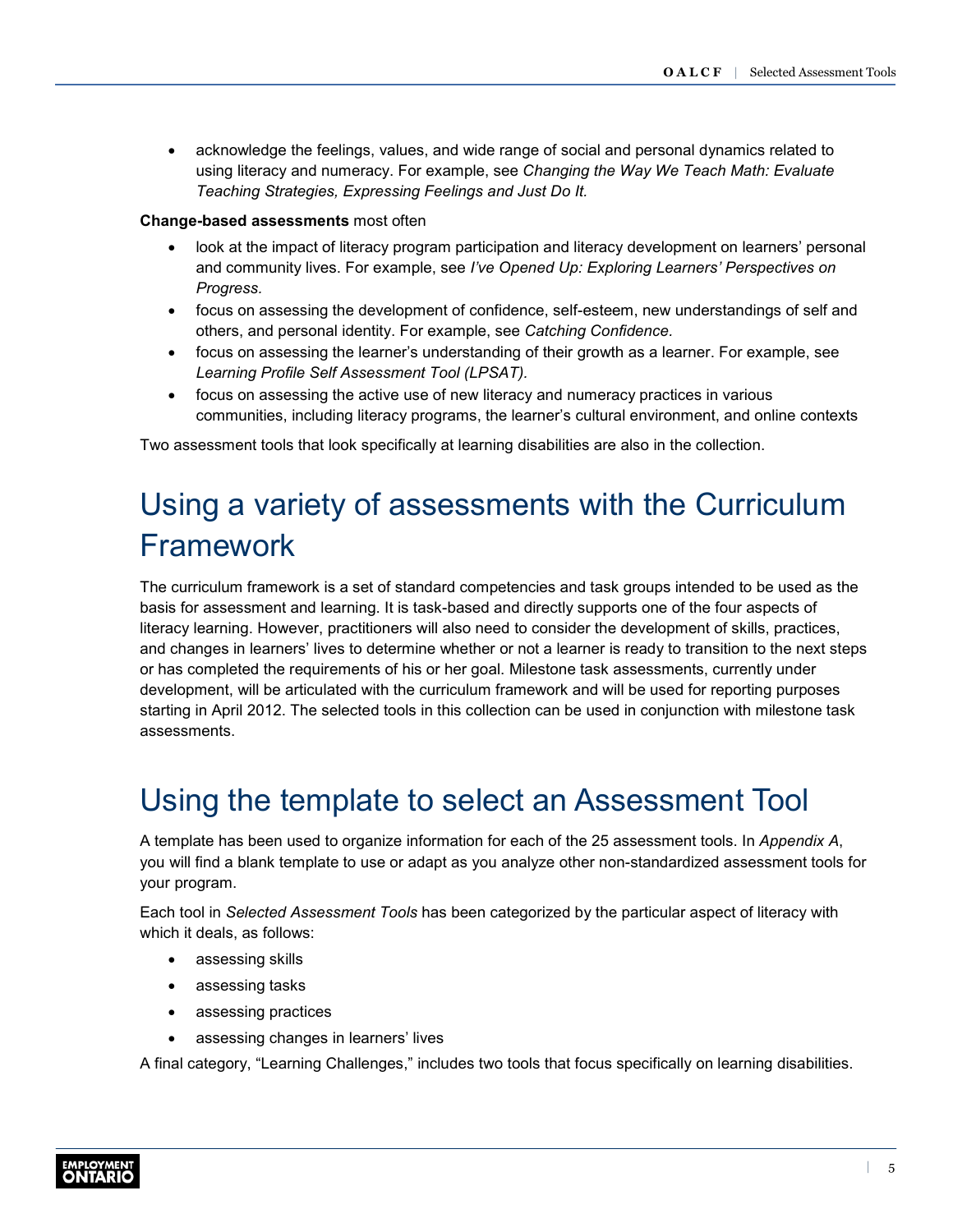<span id="page-8-0"></span>A short description of each tool's key features and organization is followed by a scale to show the tool's level of formality, from informal to formal. Then detailed information is provided about where to find the tool, how much it costs, and who the publisher or developer is, including the publication date.

# Other important elements of the Assessment template

The template also provides detailed information about the tool's

- **format**—whether learners use the assessment online, in print, or as a video, DVD, or CD
- **type**—whether learners assess themselves or have peers, the practitioner alone, or the practitioner with a scoring protocol assess them, or whether an automated process is used
- **method**—how the assessment is conducted and the main activity used to elicit information, such as reflection, a conversation or interview, an observation, a test, or a task
- **responses**--how answers are presented for evaluation purposes

Responses in assessments are often pre-determined, and the learner or practitioner decides if the response fits. The response could appear as a checklist, in a rubric, or in a spinner, a graphical representation of a rubric. Responses may also be presented visually using graphs or timelines, require a specific answer, or ask for anecdotal information.

• **duration**—whether the tool has a time limit

### **Using the tool as part of learner assessment**

The section "Using the tool as part of learner assessment" comments on using the assessment tool as part of initial, ongoing, or exit assessment, as follows:

1. **Initial assessment**, or intake assessment—conducted very quickly and efficiently to place a learner or assign a level

Initial assessment is not necessarily limited to one intake session; rather it should continue once a learner is in a program to establish a complete profile of the learner's prior literacy and educational experiences, and current literacy practices.

2. **Ongoing assessment**, or formative assessment—interconnected with learning and often indistinguishable from learning activities. Often informal, it involves learners in a very interactive and highly collaborative way

Ongoing assessment affirms new understandings about literacy, gauges learner progress, and helps practitioners develop learning activities.

3. **Exit assessment**, or summative assessment—conducted to affirm learner achievements and goal completion

Exit assessment provides an indication of learner readiness for the next steps. It often uses tests and formats commonly used in the environment of the learner's next step. This type of assessment also measures and recognizes changes in a learner's life, such as improved selfconfidence and more engagement in new literacy practices.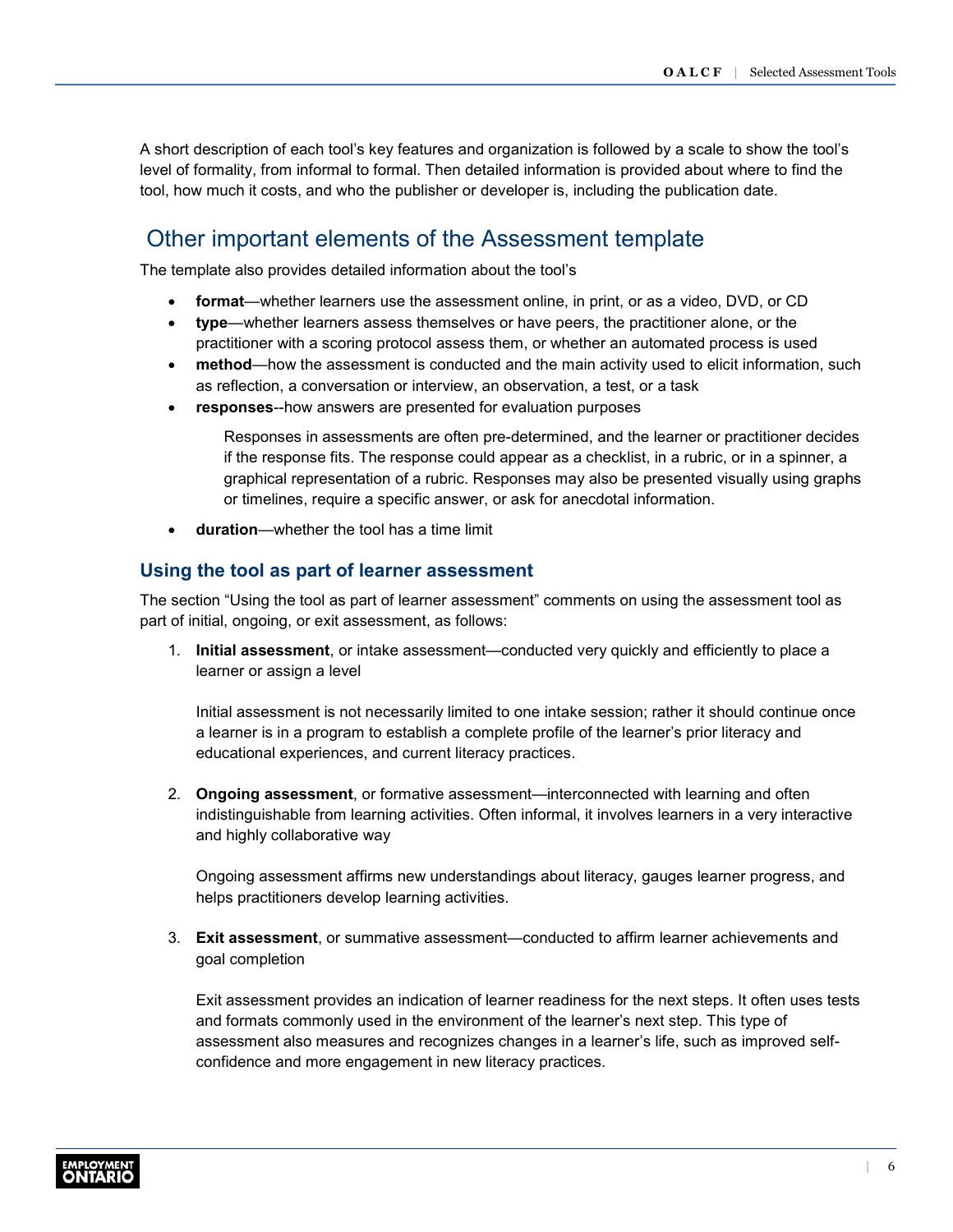# <span id="page-9-0"></span>**Usability by practitioner and learner**

The final section, "Usability by practitioner and learner," comments on such things as how easy it is for both the learner and you to use each tool, particularly, how available and adaptable the tool is, including any copyright restrictions, what kind of training is required, how clear the instructions are, and how the tool supports a task-based approach to programming and assessment.

# How could you use this resource as part of your professional development?

Take time to look at the tools in the collection, explore and try out new assessments, and discuss and share your experiences with other practitioners. For example, you might

- plan a session to review some of the assessment tools with other practitioners in your delivery agency or community. Practitioners could break out into pairs to review one or two tools and then report back to share their findings and experiences. Because the collection includes 25 tools, you might decide to review the tools on more than one occasion.
- follow up your first session by having practitioners bring and discuss their own assessment tools. Together you could decide which aspect of literacy learning the tool is measuring—skills, tasks, practices, or changes in learners' lives. Finally, you could use the blank template in Appendix A to write a description of the tool to share with others.
- set up an assessment wiki where practitioners from across Ontario could explore and share tools
- invite practitioners and assessors from other regions, networks, or other LBS delivery sectors to share their assessment tools and strategies

*The web links in this resource are valid as of March 1, 2011.*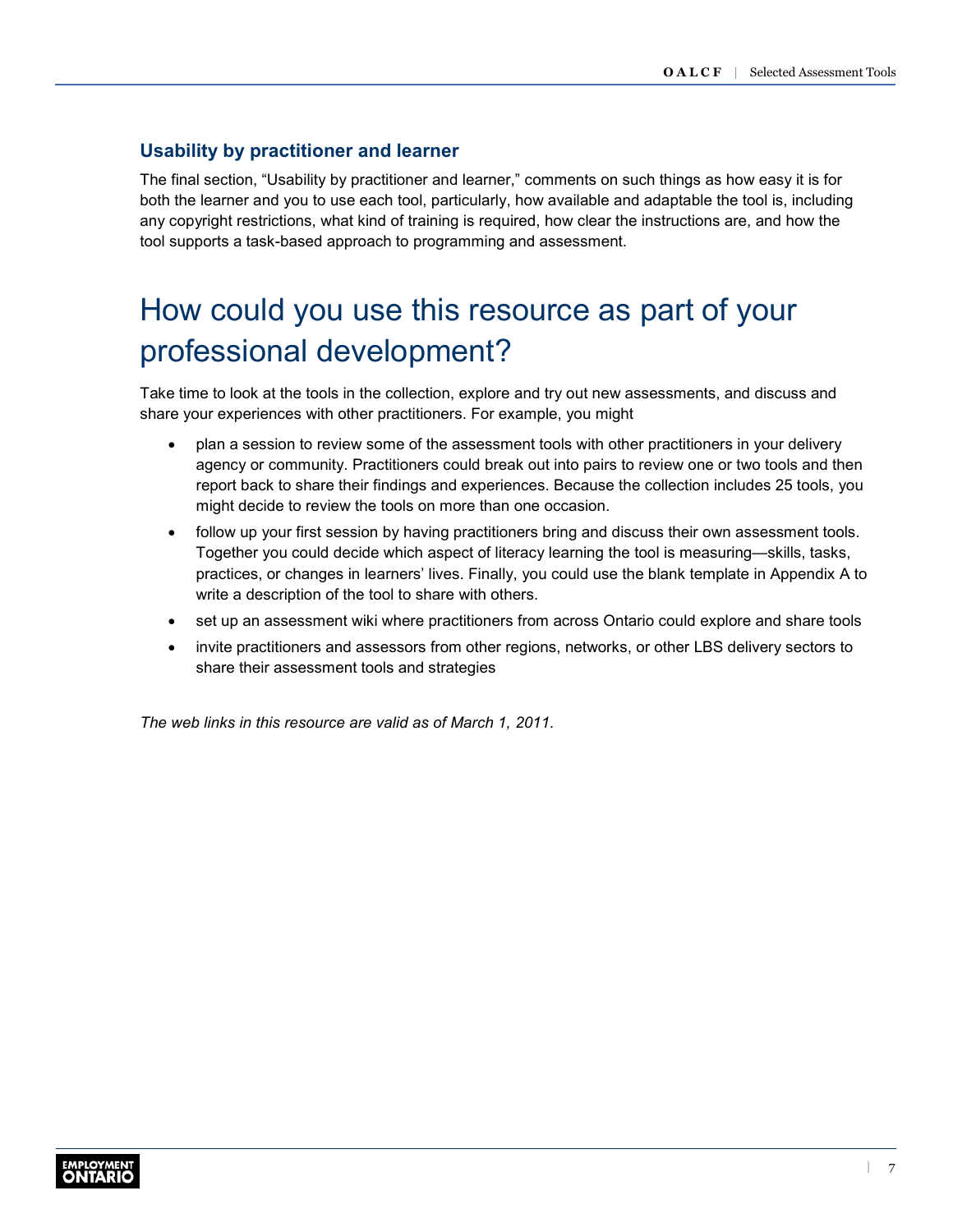<span id="page-10-0"></span>

| <b>Skills</b> | Tasks | Practices | Changes in Learners' Lives | Learning Challenges |
|---------------|-------|-----------|----------------------------|---------------------|
|               |       |           |                            |                     |
|               |       |           |                            |                     |

# Bridging the Gap Education Component: Evaluation Tools



**Bridging the Gap Home Page** 

# **Description and Development**

The Evaluation Tools are a comprehensive set of rubrics and checklists. They were created as part of the Education Component in a large project called *Bridging the Gap*. Close to 60 rubrics and checklists were developed to assess specific skills in several different domains.

# **Range of formality: informal - formal**

**Computer Component** 



### **Using the tool as part of program assessment**

The primary purpose of the rubrics and checklists is to provide learners and practitioners with consistent assessment criteria for a variety of learning activities. The rubrics and checklists can be used as selfassessments, peer assessments and practitioner delivered assessments. They can be used during all phases of program assessment: initial, ongoing and exit. The rubrics and checklists address many different learning domains: reading, writing, speaking, problem-solving, group work, multimedia projects, research, and employment. The writing rubrics could be used to assess student writing samples. In addition, general templates are included. They have also included rubrics that practitioners can use to reflect on their own teaching.

# **Usability by practitioner and learner**

The comprehensive set of rubrics and checklists are available in both PDF and HTML format. They could be used as presented since they are not articulated to a set of provincial literacy levels. Criteria in the rubrics are organized into four general phases of development: 1) apprentice, 2) basic, 3) learned, and 4) exemplary. In addition, the document is not copyrighted. The individual rubrics and checklists could be adapted by practitioners.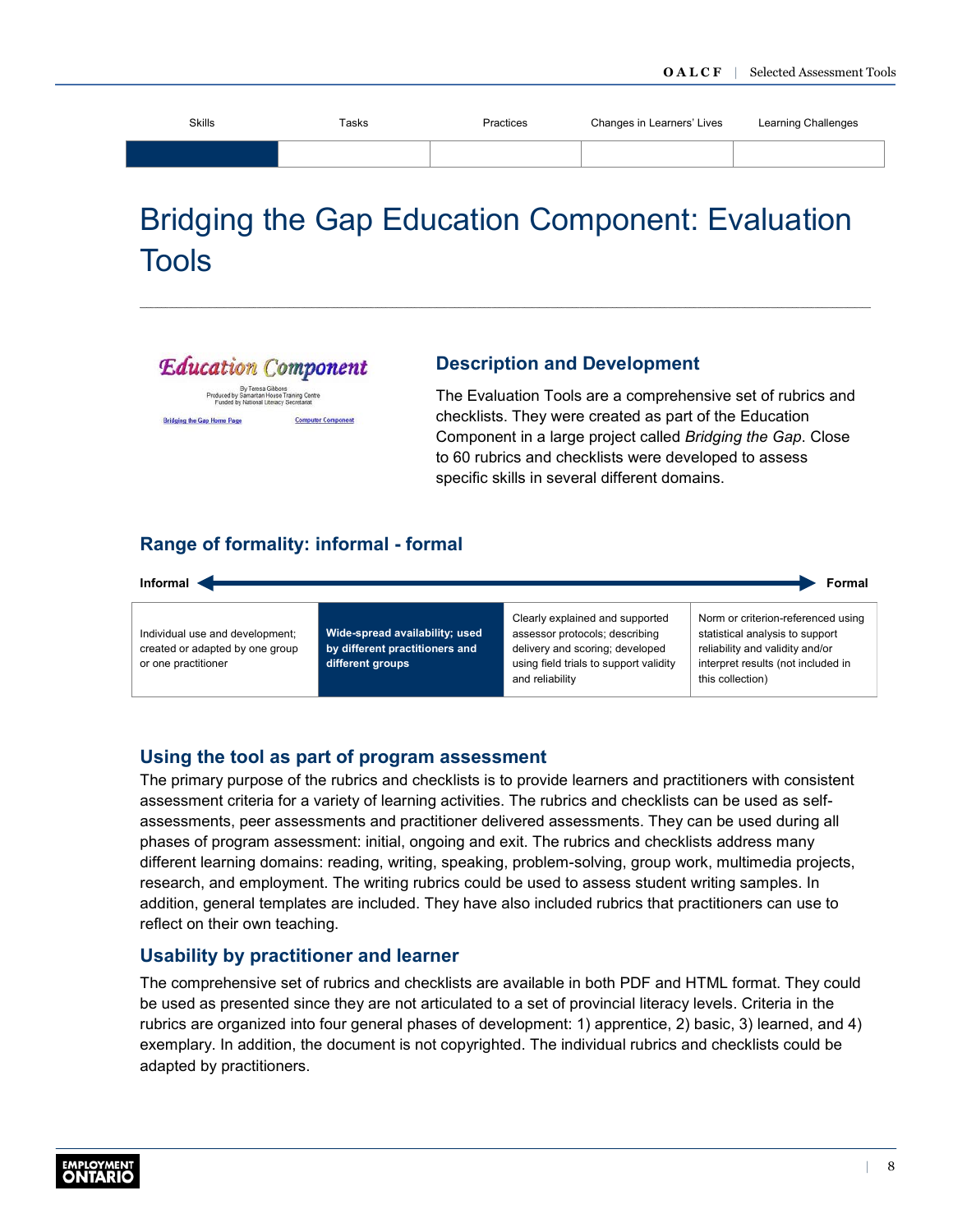# **How do I find this material?**

[www.nald.ca/library/learning/btg/ed/edmain/edindex.htm#tools](http://www.nald.ca/library/learning/btg/ed/edmain/edindex.htm#tools)

When you click this link you will see the Education Component of the project with several subheads. Scroll to the bottom to view the Evaluation Tools subhead.

#### Cost: Free

Developed by Samaritan House Training Centre, Manitoba, 2000

| $\Box$ web $\Box$ video/DVD/CD $\checkmark$ print or print from web<br>Format:                                                                                                                                   |  |  |  |  |
|------------------------------------------------------------------------------------------------------------------------------------------------------------------------------------------------------------------|--|--|--|--|
| <b>Type of assessment:</b> $\checkmark$ self-assessment $\checkmark$ peer assessment $\checkmark$ practitioner assessor<br>$\Box$ practitioner assessor with scoring protocol or answers $\Box$ computer results |  |  |  |  |
| $\checkmark$ reflection (written, oral, visual) $\Box$ conversation or interview $\checkmark$ observation $\Box$ test<br>Method:<br>$\checkmark$ performance or product (task-based)                             |  |  |  |  |
| <b>Responses:</b> $\checkmark$ checklist $\checkmark$ rubric $\Box$ spinner $\Box$ graphical representation (web, timeline, plotting graph)<br>specific answer $\Box$ anecdotal<br>$\Box$                        |  |  |  |  |
| $\Box$ specified time to complete<br>Duration:<br>$\checkmark$ no specified time to complete                                                                                                                     |  |  |  |  |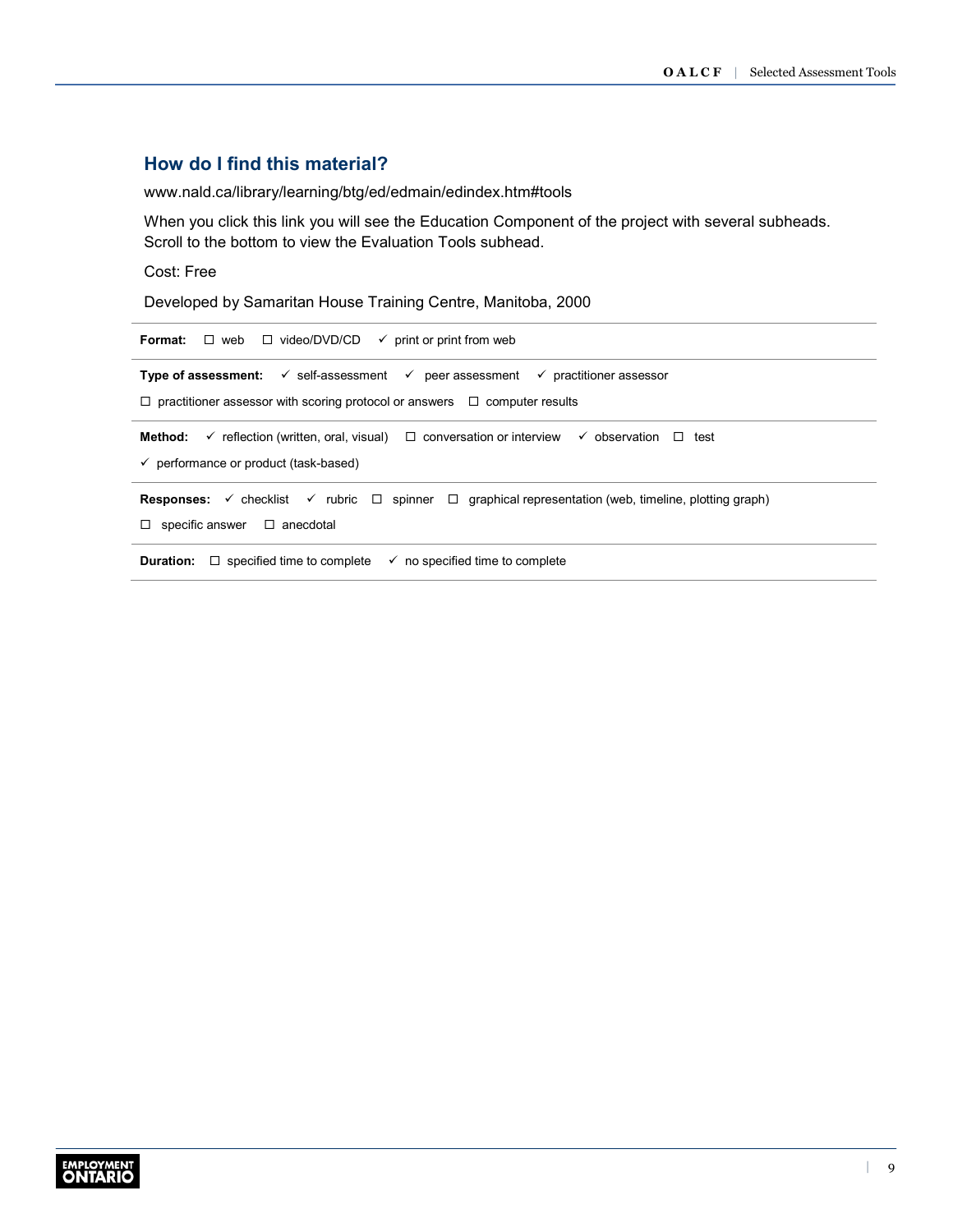<span id="page-12-0"></span>

| Skills | Tasks | Practices | Changes in Learners' Lives | Learning Challenges |
|--------|-------|-----------|----------------------------|---------------------|
|        |       |           |                            |                     |
|        |       |           |                            |                     |

# Canadian Adult Reading Assessment (CARA)



#### **Description and Development**

The *Canadian Adult Reading Assessment* is comprised of 49 reading passages with a readability range that covers Grades 1−12. Each reading passage is followed by a set of comprehension questions that are used to assess different reading abilities. The learner is not required to write responses to the questions. Dr. Pat Campbell and Flo Brokup, M.Ed. developed CARA as a placement, diagnostic and instructional tool. The tool was field tested with over 1500 adult learners across Canada. An instructor's manual and CD accompany the assessments.

### **Range of formality: informal - formal**



#### **Using the tool as part of program assessment**

CARA helps a practitioner identify specific reading patterns. This information could be used by a practitioner to inform instruction. It can be used for both initial and ongoing assessment. A graded word list is included to help the assessor choose a reading passage at an appropriate level. The instructor's manual includes an articulation of the graded and levelled reading passages with each province's provincial levels. The five LBS Levels appear in this comparison chart.

#### **Usability by practitioner and learner**

This tool is easy to administer and score and is well laid out for practitioners. The instructor's manual and CD provide comprehensive instructions on the delivery and scoring of the assessment. In addition, the manual provides detailed interpretations of the results that can be used to inform instruction. The content is both adult and Canadian. Once purchased, the testing materials come with permission to photocopy.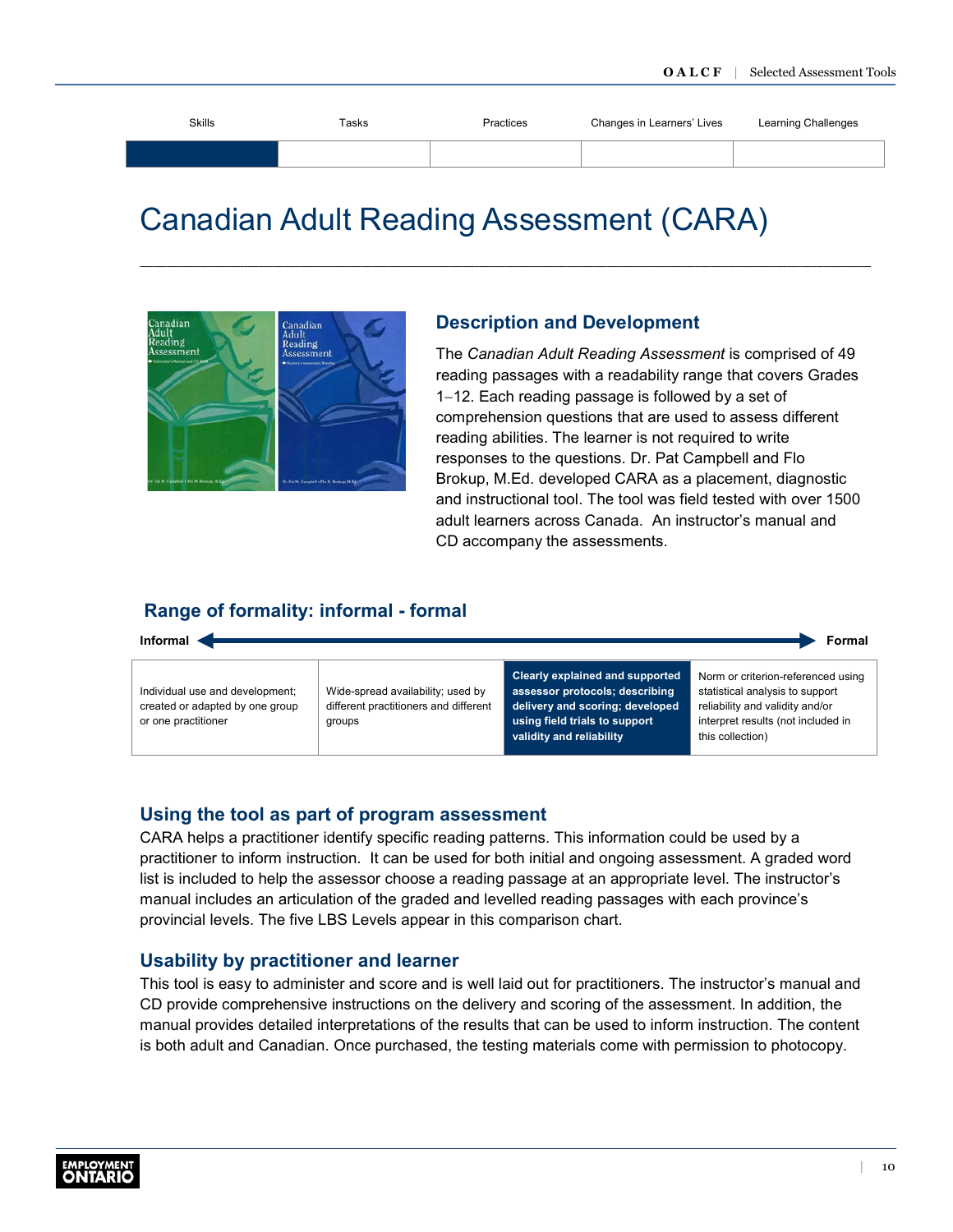### **How do I find this material?**

[www.grassrootsbooks.net/ca/assessment/canadian-adult-reading-assessment-instructor-s-manual-and](http://www.grassrootsbooks.net/ca/assessment/canadian-adult-reading-assessment-instructor-s-manual-and-cd-rom.html)cd-rom.html

[www.grassrootsbooks.net/ca/assessment/canadian-adult-reading-assessment-student-s-assessment](http://www.grassrootsbooks.net/ca/assessment/canadian-adult-reading-assessment-student-s-assessment-booklet.html)booklet.html

Cost: \$84.95 for Instructor's Manual; \$14.95 for Student's Assessment Booklet

Published and distributed by Grass Roots Press, 2000

ISBN: 978-1-894593-01-4 (Instructor's Manual)

ISBN: 978-1-894593-02-1 (Student Booklet)

**Format:**  $\Box$  web  $\Box$  video/DVD/CD  $\checkmark$  print or print from web **Type of assessment:**  $\Box$  self-assessment  $\Box$  peer assessment  $\Box$  practitioner assessor  $\checkmark$  practitioner assessor with scoring protocol or answers  $\Box$  computer results **Method:** □ reflection (written, oral, visual)  $\checkmark$  conversation or interview □ observation  $\checkmark$  test □ performance or product (task-based) **Responses:** □ checklist □ rubric □ spinner □ graphical representation (web, timeline, plotting graph)  $\checkmark$  specific answer  $\Box$  anecdotal **Duration:**  $\Box$  specified time to complete  $\checkmark$  no specified time to complete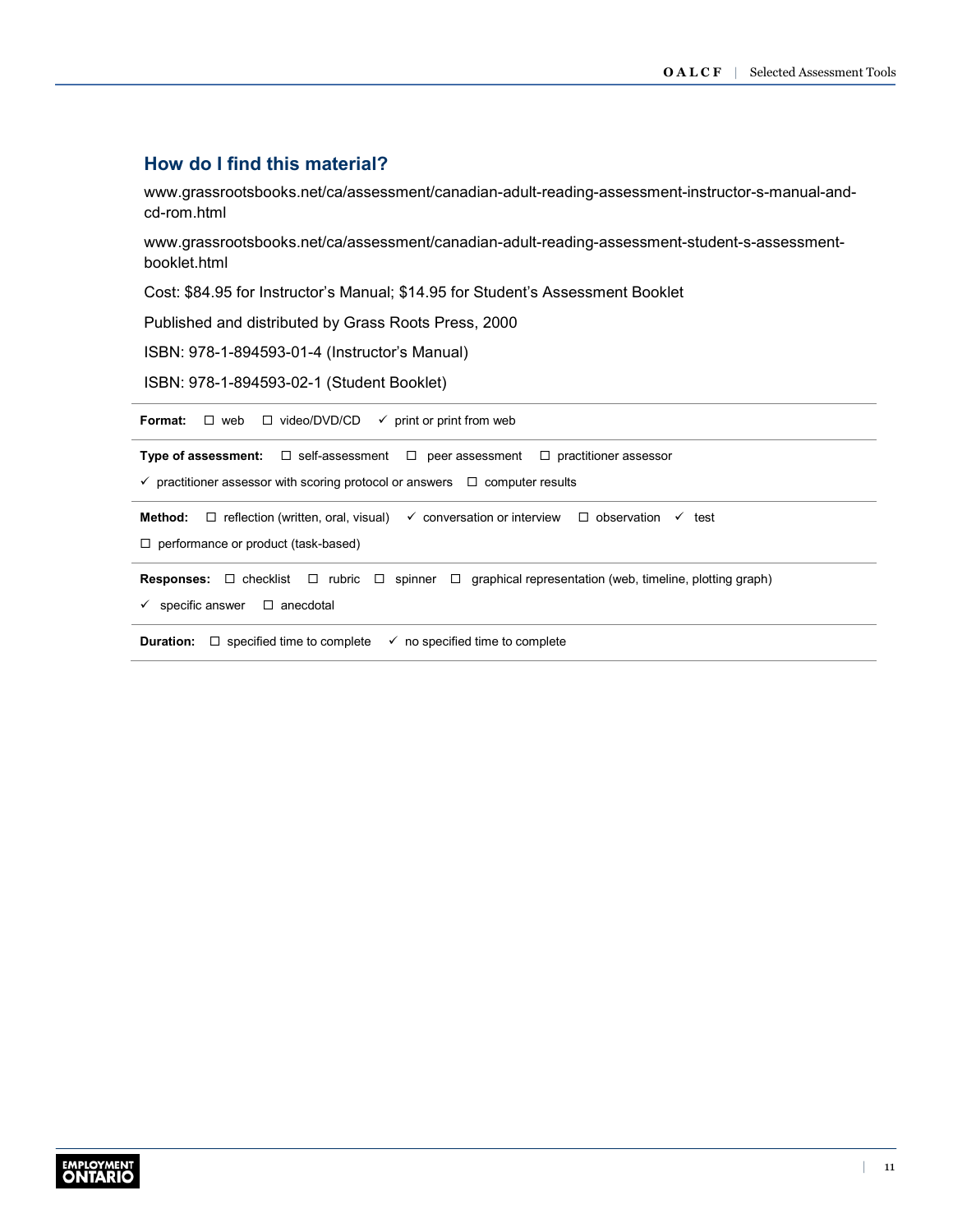<span id="page-14-0"></span>

| Skills | Tasks | Practices | Changes in Learners' Lives | Learning Challenges |
|--------|-------|-----------|----------------------------|---------------------|
|        |       |           |                            |                     |
|        |       |           |                            |                     |

# Diagnostic Literacy Assessment for Beginning Readers (DALA)



# **Description and Development**

Dr. Pat Campbell developed the DALA toolkit as a "userfriendly assessment" for very beginning adult readers. The toolkit includes an activity book, photo story, DVD, alphabet deck card, 25 examiner record booklets and the *Teaching Beginning Readers* handbook. The toolkit helps practitioners identify reading patterns and choose effective teaching strategies to meet the unique needs of learners.

# **Range of formality: informal – formal**



# **Using the tool as part of program assessment**

The primary purposes of the DALA are to inform instruction and measure progress. DALA can be used for both initial and ongoing assessment. The assessment begins with an interview about reading concepts. The information is used to help learners better understand how adults learn to read. The interview is followed by nine subtests: environmental print, text functions, print concepts and conventions, letter names, phonemic awareness, high frequency words, phonics, the alphabetic principle and literacy practices. An added value in this tool is that the accompanying manual provides strategies for working with very beginning readers. In this way, DALA fills an important gap, as most other assessment tools are designed for adult readers who already have some reading skills.

# **Usability by practitioner and learner**

This toolkit is visually appealing and non-threatening for learners. It is easy to use and has very clear instructions for practitioners. The accompanying handbook, Teaching Beginning Readers, provides further information about teaching beginning readers. The DVD included in the kit shows practitioners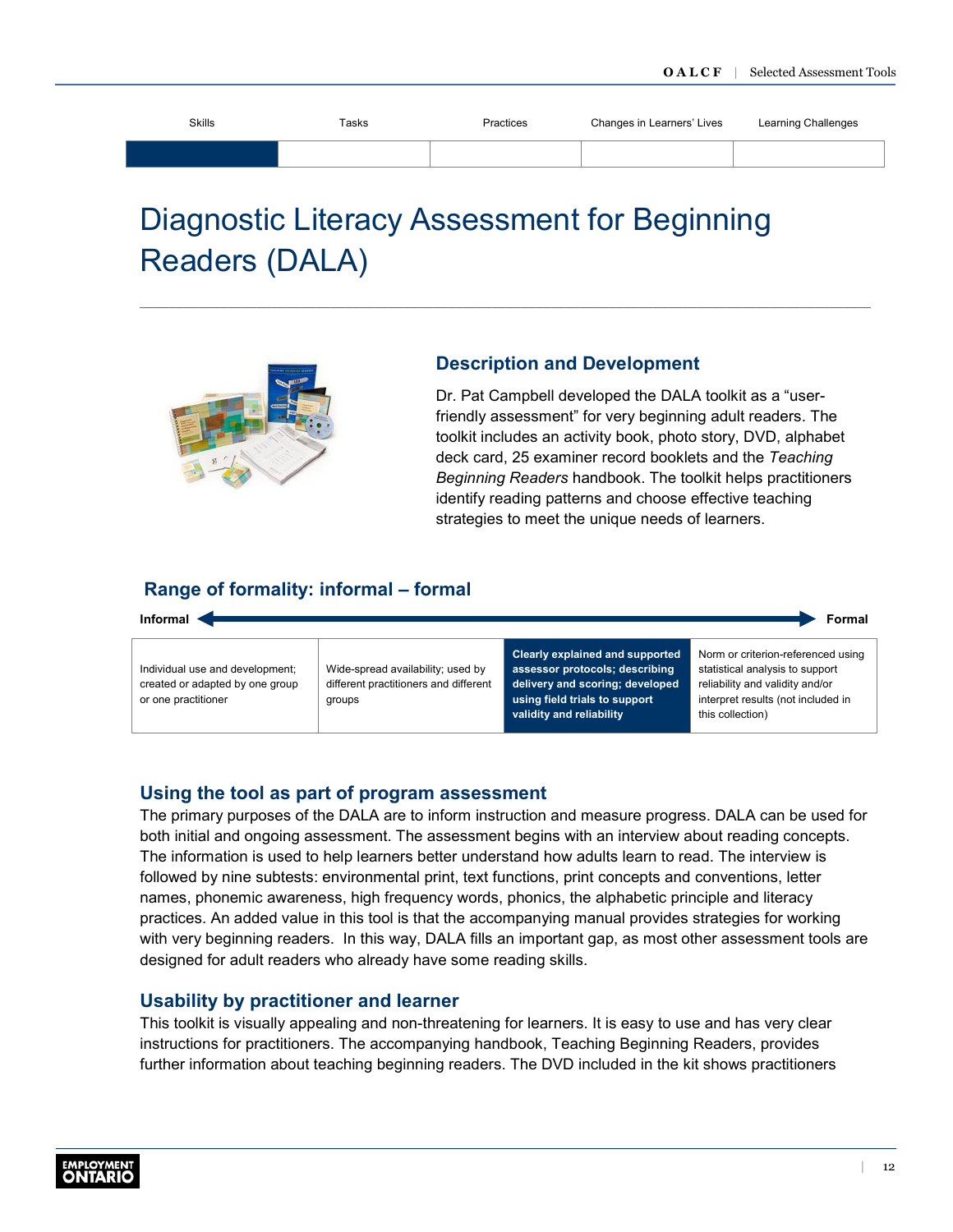how to use the tool. The toolkit will provide both learners and practitioners with valuable and meaningful information about learning to read.

# **How do I find this material?**

[www.grassrootsbooks.net/ca/assessment/diagnostic-adult-literacy-assessment-for-beginning-readers](http://www.grassrootsbooks.net/ca/assessment/diagnostic-adult-literacy-assessment-for-beginning-readers-dala.html)dala.html

Cost: \$195; replacement examiner record books \$50 (package of 50)

Published and distributed by Grass Roots Press, 2010

ISBN: 978-1-926583-12-9

| <b>Format:</b> $\Box$ web $\Box$ video/DVD/CD $\checkmark$ print or print from web                                                                                                                   |  |  |  |  |
|------------------------------------------------------------------------------------------------------------------------------------------------------------------------------------------------------|--|--|--|--|
| <b>Type of assessment:</b> $\Box$ self-assessment $\Box$ peer assessment $\Box$ practitioner assessor<br>$\checkmark$ practitioner assessor with scoring protocol or answers $\Box$ computer results |  |  |  |  |
| <b>Method:</b> $\Box$ reflection (written, oral, visual) $\checkmark$ conversation or interview $\Box$ observation<br>$\checkmark$ test<br>$\Box$ performance or product (task-based)                |  |  |  |  |
| <b>Responses:</b> $\Box$ checklist $\Box$ rubric $\Box$ spinner $\Box$ graphical representation (web, timeline, plotting graph)<br>$\checkmark$ specific answer $\checkmark$ anecdotal               |  |  |  |  |
| <b>Duration:</b> $\Box$ specified time to complete<br>$\checkmark$ no specified time to complete                                                                                                     |  |  |  |  |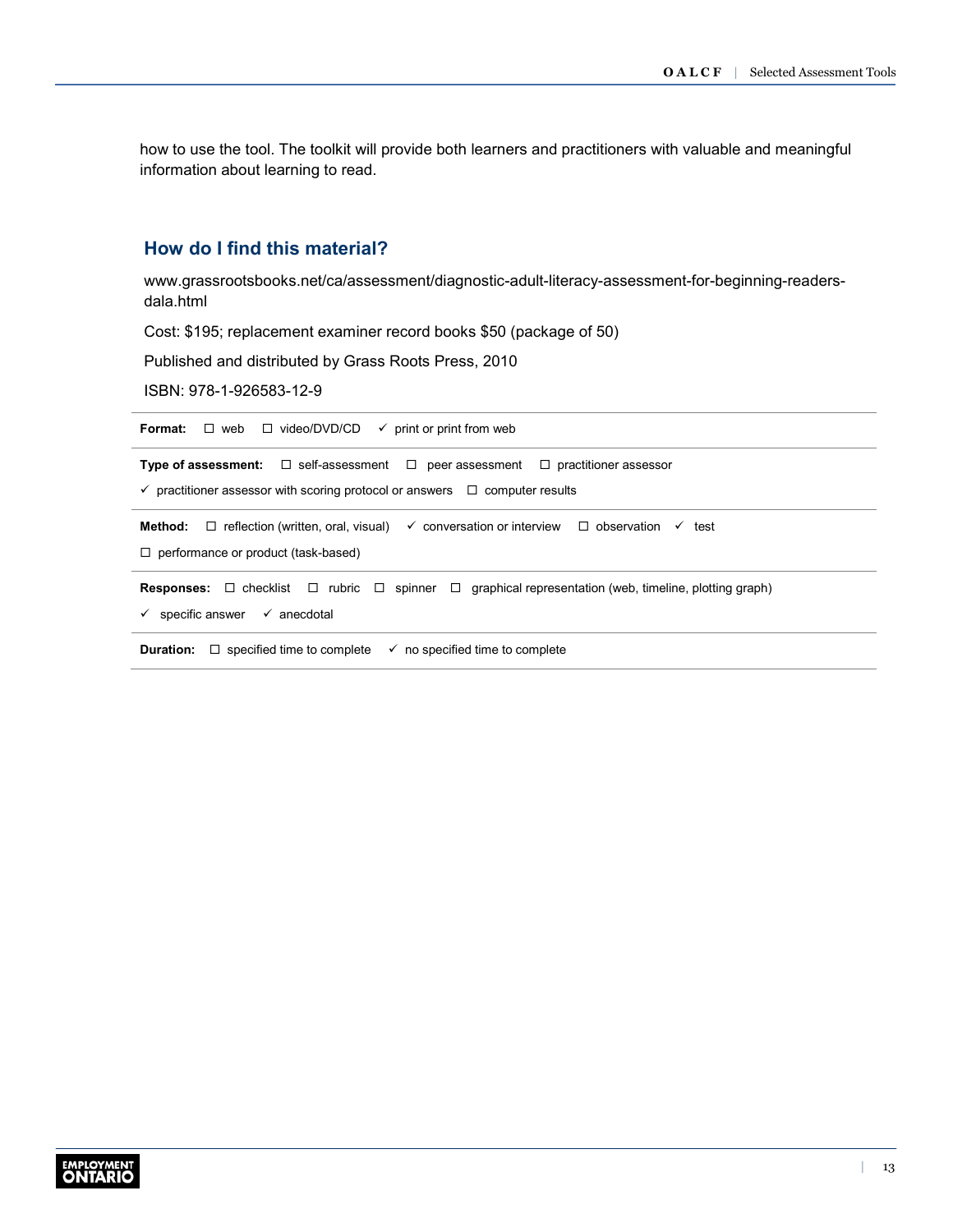<span id="page-16-0"></span>

| <b>Skills</b> | Tasks | Practices | Changes in Learners' Lives | Learning Challenges |
|---------------|-------|-----------|----------------------------|---------------------|
|               |       |           |                            |                     |
|               |       |           |                            |                     |

# **Skillswise**



#### **Description and Development**

*Skillswise* is an online environment produced by the BBC for both learners and practitioners (referred to as *tutors* in the UK). Both learning and assessment activities related to word and number skills are included. Word-related tools address grammar, spelling, reading, writing, listening and vocabulary. Tools for number skills address whole numbers; measures, shape and space; fractions, decimals and percentages; and handling data. Along with printable factsheets and worksheets there are online quizzes and games. Both the worksheets and online quizzes could be used for assessment purposes.

### **Range of formality: informal - formal**



#### **Using the tool as part of program assessment**

The primary purpose of *Skillswise* is to help learners improve their literacy and numeracy skills. The worksheets and online quizzes can be readily used for ongoing assessment purposes. Each quiz is presented at three levels of difficulty, which offers both support and a challenge for learners. The assessments could be used as part of a comprehensive approach during initial, ongoing and exit phases.

#### **Usability by practitioner and learner**

Both learners and practitioners will have to adapt to some UK vocabulary, place names and phrasing. A section on money math will not be useful because it uses British pounds. However, these are minor limitations. Far outweighing the limitations are many great features for learners and practitioners. The site is easy to use, well organized and visually appealing. Each section contains teaching notes. In addition, the Tutors section contains some useful subsections and links. Although there are several references to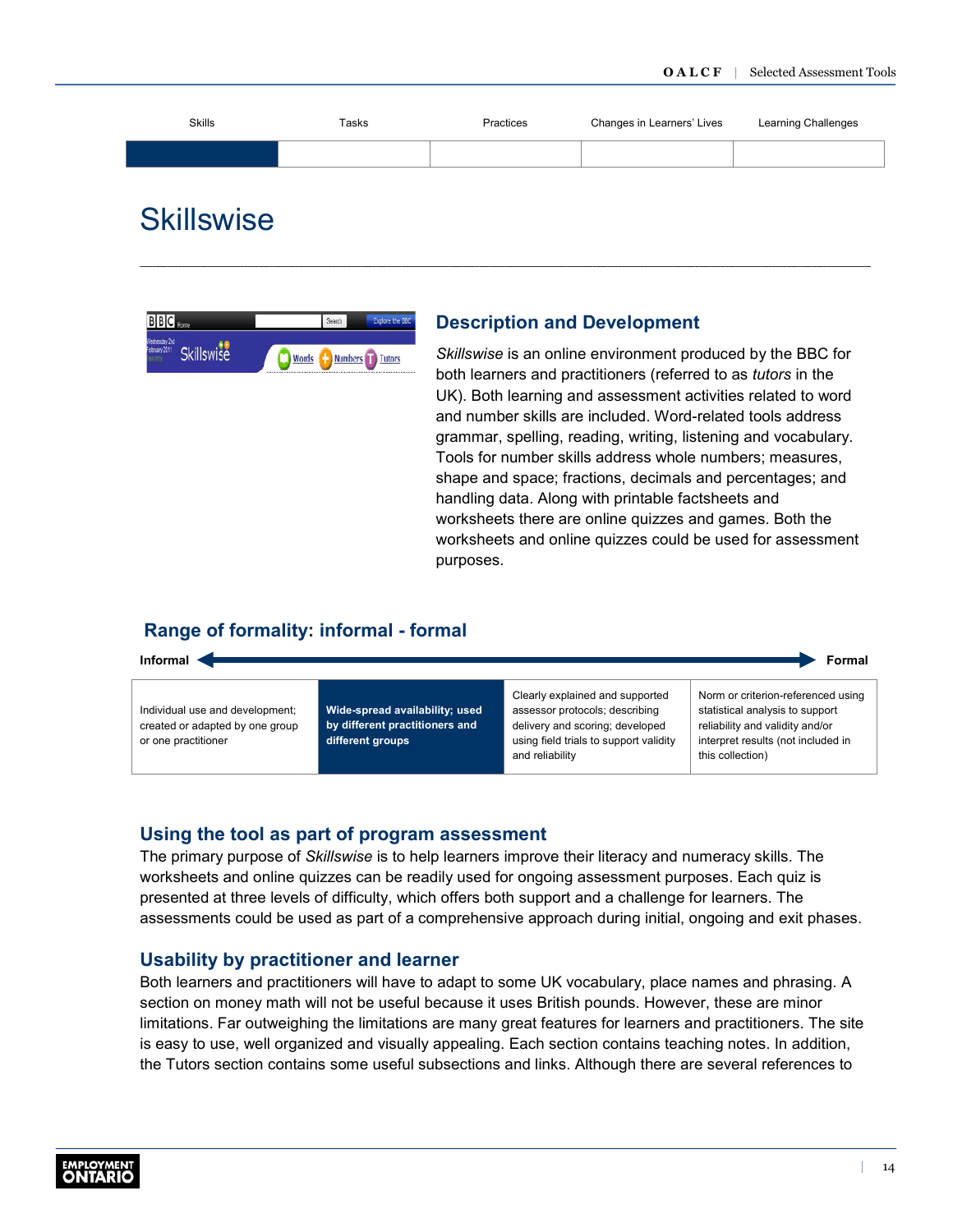various UK levels in the practitioner/tutor materials, learners do not see these in their materials. Lesson plans, teaching strategies, articles on various topics, including learning disabilities and the use of technology, are also included.

# **How do I find this material?**

<http://www.bbc.co.uk/skillswise/>

The main content is organized below the headings Words and Numbers, with a separate Tutors Centre.

Cost: Free

| v web □ video/DVD/CD<br>Format:<br>$\checkmark$ print or print from web                                                               |  |  |  |  |
|---------------------------------------------------------------------------------------------------------------------------------------|--|--|--|--|
| <b>Type of assessment:</b> $\Box$ self-assessment $\Box$ peer assessment $\Box$ practitioner assessor                                 |  |  |  |  |
| $\checkmark$ practitioner assessor with scoring protocol or answers $\checkmark$ computer results                                     |  |  |  |  |
| Method:<br>$\Box$ reflection (written, oral, visual) $\Box$ conversation or interview $\Box$ observation $\checkmark$<br>test         |  |  |  |  |
| $\Box$ performance or product (task-based)                                                                                            |  |  |  |  |
| <b>Responses:</b> $\checkmark$ checklist $\Box$ rubric $\Box$ spinner $\Box$ graphical representation (web, timeline, plotting graph) |  |  |  |  |
| $\checkmark$ specific answer $\Box$ anecdotal                                                                                         |  |  |  |  |
| $\Box$ specified time to complete<br>$\checkmark$ no specified time to complete<br>Duration:                                          |  |  |  |  |
|                                                                                                                                       |  |  |  |  |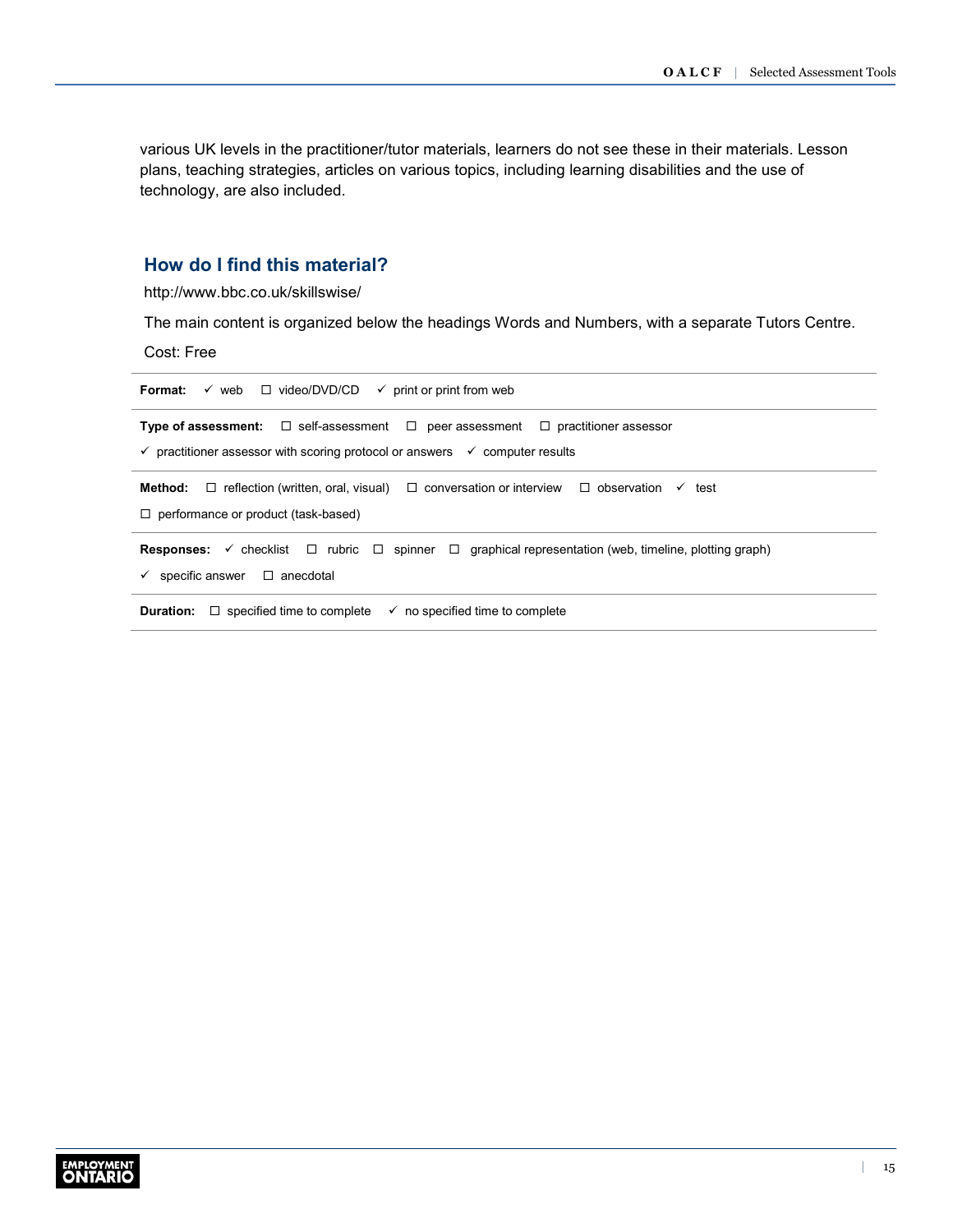<span id="page-18-0"></span>

| <b>Skills</b> | Tasks | Practices | Changes in Learners' Lives | Learning Challenges |
|---------------|-------|-----------|----------------------------|---------------------|
|               |       |           |                            |                     |
|               |       |           |                            |                     |

# Common Assessment of Basic Skills Online (CABS)



#### **Description and Development**

CABS was designed to support initial assessment using the LBS Levels. The CABS online tool has about 15 task-based demonstrations at each of the five LBS Levels. The domains addressed are reading, writing, numeracy and basic computer skills. The tasks are often integrated, addressing more than one domain. The CABS binder was initially developed in 1995 with two later editions in 1997 and 2000. CABS online was completed in 2003. Using a simple tool for each demonstration, the LBS Levels are articulated to Essential Skills levels 1−3 in the domains of Reading Text, Document Use and Numeracy. CABS has become a key part of assessment practices for Ontario practitioners.

The tasks in CABS focus on the development of print and meaning component skills, such as decoding and vocabulary development, the writing process, or numerical operations and calculations.

# **Range of formality: informal - formal**



### **Using the tool as part of program assessment**

These online assessment activities were designed for initial assessment. They have been used for placement purposes and to articulate a learner's skills to the LBS Levels. Within the new OALCF, they will continue to be useful as a way to gain insights into learners' literacy skills development.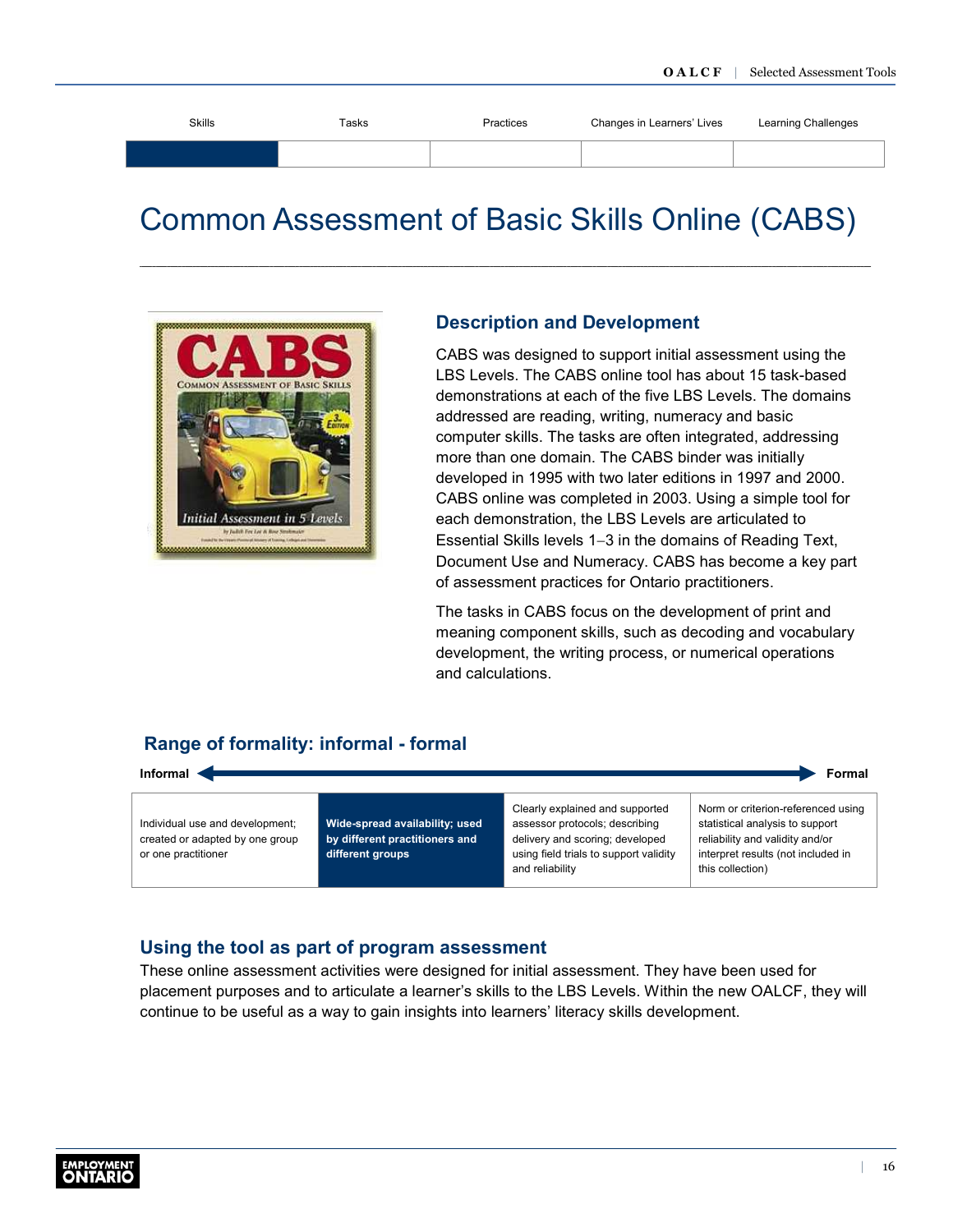### **Usability by practitioner and learner**

This tool is easy to use and access. A drawback is that many of the activities use adapted documents rather than actual workplace or community documents. There are detailed instructions for the online version as well as the original CABS binder. The activities can be adapted, and there are tips to encourage practitioners to develop their own CABS-like assessment activities for learners.

# **How do I find this material?**

[www.lleo.ca/col/cabs\\_online.html](http://www.lleo.ca/col/cabs_online.html)

Cost: Free

Literacy Link Eastern Ontario, 2003 (online version)

| $\checkmark$ web $\Box$ video/DVD/CD $\Box$ print or print from web<br>Format:                                                                                                                       |  |  |  |  |
|------------------------------------------------------------------------------------------------------------------------------------------------------------------------------------------------------|--|--|--|--|
| <b>Type of assessment:</b> $\Box$ self-assessment $\Box$ peer assessment $\Box$ practitioner assessor<br>$\checkmark$ practitioner assessor with scoring protocol or answers $\Box$ computer results |  |  |  |  |
| <b>Method:</b> $\Box$ reflection (written, oral, visual) $\Box$ conversation or interview $\Box$ observation $\Box$<br>test<br>$\checkmark$ performance or product (task-based)                      |  |  |  |  |
| <b>Responses:</b> $\Box$ checklist $\Box$ rubric $\Box$ spinner $\Box$ graphical representation (web, timeline, plotting graph)<br>specific answer<br>$\Box$ anecdotal<br>✓                          |  |  |  |  |
| <b>Duration:</b> $\Box$ specified time to complete<br>$\checkmark$ no specified time to complete                                                                                                     |  |  |  |  |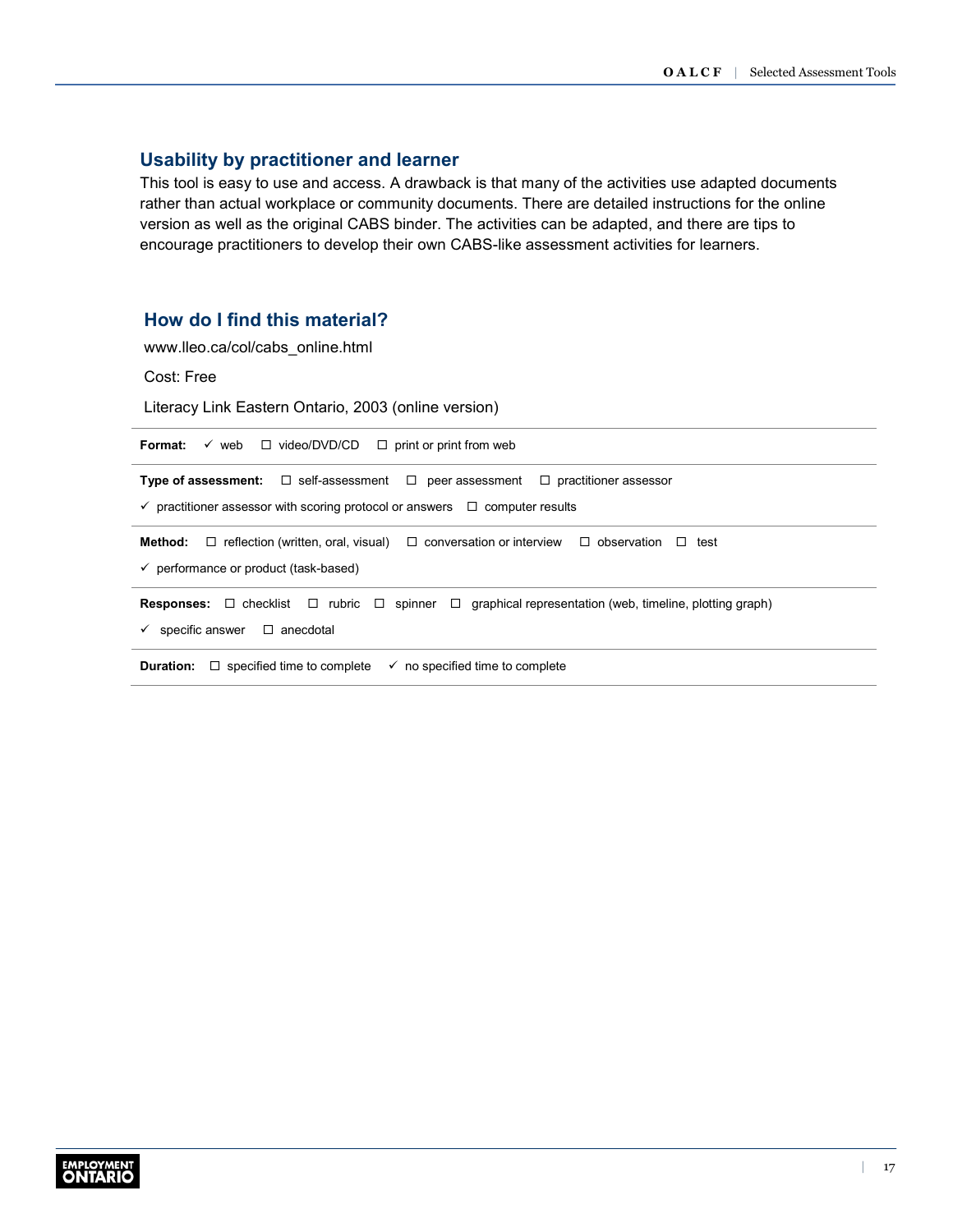<span id="page-20-0"></span>

| <b>Skills</b> | Tasks | Practices | Changes in Learners' Lives | Learning Challenges |
|---------------|-------|-----------|----------------------------|---------------------|
|               |       |           |                            |                     |

# Building for the Future: "Think About Skills Self Assessment"

![](_page_20_Picture_3.jpeg)

### **Description and Development**

As stated on the developers' website, "*Building for the Future* (BFF) is designed as a career exploration resource for adults interested in exploring the skilled trades. BFF guides readers through the apprenticeship system in Ontario by engaging them in reflection and research activities. The resource can be used as part of goal-setting, career exploration or skills upgrading programming." The assessment tool is located in the last section of the manual.

In this task-based assessment, the focus is on developing both literacy skills (e.g. vocabulary, reading comprehension) and academic skills (e.g. make study notes, read to learn) required to do various tasks as an apprentice. It also helps learners articulate their abilities to the Essential Skills.

# **Range of formality: informal - formal**

| Informal <<br>Formal                                                                      |                                                                                      |                                                                                                                                                                   |                                                                                                                                                                    |  |
|-------------------------------------------------------------------------------------------|--------------------------------------------------------------------------------------|-------------------------------------------------------------------------------------------------------------------------------------------------------------------|--------------------------------------------------------------------------------------------------------------------------------------------------------------------|--|
| Individual use and development;<br>created or adapted by one group<br>or one practitioner | Wide-spread availability; used<br>by different practitioners and<br>different groups | Clearly explained and supported<br>assessor protocols; describing<br>delivery and scoring; developed<br>using field trials to support validity<br>and reliability | Norm or criterion-referenced using<br>statistical analysis to support<br>reliability and validity and/or<br>interpret results (not included in<br>this collection) |  |

### **Using the tool as part of program assessment**

"Think about Skills" is ideally suited for initial and ongoing assessment. This tool guides learners through numerous scenarios and descriptions of how specific skills are used as an apprentice, helps the learner to compare their skills and knowledge with expectations, and then helps them to focus on areas that may need further practice. This approach helps to put learners in control of their learning.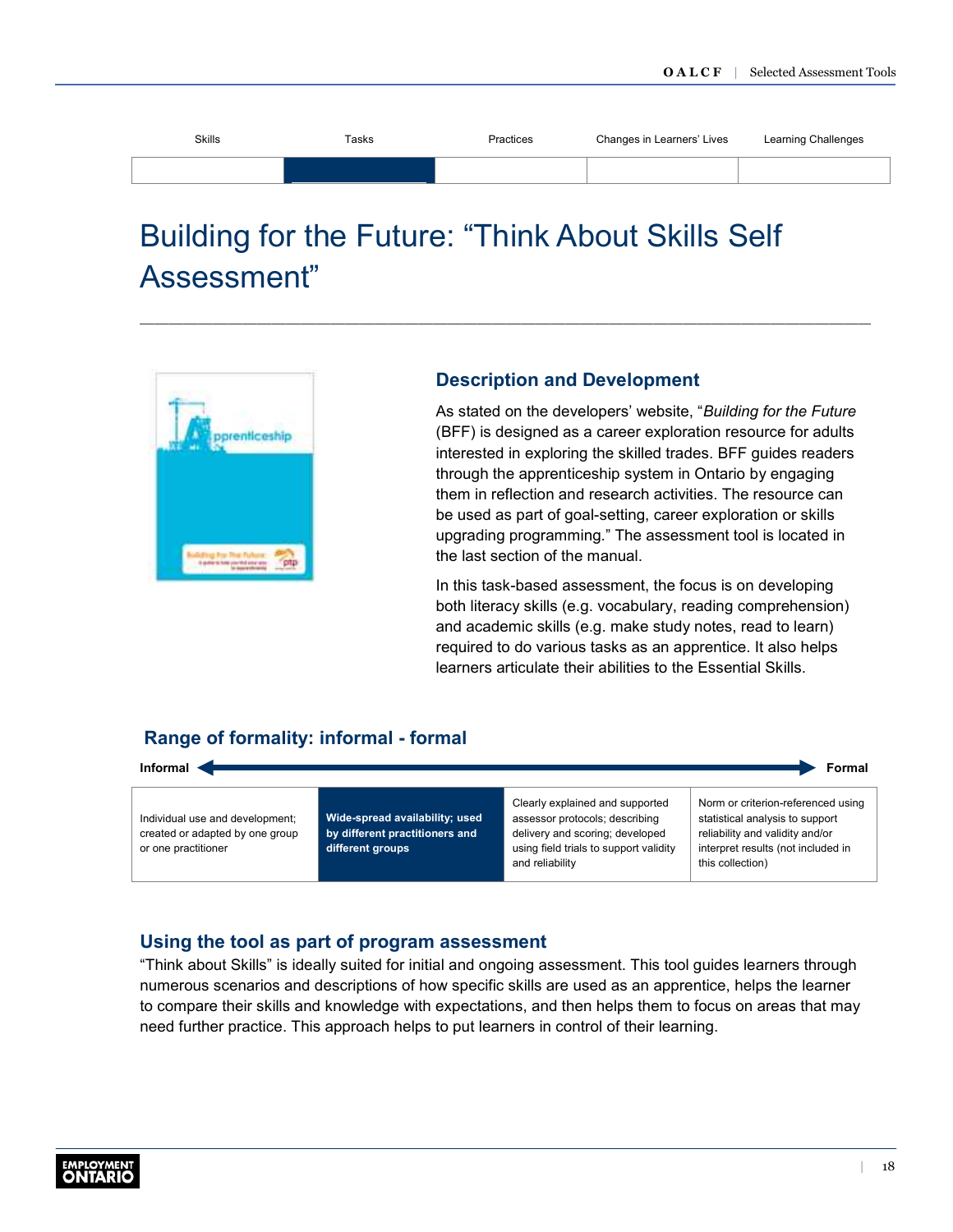### **Usability by practitioner and learner**

This is a comprehensive and effective assessment tool. Both practitioners and learners will find the assessments easy to understand. The directions are straightforward. This tool was not designed for lower-level learners. It is suited to learners who already have some higher-level skills and who are interested in apprenticeships. The assessment is part of a manual that describes apprenticeship in Ontario. It has a wealth of information for both practitioners and learners. The manual and assessment section within it are clearly presented and well-organized.

### **How do I find this material?**

[www.ptp.ca/publications/apprenticeship/](http://www.ptp.ca/publications/apprenticeship/)

The self-assessments are found in the section "Think About Skills."

Cost: \$26.50

PTP Adult Learning and Employment Programs, 2006

**Format:**  $\Box$  web  $\Box$  video/DVD/CD  $\checkmark$  print or print from web **Type of assessment:**  $\checkmark$  self-assessment  $\Box$  peer assessment  $\Box$  practitioner assessor  $\Box$  practitioner assessor with scoring protocol or answers  $\Box$  computer results **Method:**  $\checkmark$  reflection (written, oral, visual)  $\Box$  conversation or interview  $\Box$  observation  $\Box$  test **Responses:** ✓ checklist □ rubric □ spinner □ graphical representation (web, timeline, plotting graph)  $\Box$  specific answer  $\Box$  anecdotal **Duration:**  $\Box$  specified time to complete  $\checkmark$  no specified time to complete  $\checkmark$  performance or product (task-based)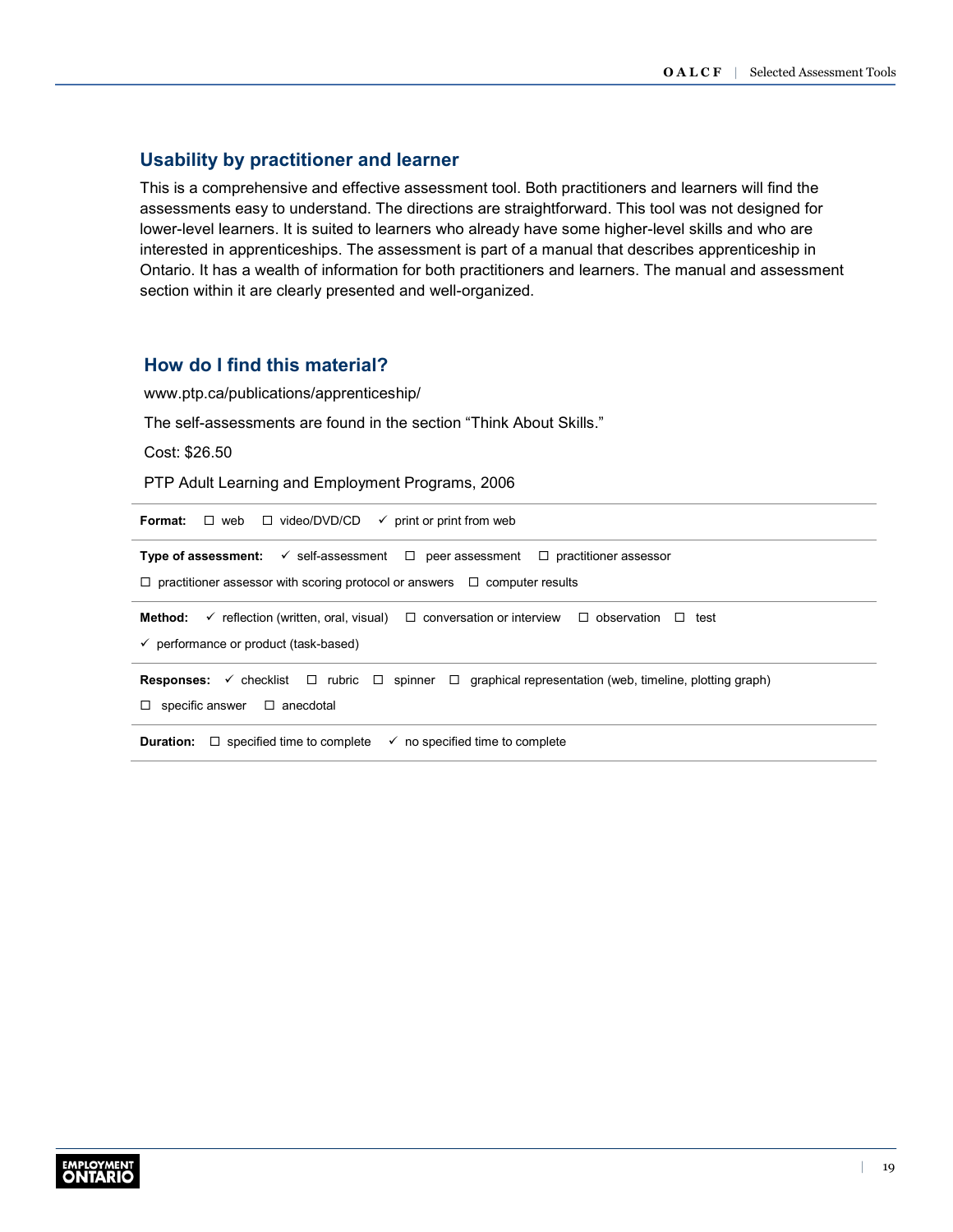<span id="page-22-0"></span>

| <b>Skills</b> | Tasks | Practices | Changes in Learners' Lives | Learning Challenges |
|---------------|-------|-----------|----------------------------|---------------------|
|               |       |           |                            |                     |

# Construction Sector Council: Essential Skills Self-Assessment

![](_page_22_Picture_3.jpeg)

### **Description and Development**

This assessment was developed for the Construction Sector Council by SkillPlan BC. The introduction states that "Its purpose is to highlight the importance of Essential Skills in making a successful transition from working on the tools to positions that involve supervisory roles and responsibilities within the construction industry. The materials provide information and practice opportunities to those individuals who may aspire to or who are currently employed in supervision careers."

The focus of this task-based assessment is on the use of information-processing skills that require the test taker to find the correct type of match (locating, cycling, integrating, generating) between the test question and text using specific types of information (concrete to abstract) and a possibility of distracting information.

this collection)

# **Range of formality: informal - formal**

| Informal<br>Formal              |                                       |                                                                   |                                                                       |
|---------------------------------|---------------------------------------|-------------------------------------------------------------------|-----------------------------------------------------------------------|
| Individual use and development; | Wide-spread availability; used by     | Clearly explained and supported<br>assessor protocols; describing | Norm or criterion-referenced using<br>statistical analysis to support |
| created or adapted by one group | different practitioners and different | delivery and scoring; developed                                   | reliability and validity and/or                                       |
| or one practitioner             | groups                                | using field trials to support                                     | interpret results (not included in                                    |

**validity and reliability**

# **Using the tool as part of program assessment**

The focus of the self-assessment is on reading text, document use, numeracy and writing. It is a formative assessment that will identify areas of strength and areas that need improvement. The self-assessment has an accompanying workbook entitled *Essential Skills Practice Workbook*. Each Essential Skill area in the assessment has similar tasks in the workbook for additional practice. Learners could choose to do the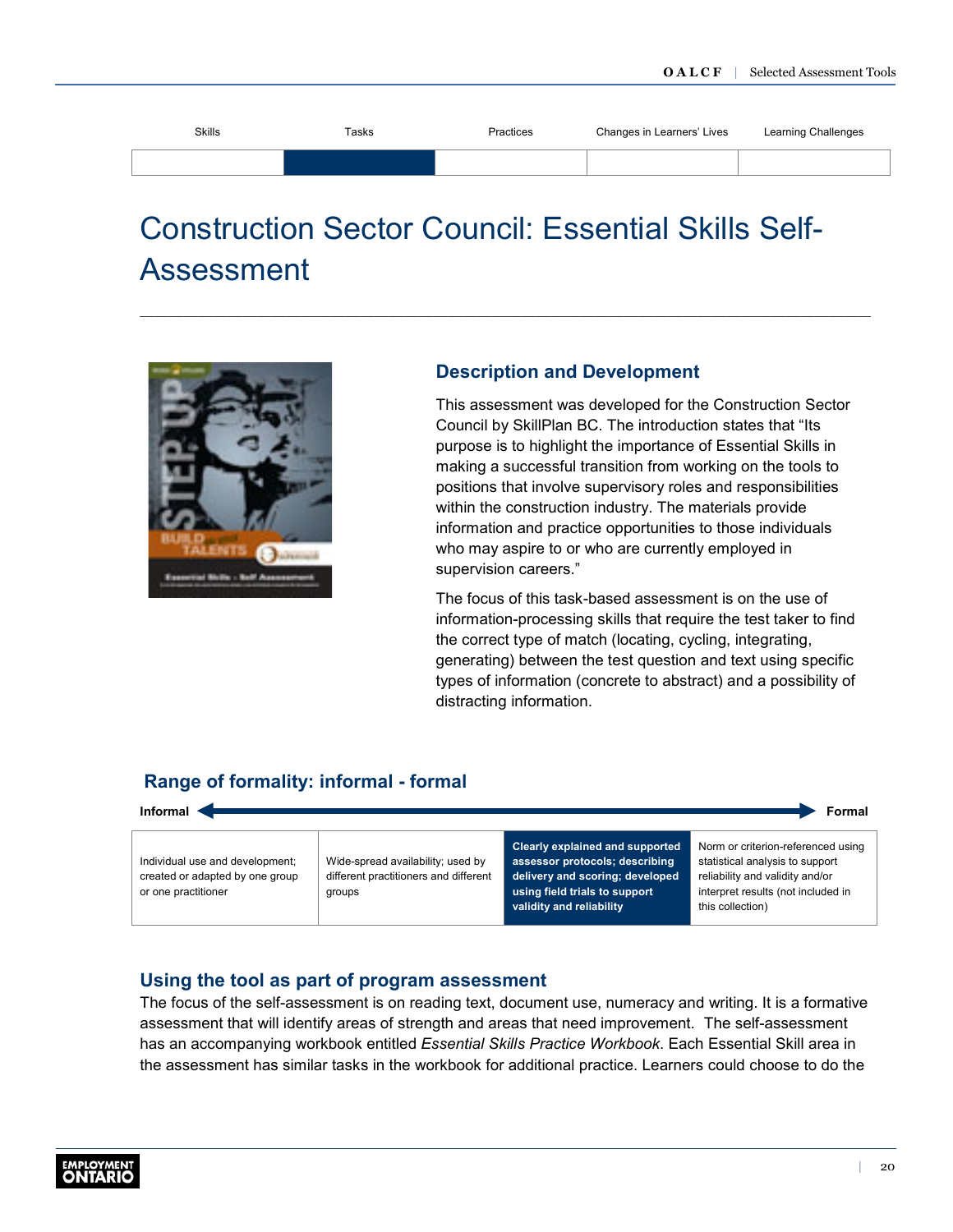self-assessment first and use the workbook for additional practice, or decide to do the workbook first to prepare for the self-assessment. Please note that this self-assessment is not intended to be used as a screening tool, nor is it meant to be used as a substitute for actual instruction.

### **Usability by practitioner and learner**

The self-assessment was designed for adults preparing to enter a supervisory position in the construction industry. It requires a higher level of reading and is suited for learners on the postsecondary and apprenticeship paths. The tasks reflect many of the activities that a supervisor may have to complete on the job such as reading product updates, policies, completing tracking forms, accident reports, interpreting drawings and making calculations. The document is professionally designed and very appealing. It also includes a detailed answer key. This tool uses the International Adult Literacy Survey (IALS) assessment methodology, an approach to designing task-based literacy assessments for largescale testing and international comparisons. Its usefulness and applicability to instruction is limited. However, this tool is more meaningful than generalized IALS-type assessment since it is focused on a specific job.

# **How do I find this material?**

[www.csc-ca.org/en/products/step-build-your-talents-construction-supervisor-first-level-essential-skills-](http://www.nald.ca/library/learning/csc/es_self_assessment/es_self_assessment.pdf) %E2%80%93-self-assessm

Cost: Free

Construction Sector Council, 2008

| <b>Format:</b> $\Box$ web $\Box$ video/DVD/CD $\checkmark$ print or print from web                                                                                                                   |  |  |
|------------------------------------------------------------------------------------------------------------------------------------------------------------------------------------------------------|--|--|
| <b>Type of assessment:</b> $\checkmark$ self-assessment $\Box$ peer assessment $\Box$ practitioner assessor<br>$\Box$ practitioner assessor with scoring protocol or answers $\Box$ computer results |  |  |
| <b>Method:</b> $\Box$ reflection (written, oral, visual) $\Box$ conversation or interview $\Box$ observation $\checkmark$<br>test<br>$\Box$ performance or product (task-based)                      |  |  |
| <b>Responses:</b> $\checkmark$ checklist $\Box$ rubric $\Box$ spinner $\Box$ graphical representation (web, timeline, plotting graph)<br>specific answer $\Box$ anecdotal<br>✓                       |  |  |
| <b>Duration:</b> $\Box$ specified time to complete<br>$\checkmark$ no specified time to complete                                                                                                     |  |  |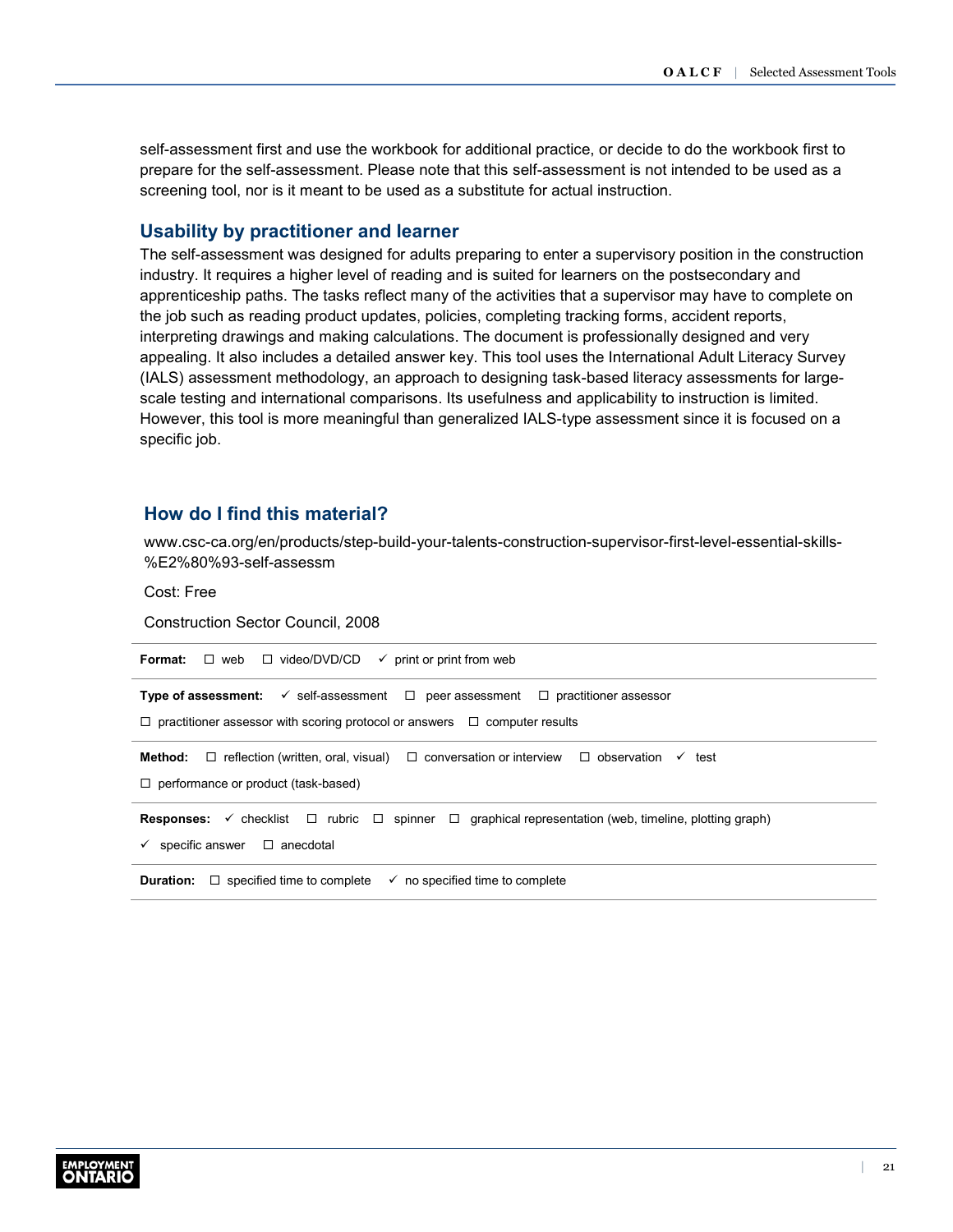<span id="page-24-0"></span>

| <b>Skills</b> | Tasks | Practices | Changes in Learners' Lives | Learning Challenges |
|---------------|-------|-----------|----------------------------|---------------------|
|               |       |           |                            |                     |
|               |       |           |                            |                     |

# Essential Skills Indicator

![](_page_24_Picture_3.jpeg)

### **Description and Development**

The *Essential Skills Indicator* is an online tool from Human Resources and Skills Development Canada (HRSDC). It comprises a series of task-based quizzes for three Essential Skills: Numeracy, Document Use and Reading. Each Essential Skill has a set of pre- and post-test quizzes at ES Levels 1−3. In addition, simple self-assessment checklists are included for Continuous Learning and Working with Others.

The focus of this task-based assessment is on the use of information-processing skills that require the test taker to find the correct type of match (locating, cycling, integrating, generating) between the test question and text using specific types of information (concrete to abstract) and a possibility of distracting information. It is available in French and English**.**

this collection)

# **Range of formality: informal - formal**

![](_page_24_Figure_8.jpeg)

and reliability

# **Using the tool as part of program assessment**

The quizzes could be used to prepare learners to take other similar tests such as PDQ or TOWES. Learners could also gain insight into the kinds of documents used in various jobs.

### **Usability by practitioner and learner**

The online presentation is very clean and simple. Learners are required to respond in the following ways: type an answer in a box, click on an answer using a pull-down menu or click on an answer in a list of possible answers. Once the questions have been answered, learners have a chance to review all questions and answers and make changes as desired. There are only five or six questions per level. Once the answers are submitted, learners can see which ones are correct and which ones aren't. An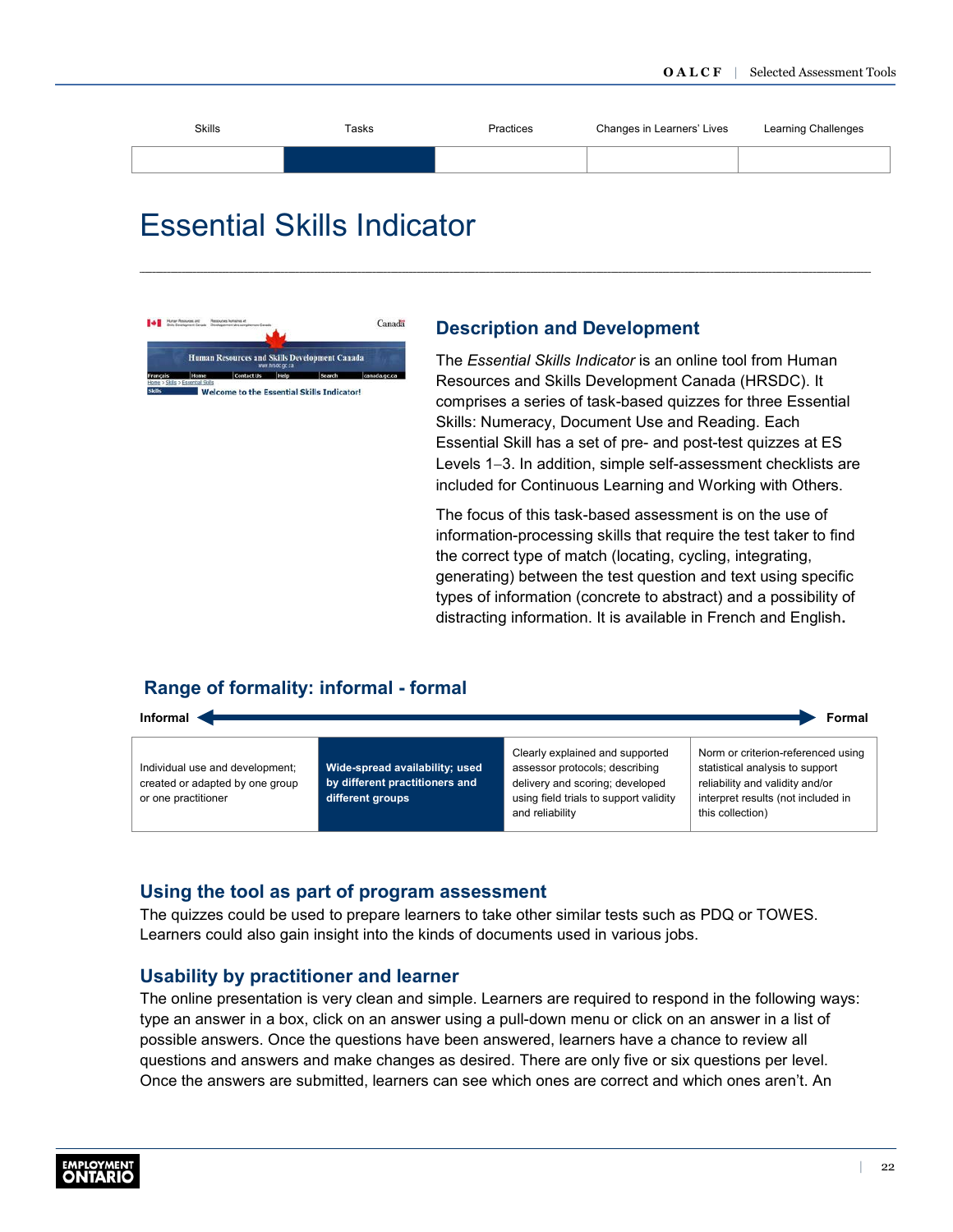explanation of the correct answer is provided for each question. This tool uses the IALS assessment methodology, an approach to designing task-based literacy assessments for large-scale testing and international comparisons. Its usefulness and applicability to instruction is limited.

### **How do I find this material?**

[www.hrsdc.gc.ca/eng/workplaceskills/essential\\_skills/general/online\\_indicator.shtml](http://www.esdc.gc.ca/en/essential_skills/tools/online_indicator.page)

Cost: Free

Human Resources and Skills Development Canada (HRSDC)

| $\checkmark$ web $\Box$ video/DVD/CD $\Box$ print or print from web<br>Format:                                                       |  |  |  |
|--------------------------------------------------------------------------------------------------------------------------------------|--|--|--|
| <b>Type of assessment:</b> $\checkmark$ self-assessment $\Box$ peer assessment $\Box$ practitioner assessor                          |  |  |  |
| $\Box$ practitioner assessor with scoring protocol or answers $\checkmark$ computer results                                          |  |  |  |
| <b>Method:</b> $\Box$ reflection (written, oral, visual) $\Box$ conversation or interview $\Box$ observation<br>$\checkmark$<br>test |  |  |  |
| $\checkmark$ performance or product (task-based)                                                                                     |  |  |  |
| <b>Responses:</b> $\Box$ checklist $\Box$ rubric $\Box$ spinner $\Box$ graphical representation (web, timeline, plotting graph)      |  |  |  |
| specific answer $\Box$ anecdotal<br>$\checkmark$                                                                                     |  |  |  |
| <b>Duration:</b> $\Box$ specified time to complete<br>$\checkmark$ no specified time to complete                                     |  |  |  |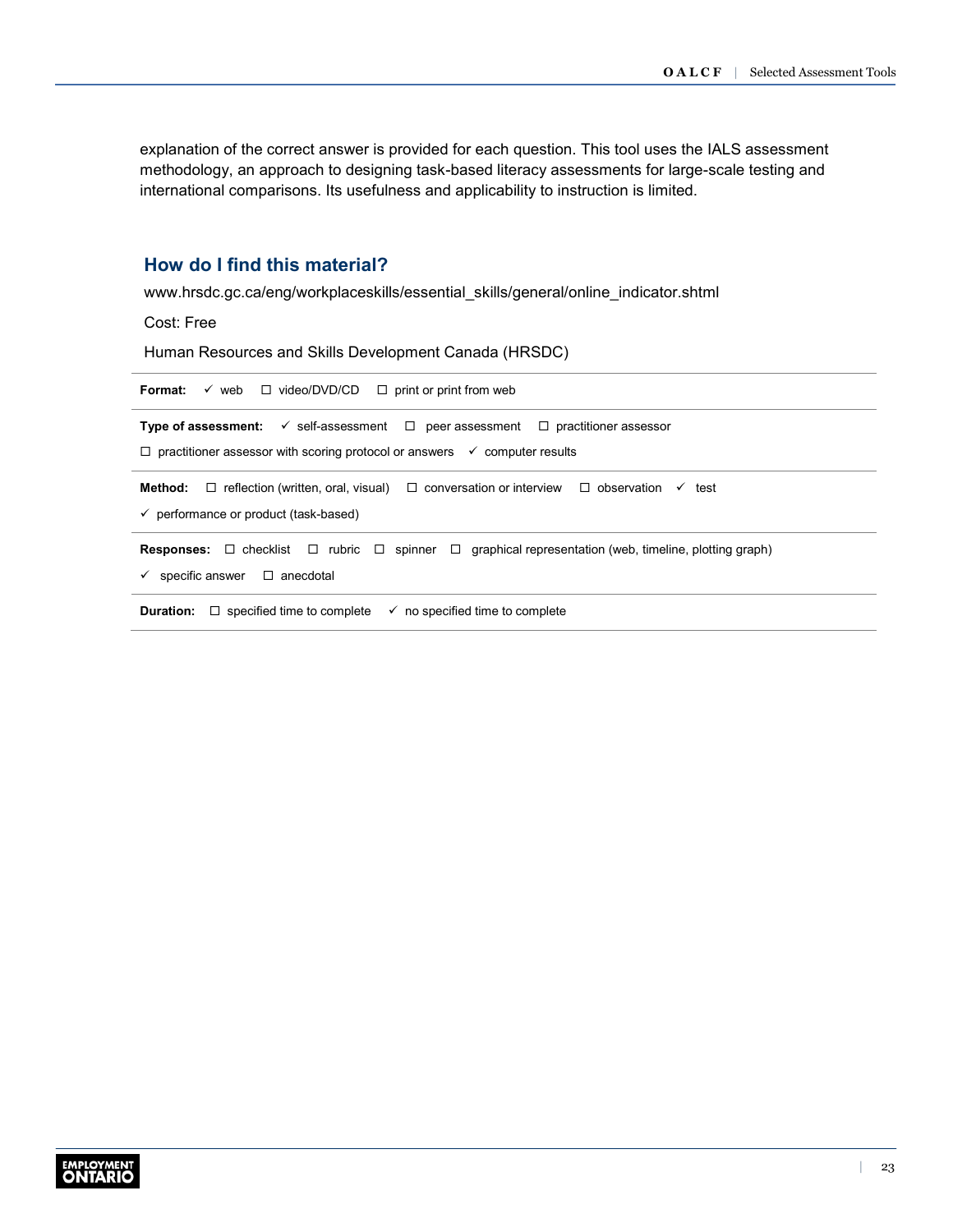<span id="page-26-0"></span>![](_page_26_Figure_1.jpeg)

# Measure Up

![](_page_26_Picture_3.jpeg)

### **Description and Development**

*Measure Up* provides self-assessments for three Essential Skills: Reading, Document Use and Numeracy. In addition, learners can practice completing activities before taking the test and explore different careers based on the National Occupation Classification System (NOC). Tests are offered at three levels.

The focus of this task-based assessment is on the use of information-processing skills that require the test taker to find the correct type of match (locating, cycling, integrating, generating) between the test question and text using specific types of information (concrete to abstract) and a possibility of distracting information.

# **Range of formality: informal - formal**

![](_page_26_Figure_8.jpeg)

### **Using the tool as part of program assessment**

The tests could be used to prepare learners to take other similar tests, such as PDQ or TOWES. They can also complete tasks using documents found in particular jobs.

#### **Usability by practitioner and learner**

The site is easy to use. Some practitioners will like the option of doing ES/IALS-type tests in print form rather than online. The site includes detailed explanations of the answers for each task. The details show how the answer is produced. This tool uses the IALS assessment methodology, an approach to designing task-based literacy assessments for large-scale testing and international comparisons. Its usefulness and applicability to instruction is limited. Although the tasks were designed for learners working at various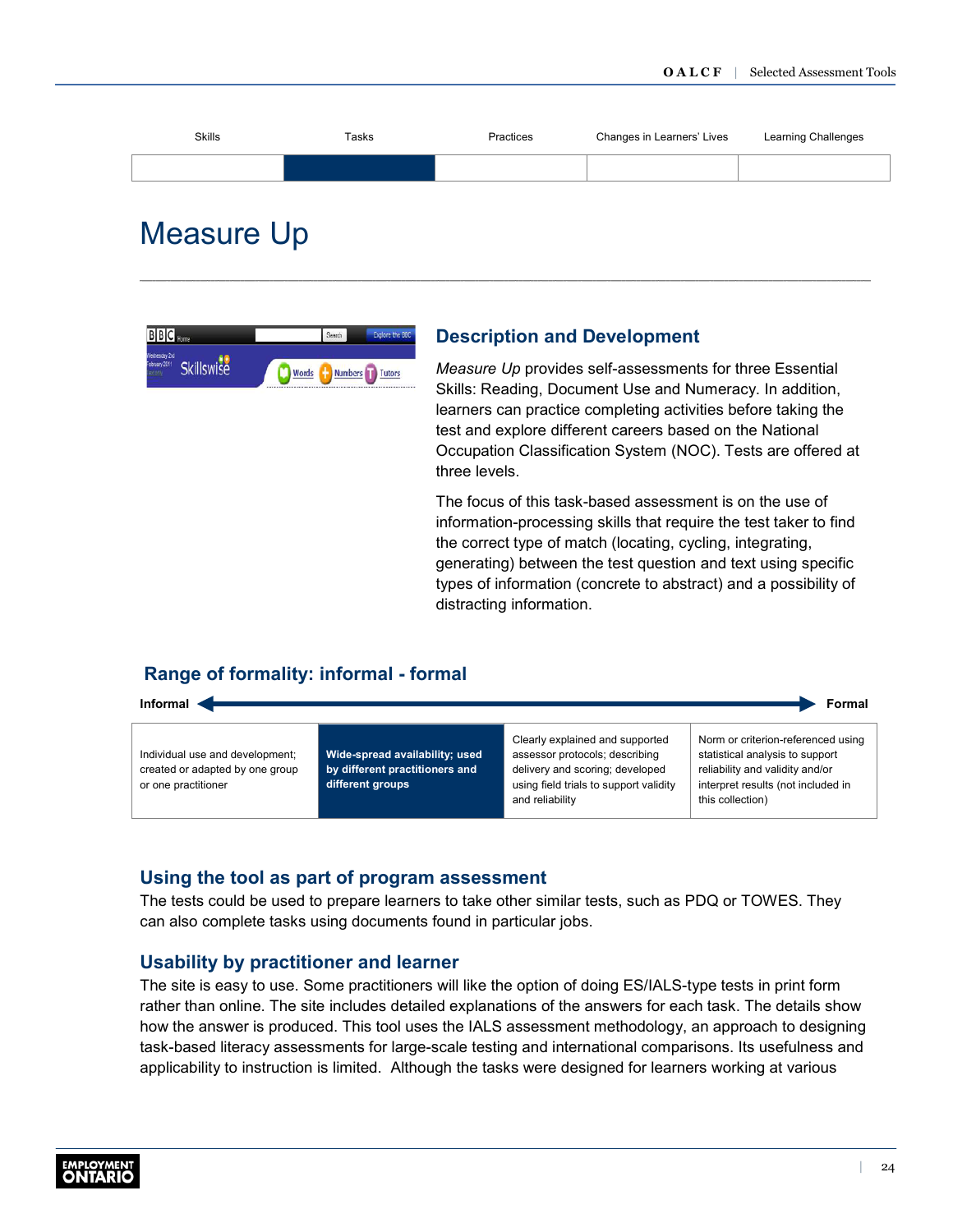literacy levels, the activities use documents found in the workplace, which can be difficult to understand for some learners.

# **How do I find this material?**

[www.skillplan.ca/measureup/english/index.asp](http://www.skillplan.ca/measureup/english/index.asp) (Tests are downloadable as PDF files.)

Cost: Free

SkillPlan BC and HRSDC

| Format:<br>$\Box$ web $\Box$ video/DVD/CD $\checkmark$ print or print from web                                                                                                    |  |  |  |
|-----------------------------------------------------------------------------------------------------------------------------------------------------------------------------------|--|--|--|
| <b>Type of assessment:</b> $\checkmark$ self-assessment $\Box$ peer assessment $\Box$ practitioner assessor                                                                       |  |  |  |
| $\Box$ practitioner assessor with scoring protocol or answers $\checkmark$ computer results                                                                                       |  |  |  |
| Method:<br>$\Box$ reflection (written, oral, visual) $\Box$ conversation or interview $\Box$ observation $\checkmark$<br>test<br>$\checkmark$ performance or product (task-based) |  |  |  |
| <b>Responses:</b> $\Box$ checklist $\Box$ rubric $\Box$ spinner $\Box$ graphical representation (web, timeline, plotting graph)<br>$\Box$ anecdotal<br>specific answer            |  |  |  |
| <b>Duration:</b><br>$\Box$ specified time to complete<br>$\checkmark$ no specified time to complete                                                                               |  |  |  |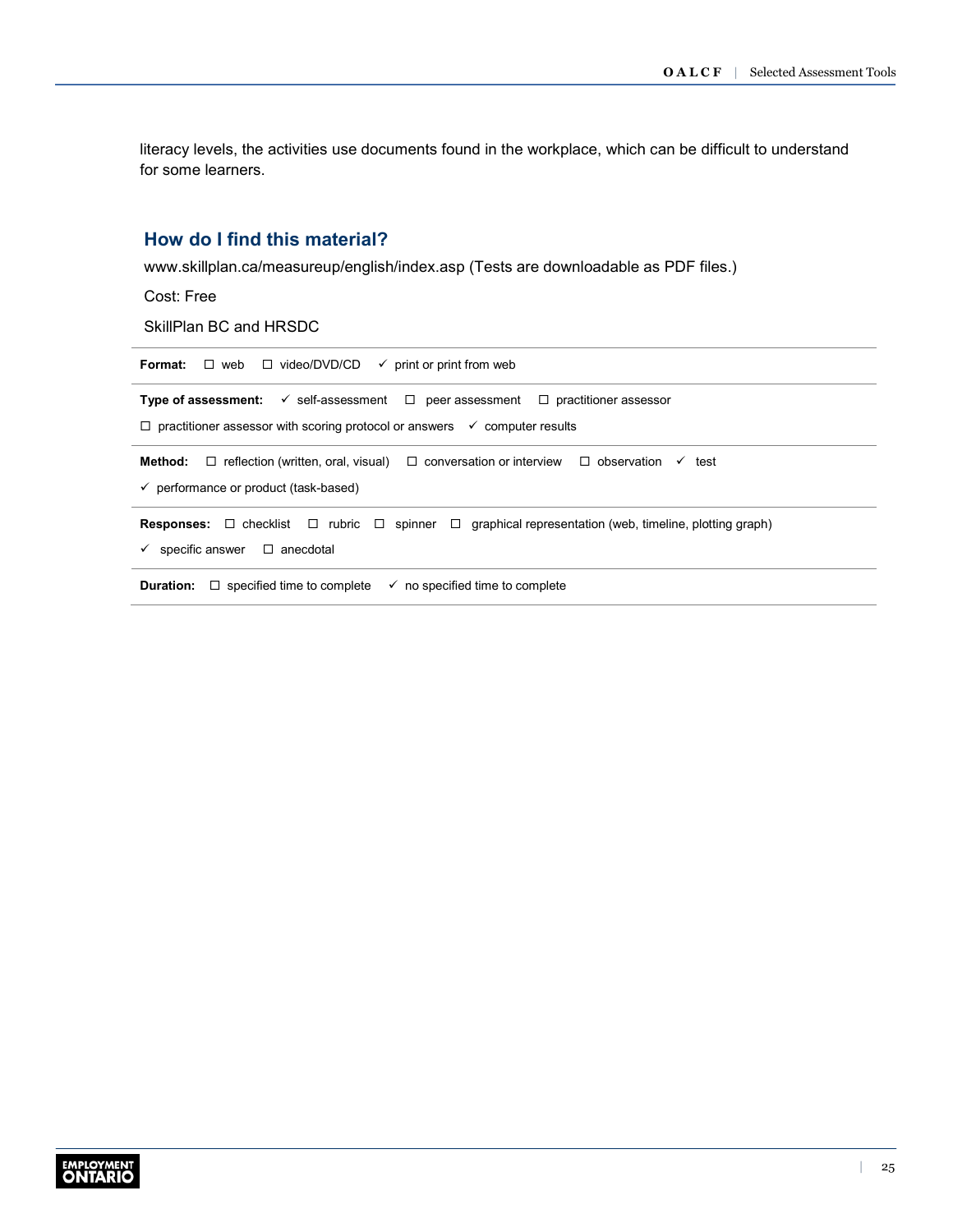<span id="page-28-0"></span>

| <b>Skills</b> | Tasks | Practices | Changes in Learners' Lives | Learning Challenges |
|---------------|-------|-----------|----------------------------|---------------------|
|               |       |           |                            |                     |
|               |       |           |                            |                     |

# Ontario Skills Passport: Check-Up Tools

![](_page_28_Picture_3.jpeg)

### **Description and Development**

The *Ontario Skills Passport* (OSP) Check-up Tools consist of two sections: 1) "Essential Skills and Work Habits," and 2) "Facilitated Essential Skills." "Essential Skills and Work Habits" is a series of self-assessment checklists that articulates everyday and workplace activities to the Essential Skills and Work Habits lists. The "Facilitated Essential Skills" tool is a set of task-based assessment activities organized by occupation and Essential Skills. Once an occupation is chosen, learners can access and complete a small number of task-based activities. The self-assessment checklists are available in French and English**.**

The focus of the first tool is on the articulation of personal abilities to the Essential Skills and Work Habits lists. The focus of the second tool is on the use of informationprocessing skills that require the test taker to find the correct type of match (locating, cycling, integrating, generating) between the test question and text using specific types of information (concrete to abstract) and a possibility of distracting information.

### **Range of formality: informal - formal**

![](_page_28_Figure_8.jpeg)

### **Using the tool as part of program assessment**

Using the Essential Skills and Work Habits tool, learners can compare the Essential Skills they have with jobs they are interested in. As a follow-up, learners can use the Facilitated Essential Skills tool to prepare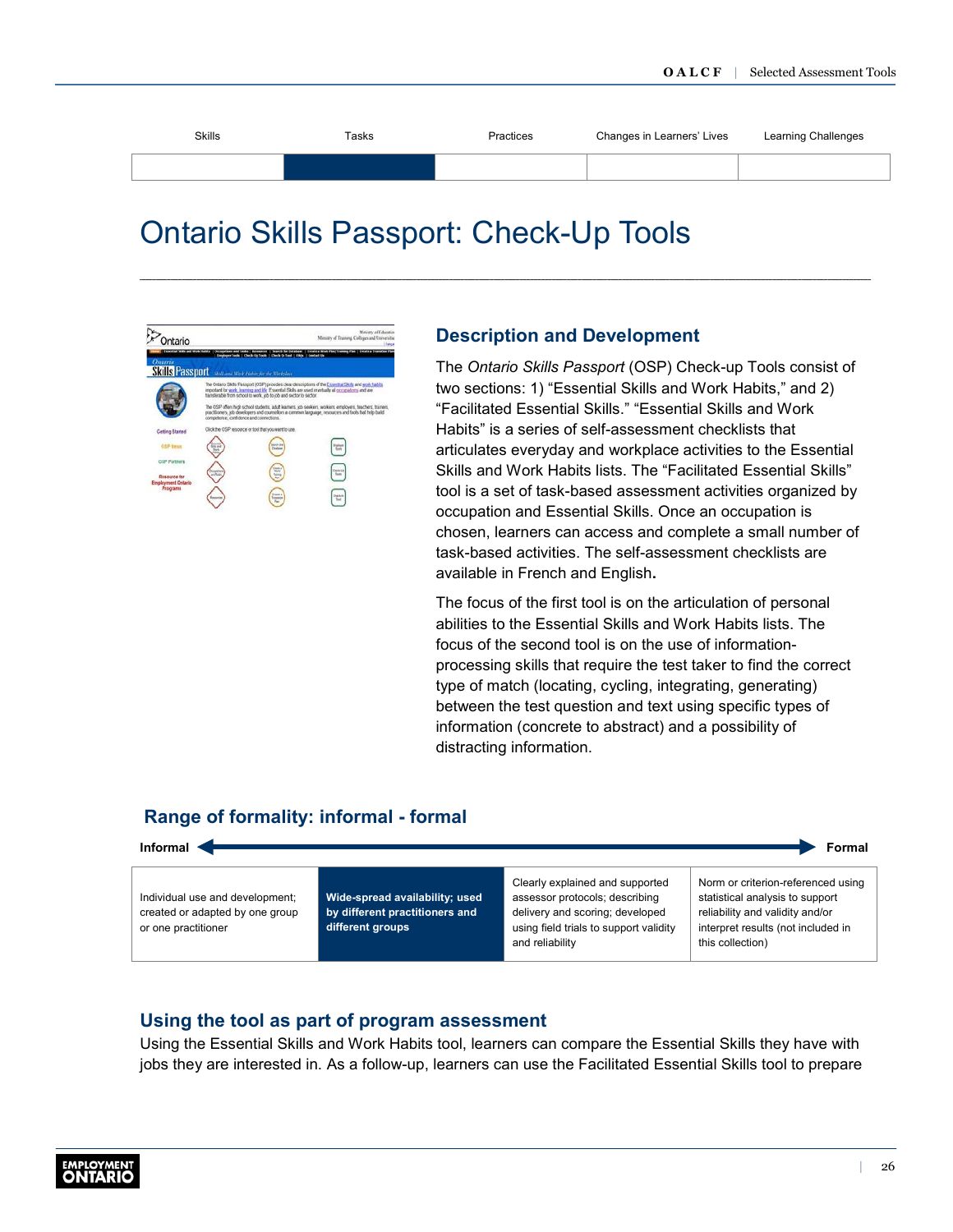to take similar tests, such as PDQ and TOWES. They can also complete tasks using documents found in particular jobs. An additional feature is the *OSP Check-in Tool.* This is a 40-page PDF file, similar to the Essential Skills and Work Habits self-assessment, that contains a series of checklists learners can use to indicate how often they use certain tasks in their everyday lives. It also contains some guiding interview questions that are similar to those asked during an intake assessment. However, the tool is geared to students in the K−12 system and contains many references to adolescent activities. The Facilitated Essential Skills tool uses the IALS assessment methodology, an approach to designing task-based literacy assessments for large-scale testing and international comparisons. Its usefulness and applicability to instruction is limited.

#### **Usability by practitioner and learner**

The site is not as easy to use as some Essential Skills-focused sites. There are many layers to navigate through in order to find and access particular pages. In addition, content is organized by skills lists. Many learners may not be familiar with the lists and will be unable to determine if the content behind the category is useful. However, the site contains a wealth of information and links to other websites.

### **How do I find this material?**

[http://skills.edu.gov.on.ca/ESCTWeb/jsp/en/home.jsp](http://www.skills.edu.gov.on.ca/OSP2Web/EDU/SelfAssessmentTestHome.xhtml)

Cost: Free

Ministry of Education and Ministry of Training, Colleges, and Universities

| $\checkmark$ web $\Box$ video/DVD/CD<br>$\Box$ print or print from web<br>Format:                                                                                                                          |  |  |  |
|------------------------------------------------------------------------------------------------------------------------------------------------------------------------------------------------------------|--|--|--|
| <b>Type of assessment:</b> $\checkmark$ self-assessment $\Box$ peer assessment $\Box$ practitioner assessor<br>$\Box$ practitioner assessor with scoring protocol or answers $\checkmark$ computer results |  |  |  |
| $\checkmark$ reflection (written, oral, visual) $\Box$ conversation or interview $\Box$ observation<br>Method:<br>test<br>$\checkmark$<br>$\checkmark$ performance or product (task-based)                 |  |  |  |
| $\checkmark$ checklist $\Box$ rubric $\Box$ spinner $\Box$ graphical representation (web, timeline, plotting graph)<br><b>Responses:</b><br>$\Box$ anecdotal<br>specific answer                            |  |  |  |
| $\Box$ specified time to complete<br>$\checkmark$ no specified time to complete<br><b>Duration:</b>                                                                                                        |  |  |  |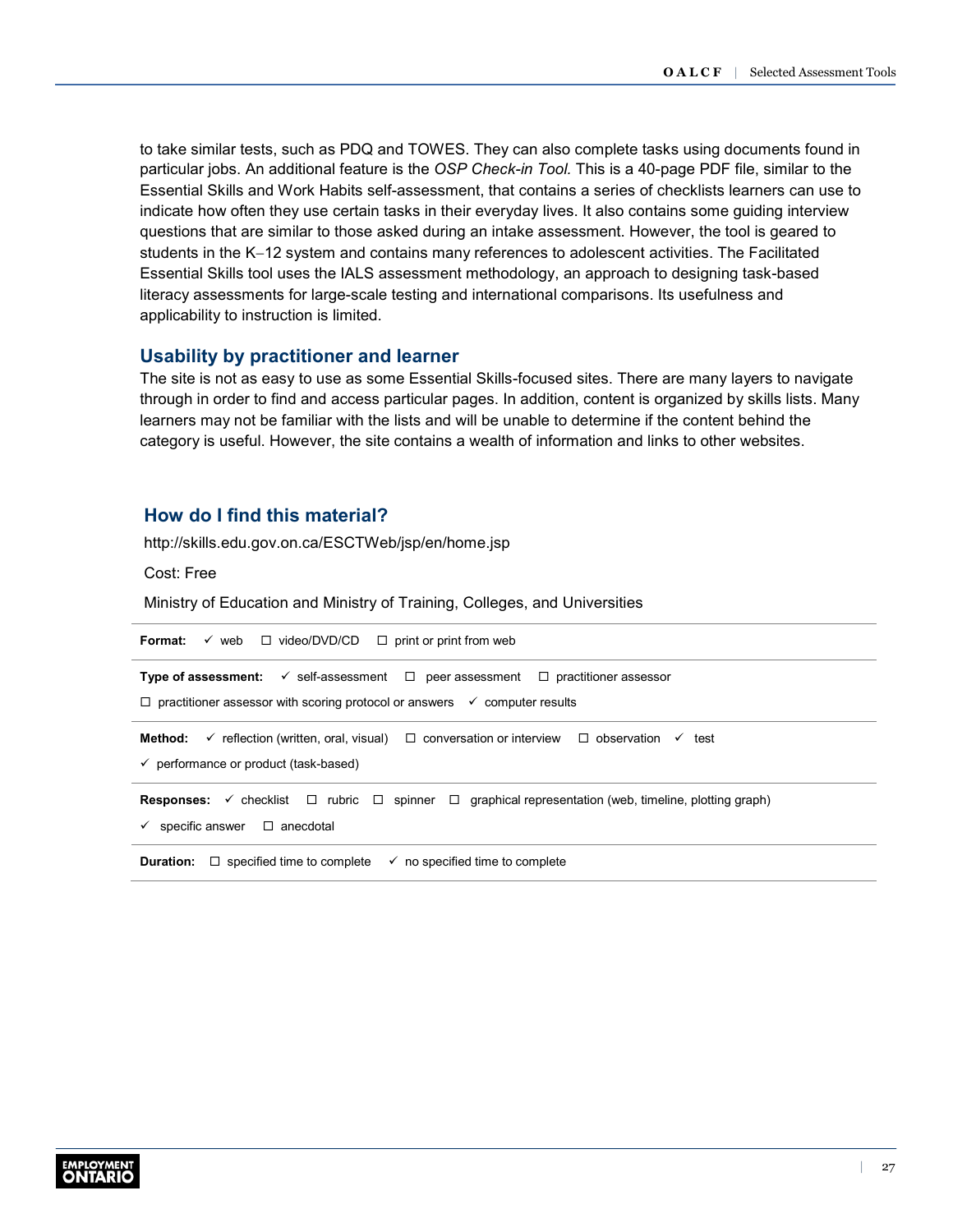<span id="page-30-0"></span>

| Skills | Tasks | Practices | Changes in Learners' Lives | Learning Challenges |
|--------|-------|-----------|----------------------------|---------------------|
|        |       |           |                            |                     |

# Recognizing Life's Work: Leisure & Home-based Activity Identifier Tool

![](_page_30_Picture_3.jpeg)

### **Description and Development**

The assessment tool can be found within a resource kit designed to help learners "connect their Essential Skills from home to work." The assessment tool has two parts. Part one is a detailed listing of leisure and home-based activities (a combination of checklists and frequency scale are used to gather information about which of these activities learners participate in). Part two is an adaptation of an Essential Skills profiling exercise. Once the top leisure and home-based activities are identified, they are articulated to one of the nine Essential Skills and levelled.

The focus of this task-based assessment is the articulation of personal skills and activities to the Essential Skills.

# **Range of formality: informal - formal**

![](_page_30_Figure_8.jpeg)

### **Using the tool as part of program assessment**

The inventory, which provides extensive lists of hobbies, pastimes and household activities, can be used as part of ongoing assessment. Learners simply check off items that apply to them and check off the frequency with which they engage in the activity. Then, with the help of the practitioner, learners can articulate the Essential Skills to their most frequent activities. The practitioner will also determine the level of complexity. The information can be used to assess which Essential Skills may need improvement, depending on the desired career path. The information also helps to increase confidence in learners by showing them the skills they do have and how these skills relate to employment. The tool may be helpful for learners who don't work and have difficulty recognizing how their personal skills could also be valued as workplace skills.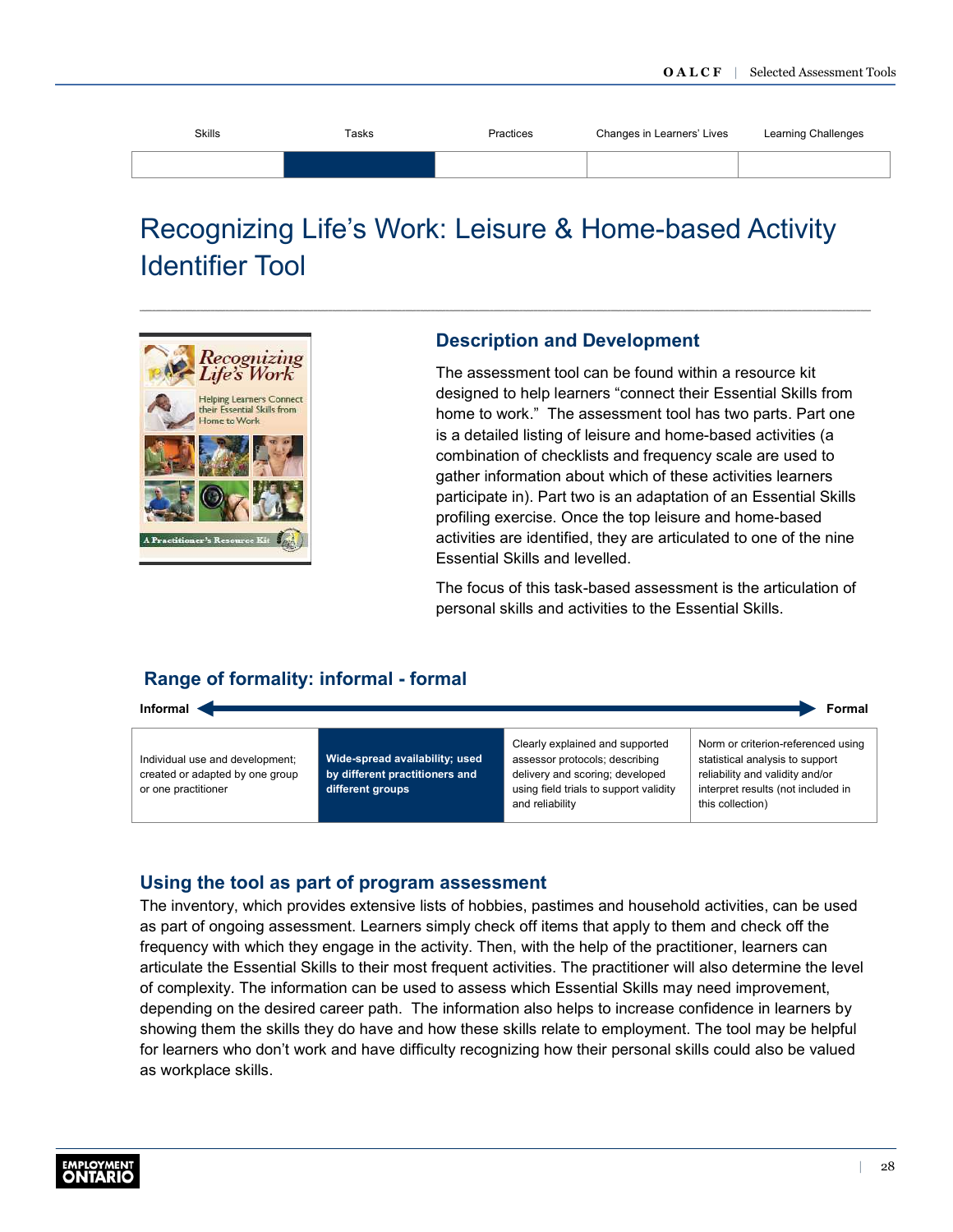### **Usability by practitioner and learner**

The tool is well presented and professionally designed. It does, however, contain dense text that may overwhelm lower-level learners. A practitioner could choose to use the tool in different ways. If a practitioner is not comfortable doing the profiling exercise, she may choose to use only the first part of the tool. After gathering extensive information about leisure and home-based activities, the practitioner could facilitate a more open conversation about how these skills connect to the workplace. The tool is part of a comprehensive resource that offers a wealth of information and learning activities.

# **How do I find this material?**

[www.nald.ca/library/learning/recognizing/helping\\_learners/helping\\_learners.pdf](http://www.nald.ca/library/learning/recognizing/helping_learners/helping_learners.pdf) (Inventory is on pp. 252- 263.)

Cost: Free

QUILL Learning Network, Ontario, 2010

| <b>Format:</b> $\Box$ web $\Box$ video/DVD/CD<br>$\checkmark$ print or print from web                                                                                                                      |  |  |  |
|------------------------------------------------------------------------------------------------------------------------------------------------------------------------------------------------------------|--|--|--|
| <b>Type of assessment:</b> $\checkmark$ self-assessment $\Box$ peer assessment $\checkmark$ practitioner assessor<br>$\Box$ practitioner assessor with scoring protocol or answers $\Box$ computer results |  |  |  |
| <b>Method:</b> $\Box$ reflection (written, oral, visual) $\checkmark$ conversation or interview $\Box$ observation $\Box$ test<br>$\Box$ performance or product (task-based)                               |  |  |  |
| <b>Responses:</b> $\checkmark$ checklist $\Box$ rubric $\Box$ spinner $\Box$ graphical representation (web, timeline, plotting graph)<br>$\Box$ specific answer $\Box$ anecdotal                           |  |  |  |
| <b>Duration:</b> $\Box$ specified time to complete<br>$\checkmark$ no specified time to complete                                                                                                           |  |  |  |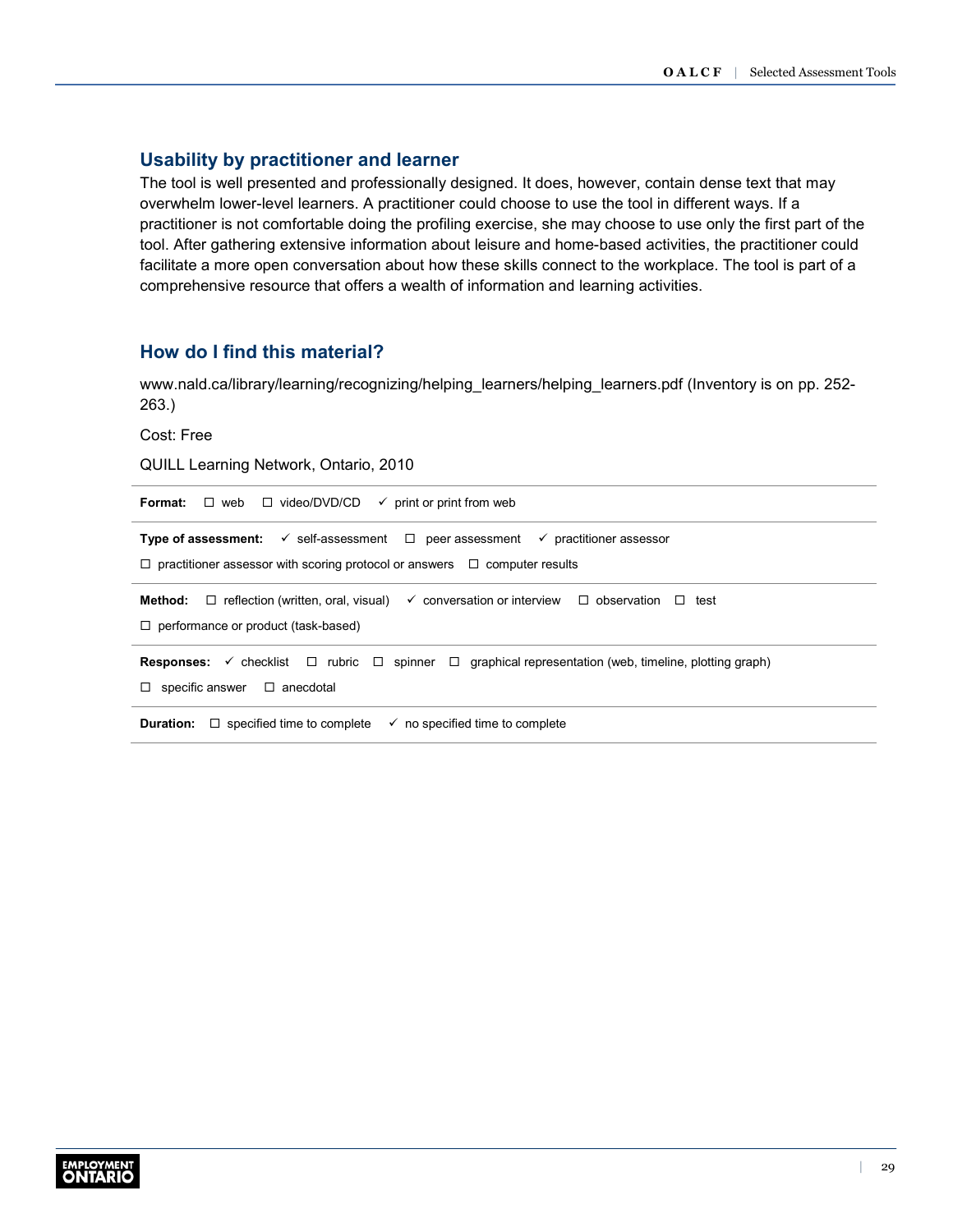<span id="page-32-0"></span>

| <b>Skills</b> | Tasks | Practices | Changes in Learners' Lives | Learning Challenges |
|---------------|-------|-----------|----------------------------|---------------------|
|               |       |           |                            |                     |

# Changing the Way We Teach Math: "Evaluate Teaching Strategies," "Expressing Feelings" and "Just Do It"

![](_page_32_Picture_3.jpeg)

### **Description and Development**

Within this manual on teaching math are three sections that could be used for assessment purposes. The first, "Evaluate Teaching Strategies," is a simple scale that learners can use to express their opinion about a particular math strategy. The following two sections could be used as is or with some adaptations. "Expressing Feelings" is a narrative section that could be used to promote discussions about feelings associated with learning. "Just Do It" provides examples of ways that math can be taken "out of the classroom" and into students' everyday lives. The author, Kate Nonesuch, unites her extensive experience as a math teacher with current research about teaching.

# **Range of formality: informal - formal**

| Informal <<br>Formal                                                                      |                                                                                      |                                                                                                                                                                   |                                                                                                                                                                    |  |
|-------------------------------------------------------------------------------------------|--------------------------------------------------------------------------------------|-------------------------------------------------------------------------------------------------------------------------------------------------------------------|--------------------------------------------------------------------------------------------------------------------------------------------------------------------|--|
| Individual use and development;<br>created or adapted by one<br>group or one practitioner | Wide-spread availability; used by<br>different practitioners and different<br>groups | Clearly explained and supported<br>assessor protocols; describing<br>delivery and scoring; developed<br>using field trials to support validity<br>and reliability | Norm or criterion-referenced using<br>statistical analysis to support<br>reliability and validity and/or<br>interpret results (not included in<br>this collection) |  |

### **Using the tool as part of program assessment**

"Evaluate Teaching Strategies" helps learners evaluate how different teaching strategies worked for them. The practitioner could use this information to better inform instruction and develop activities and approaches to better suit learners. Learners will gain insights into strategies that work for them. The "Expressing Feelings" section could be used to open up a conversation about feelings and emotions associated with learning. Practitioners could also adapt the section and create a simple checklist that could be used regularly to help students express feelings in a non-threatening manner. "Just Do It" is a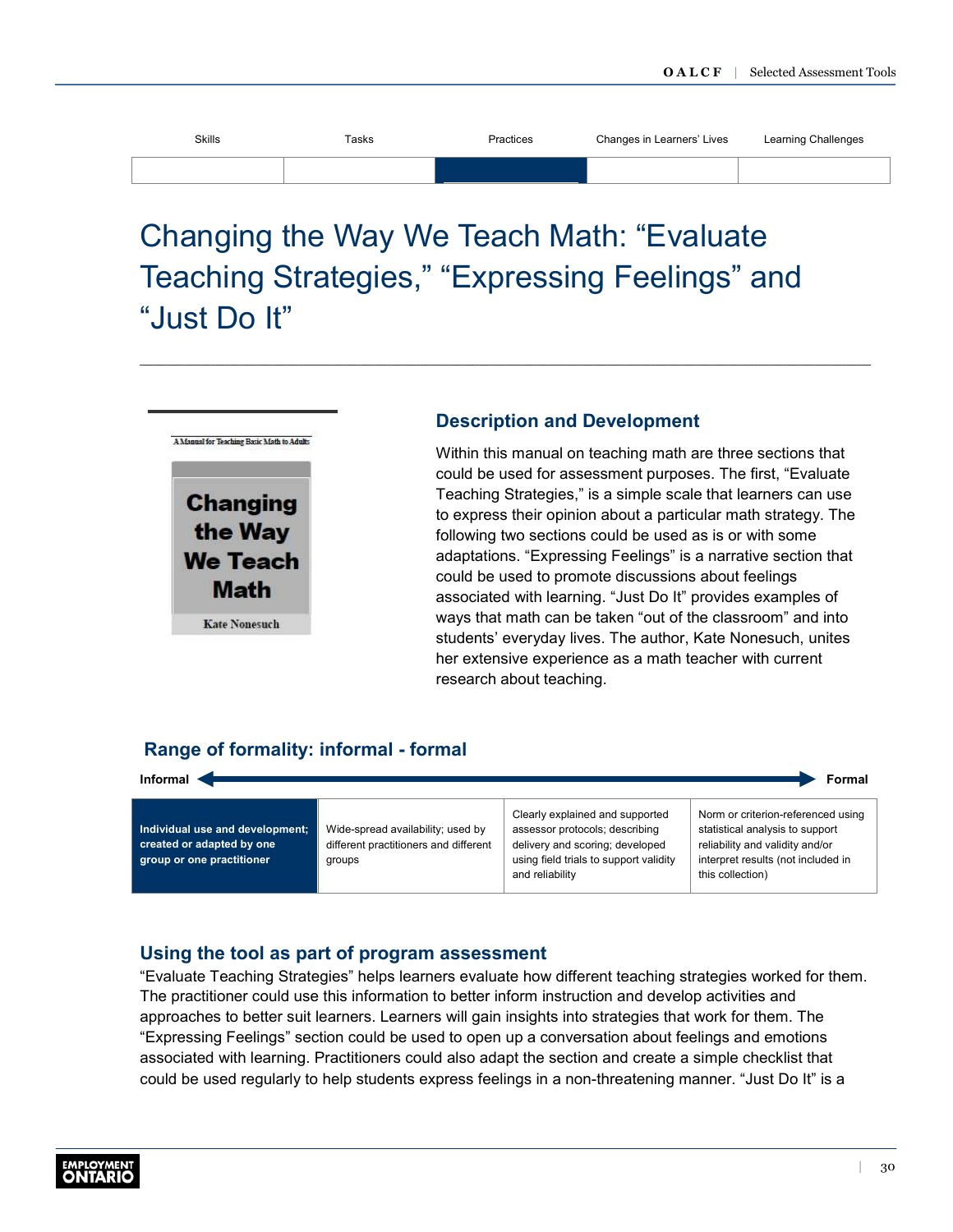section that describes several activities that can be done to take math learning out of the classroom. The section could be used to start a conversation about learning math in different ways, to explore how students use math in their lives and to plan new learning activities that take math learning out of the classroom.

### **Usability by practitioner and learner**

The author of this manual uses a direct and honest approach. Of the three relevant sections, "Evaluate Teaching Strategies" looks most like an assessment tool. The other two sections can be used to promote discussion or can be used with some adaptation, but this will require some creativity and development.

### **How do I find this material?**

[www.nald.ca/library/learning/mathman/mathman.pdf](http://www.nald.ca/library/learning/mathman/mathman.pdf)

Cost: Free

Malaspina University-College (now Vancouver Island University), 2006

**Format:** □ web □ video/DVD/CD print or print from web

**Type of assessment:**  $\checkmark$  self-assessment  $\Box$  peer assessment  $\Box$  practitioner assessor  $\Box$  practitioner assessor with scoring protocol or answers  $\Box$  computer results **Method:**  $\checkmark$  reflection (written, oral, visual)  $\Box$  conversation or interview  $\Box$  observation  $\Box$  test □ performance or product (task-based)

**Responses:** ✓ checklist □ rubric □ spinner □ graphical representation (web, timeline, plotting graph)

 $\Box$  specific answer  $\Box$  anecdotal

**Duration:**  $\Box$  specified time to complete  $\checkmark$  no specified time to complete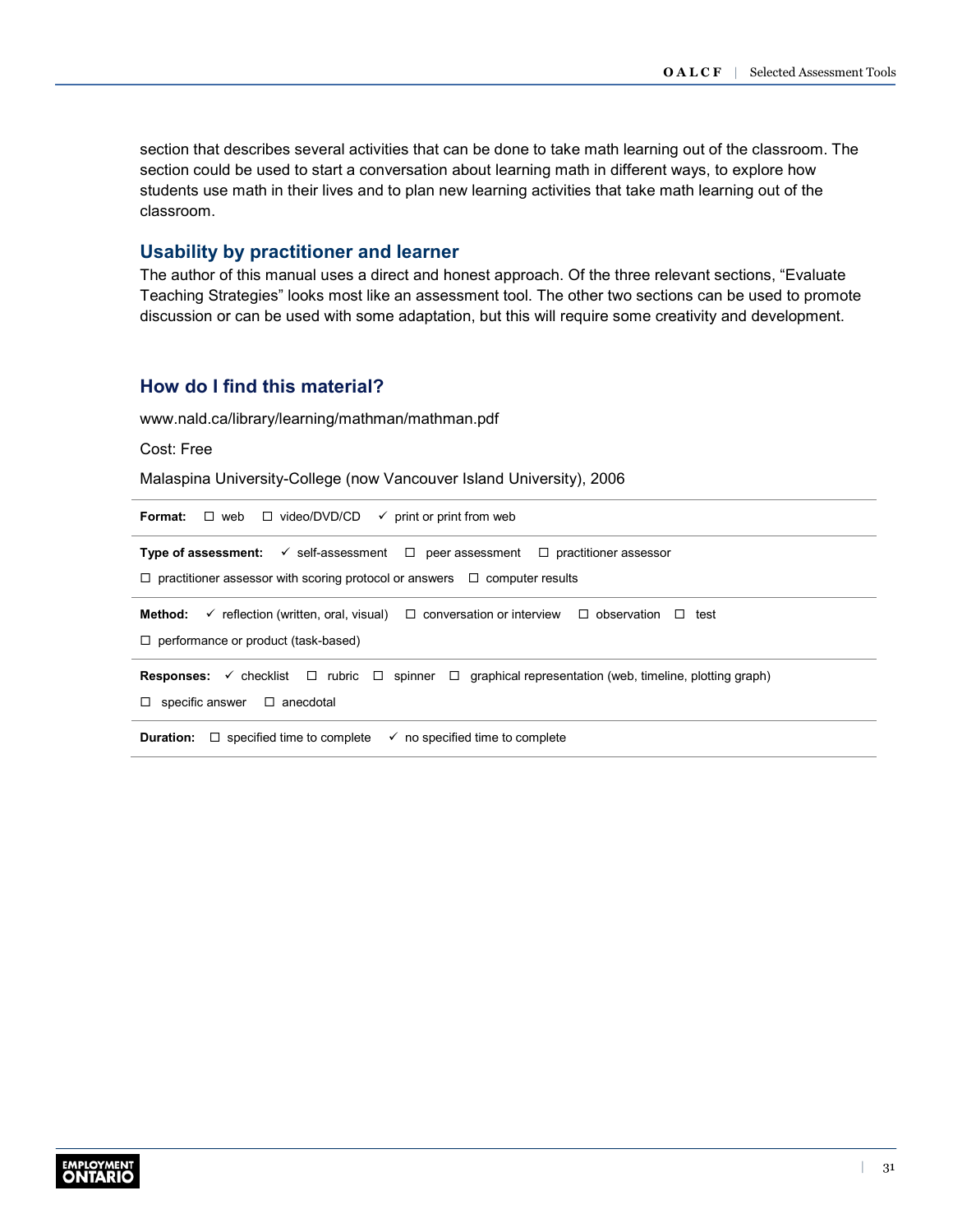<span id="page-34-0"></span>

| Skills | Tasks | Practices | Changes in Learners' Lives | Learning Challenges |
|--------|-------|-----------|----------------------------|---------------------|
|        |       |           |                            |                     |
|        |       |           |                            |                     |

# Purposeful Literacies Through Informal Learning: Informal Learning Information Inventory

![](_page_34_Picture_3.jpeg)

### **Description and Development**

This tool appears in a resource guide on informal learning. Based on a research project, the guide was developed to help practitioners better understand how learners engage in informal learning. Informal learning is learning that occurs "in the lives of learners outside the literacy program or organized group." The guide and inventory tool were developed by a practitioner-researcher Brenda Wright and university professor Dr. Maurice Taylor. The inventory is designed to be utilized by practitioners to better understand learners' engagement, feelings and values related to informal learning.

#### **Range of formality: informal - formal**

**Informal** Formal **Formal** 

Individual use and development; created or adapted by one group or one practitioner

**Wide-spread availability; used by different practitioners and different groups**

Clearly explained and supported assessor protocols; describing delivery and scoring; developed using field trials to support validity and reliability

Norm or criterion-referenced using statistical analysis to support reliability and validity and/or interpret results (not included in this collection)

### **Using the tool as part of program assessment**

The inventory tool is ideal for initial assessment. It will help gather information about learners' likes and dislikes related to learning, goals, current learning and literacy practices, as well as to past learning experiences, feelings about learning and reasons for attending a literacy program. It also provides information that can be used to plan future learning activities. It could be used at intake, but will require time to complete. It could also be used during the first days that learners participate in a program.

### **Usability by practitioner and learner**

The inventory tool is designed to be photocopied. Learner responses can be written directly on the page. Although it is structured as a conversation between assessor and learner, the delivery could be adapted and used with groups of learners. With a group, each question could be discussed, and then learners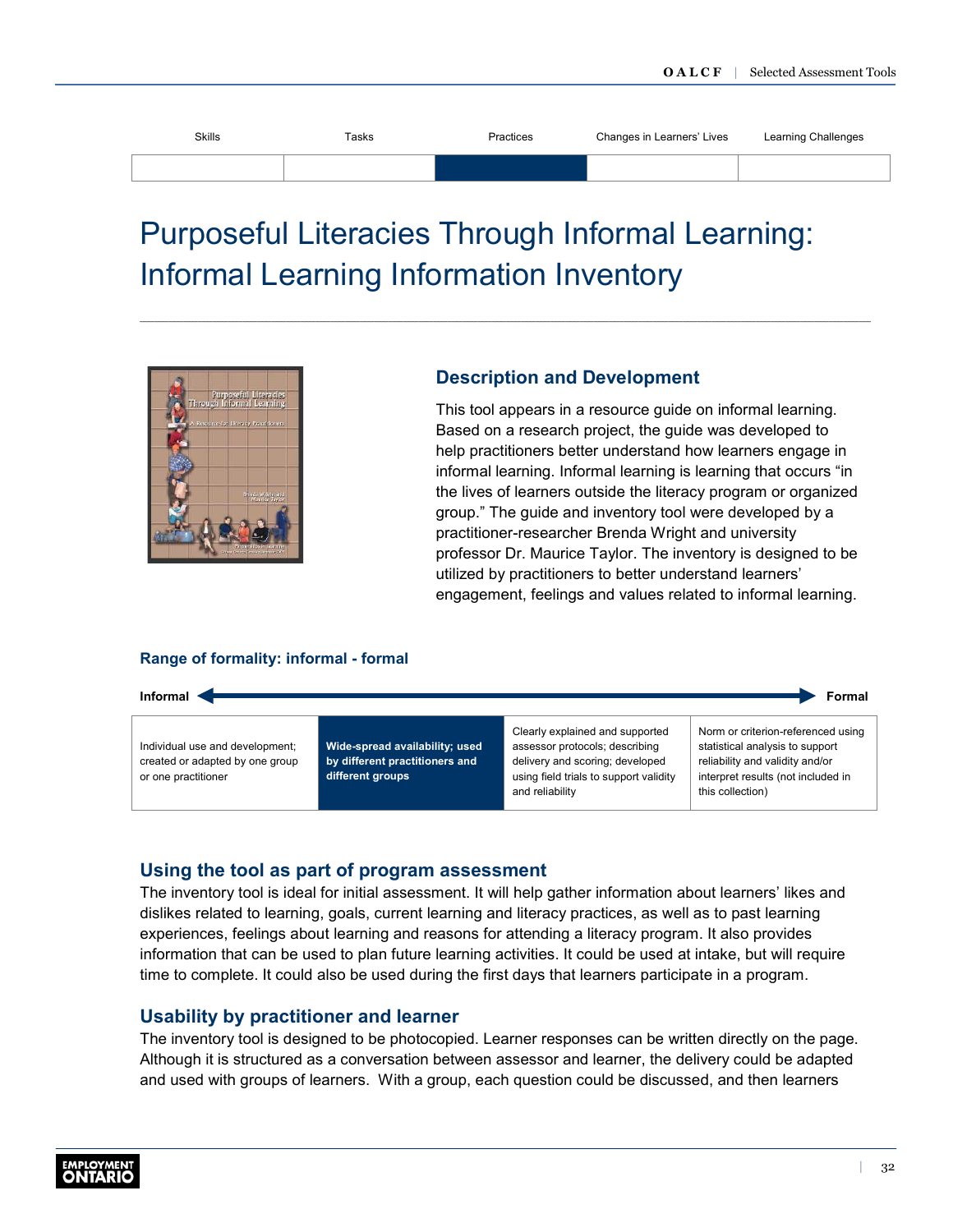could record their own responses. The inventory is part of a resource guide that has a wealth of information about informal learning. The information is based primarily on a related research study. One of the outcomes of the research is a very useful discussion of informal learning strategies. In addition, the idea of a literacy event is introduced. A literacy event is an activity that involves interactions with text. Observing and understanding literacy events helps us see how literacy is used and learned outside formal program settings.

### **How do I find this material?**

[www.nald.ca/library/research/mtaylor/purpose/purpose.pdf](http://www.nald.ca/library/research/mtaylor/purpose/purpose.pdf) (Inventory is on pp. 31-36.)

Cost: Free

Partnerships in Learning, Ontario, 2004

| $\Box$ web $\Box$ video/DVD/CD<br>$\checkmark$ print or print from web<br>Format:                                               |  |  |  |  |
|---------------------------------------------------------------------------------------------------------------------------------|--|--|--|--|
| <b>Type of assessment:</b> $\Box$ self-assessment $\Box$ peer assessment $\checkmark$ practitioner assessor                     |  |  |  |  |
| $\Box$ practitioner assessor with scoring protocol or answers $\Box$ computer results                                           |  |  |  |  |
| $\Box$ reflection (written, oral, visual) $\checkmark$ conversation or interview $\Box$ observation<br>Method:<br>$\Box$ test   |  |  |  |  |
| $\Box$ performance or product (task-based)                                                                                      |  |  |  |  |
| <b>Responses:</b> $\Box$ checklist $\Box$ rubric $\Box$ spinner $\Box$ graphical representation (web, timeline, plotting graph) |  |  |  |  |
| $\Box$ specific answer $\checkmark$ anecdotal                                                                                   |  |  |  |  |
| $\Box$ specified time to complete<br>$\checkmark$ no specified time to complete<br>Duration:                                    |  |  |  |  |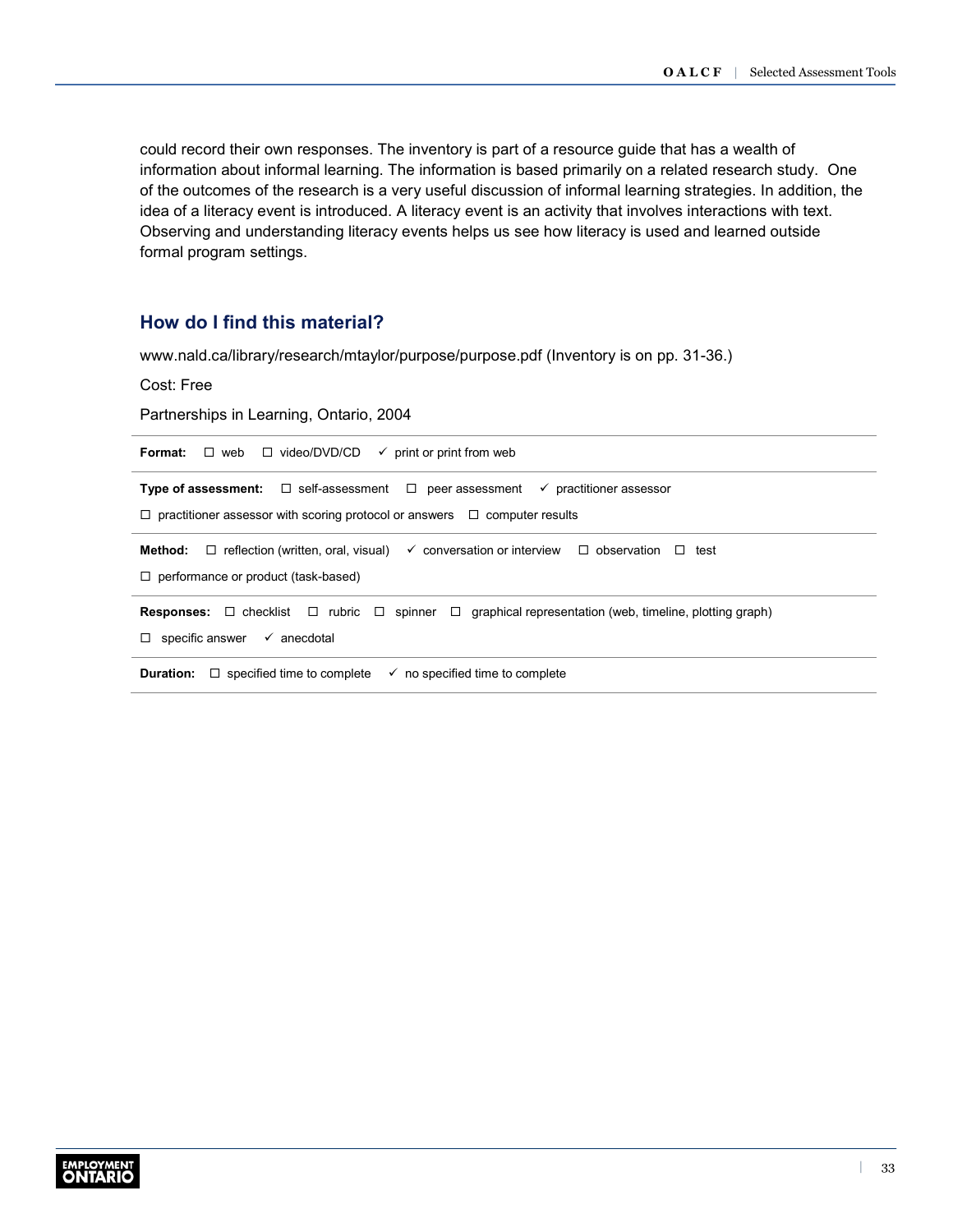<span id="page-36-0"></span>

| Skills | Tasks | Practices | Changes in Learners' Lives | Learning Challenges |
|--------|-------|-----------|----------------------------|---------------------|
|        |       |           |                            |                     |
|        |       |           |                            |                     |

# Workplace Informal Learning Matrix (WILM)

![](_page_36_Picture_3.jpeg)

# **Description and Development**

This assessment tool helps measure the complexity of informal learning in the workplace. Although based on the Essential Skills, it also provides a broader understanding of workplace skills that goes beyond the Essential Skills to include personal and social skills as well. The tool has rubrics for working with others, oral communication, problem solving, decision-making, leadership skills, learning skills, workplace culture and accommodation to diversity and culture.

this collection)

# **Range of formality: informal - formal**

![](_page_36_Figure_7.jpeg)

**validity and reliability**

#### **Using the tool as part of program assessment**

The WILM was designed to assess the on-the-job learning experienced by employees and to provide a range of information about the level of informal learning needed in job profiles and job classifications. However, it can be readily used by literacy service providers, particularly those with an employment emphasis. The eight WILM charts can be downloaded and used in different ways within programs. They can be used as a self-assessment tool to help learners reflect on the kinds of learning they may have encountered in the workplace in the past, or on the kinds of learning they may encounter in the future. The charts can also provide a starting place for conversation about the socio-cultural complexities of the workplace.

#### **Usability by practitioner and learner**

This tool is easy to use, comprehensive and effective. The website includes some general and brief instructions for using the tool for different purposes ([www.wilm.ca/en/matrices\\_quick.html\)](http://www.nald.ca/library/research/mtaylor/purpose/purpose.pdf). The language contained within the tool is sometimes advanced. Practitioners may have to work with learners to ensure that they understand all of the terms used. However, this could also provide an opportunity for learning.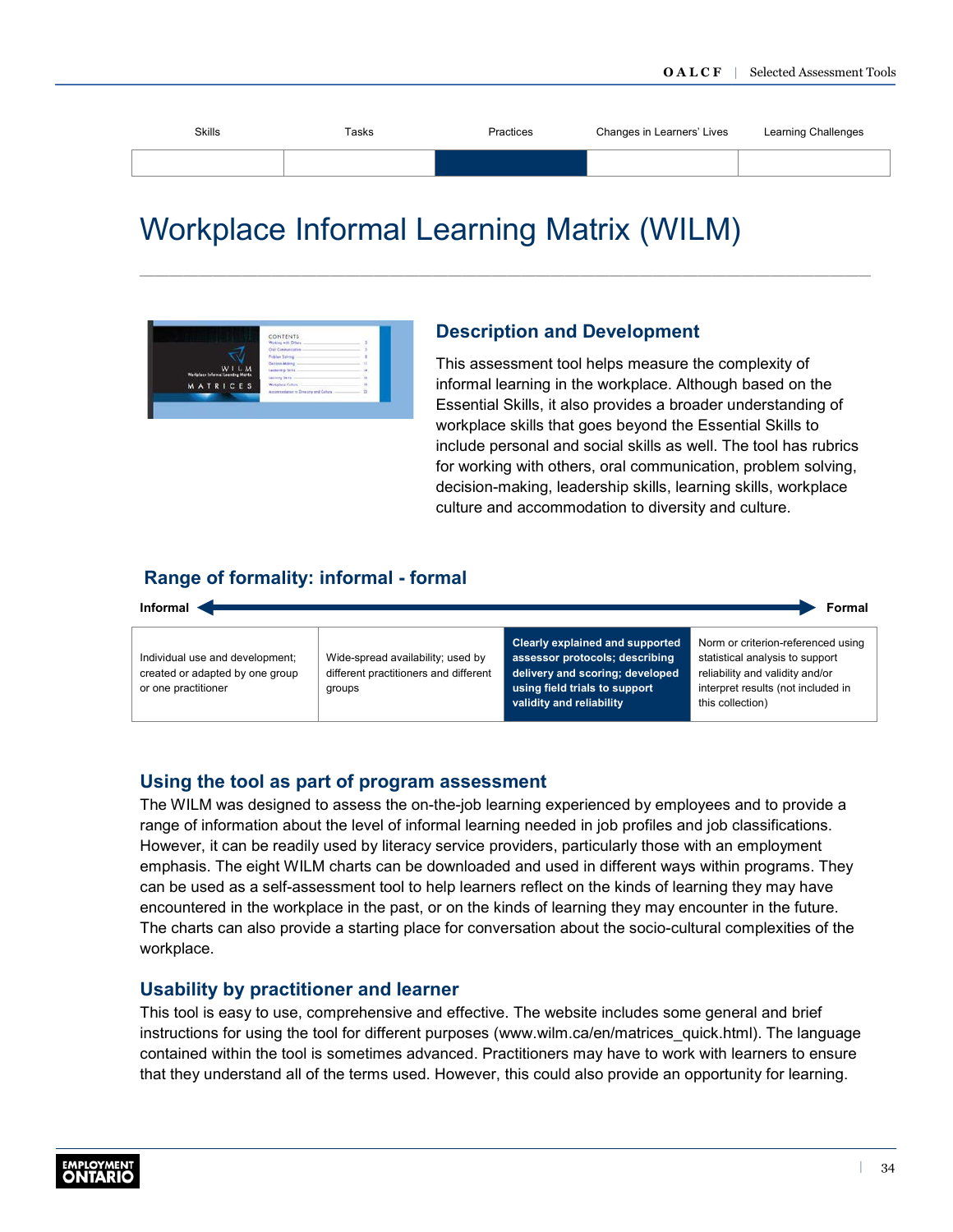Results are conveyed in a rubric scaled from levels 1 to 4. Two research reports support the development of the tool. The website also contains other support information such as a glossary, case studies and testimonials. A DVD and book are available to purchase, as are hard copies of the tool. The online version of the tool requires registration.

# **How do I find this material?**

<http://www.wilm.ca/en/index.html> (Matrices are available in PDF format or online.)

Cost: Free

The Centre for Education and Work, Manitoba, 2005

| $\checkmark$ web $\Box$ video/DVD/CD $\checkmark$ print or print from web<br>Format:                                                  |  |  |  |  |
|---------------------------------------------------------------------------------------------------------------------------------------|--|--|--|--|
| <b>Type of assessment:</b> $\checkmark$ self-assessment $\Box$ peer assessment $\Box$ practitioner assessor                           |  |  |  |  |
| $\Box$ practitioner assessor with scoring protocol or answers $\Box$ computer results                                                 |  |  |  |  |
| $\checkmark$ reflection (written, oral, visual) $\Box$ conversation or interview $\Box$ observation $\Box$ test<br>Method:            |  |  |  |  |
| $\Box$ performance or product (task-based)                                                                                            |  |  |  |  |
| <b>Responses:</b> $\Box$ checklist $\Box$ rubric $\Box$ spinner $\checkmark$ graphical representation (web, timeline, plotting graph) |  |  |  |  |
| $\Box$ specific answer $\Box$ anecdotal                                                                                               |  |  |  |  |
| <b>Duration:</b> $\Box$ specified time to complete<br>$\checkmark$ no specified time to complete                                      |  |  |  |  |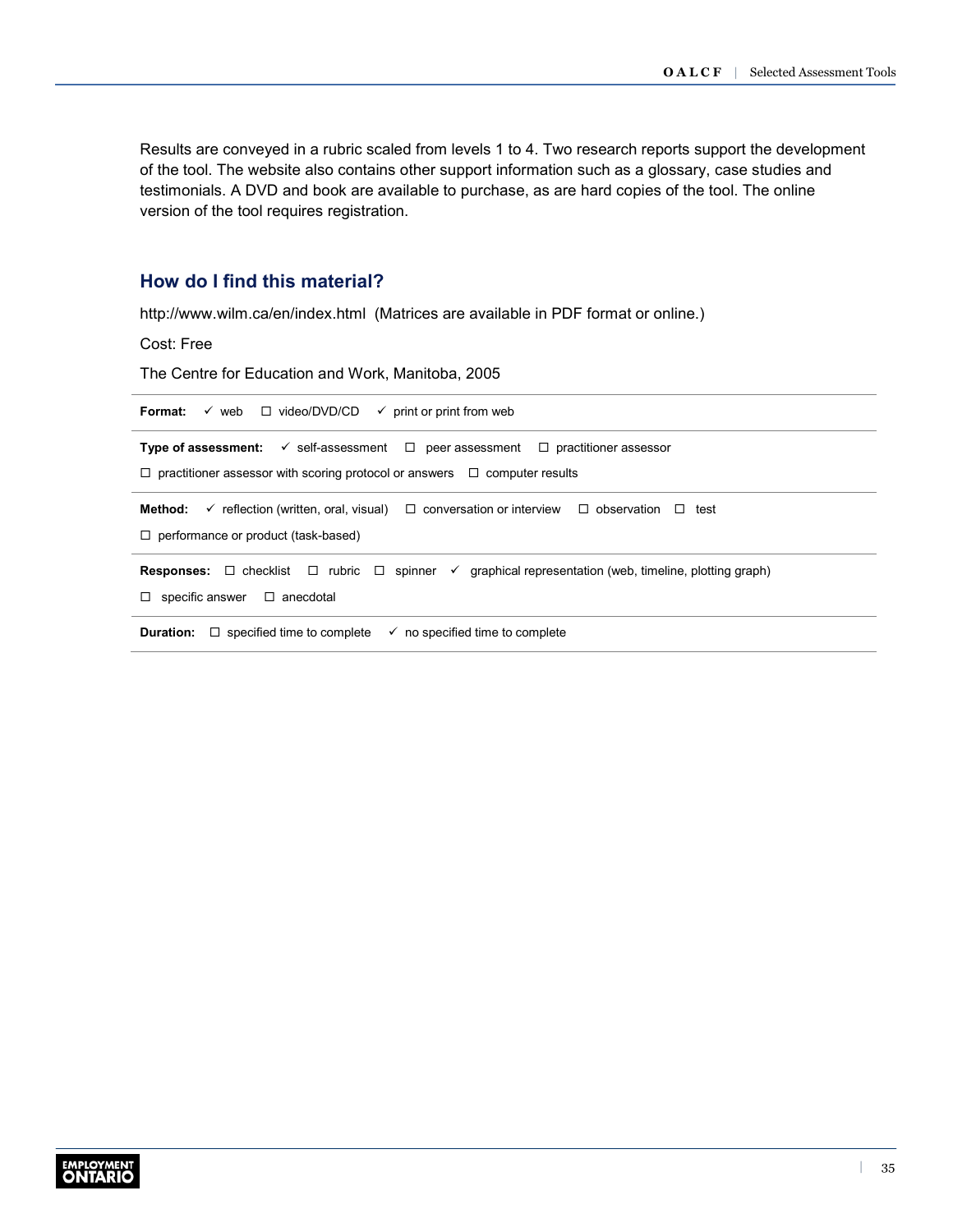<span id="page-38-0"></span>

| <b>Skills</b> | Tasks | Practices | Changes in Learners' Lives | Learning Challenges |
|---------------|-------|-----------|----------------------------|---------------------|
|               |       |           |                            |                     |

# Connecting Literacy, Learning & Work: Learner **Photostories**

![](_page_38_Picture_3.jpeg)

### **Description and Development**

This series of learner photostories and directions for developing photostories with learners appears in a guide focused on integrating employment learning with literacy learning. A simple question informs the creation of each photostory: what is important to learn about work? The photostories can be used as is to open up conversation about work. They can also be used as examples to help practitioners and learners create their own photostories.

# **Range of formality: informal - formal**

**Informal** Formal **Formal** 

Individual use and development; created or adapted by one group or one practitioner

**Wide-spread availability; used by different practitioners and different groups**

Clearly explained and supported assessor protocols; describing delivery and scoring; developed using field trials to support validity and reliability

Norm or criterion-referenced using statistical analysis to support reliability and validity and/or interpret results (not included in this collection)

# **Using the tool as part of program assessment**

This tool can be used as part of ongoing assessment. Learners and practitioners can simply read and discuss the photostories or use them as examples to create their own photostories. If reading and discussing, the information could be used to discuss complex and challenging issues related to work. For example, one story effectively explores the challenges a learner faces when reading different texts and how she addresses those challenges. Other stories could open up conversations on topics about the nature of work, the challenge of finding meaningful and regular work and the challenge of finding work that supports a family. In addition, stories look at ways people find personal meaning and fulfillment in their work. The photostory approach ensures that learners are in control of their words, experiences and insights.

![](_page_38_Picture_14.jpeg)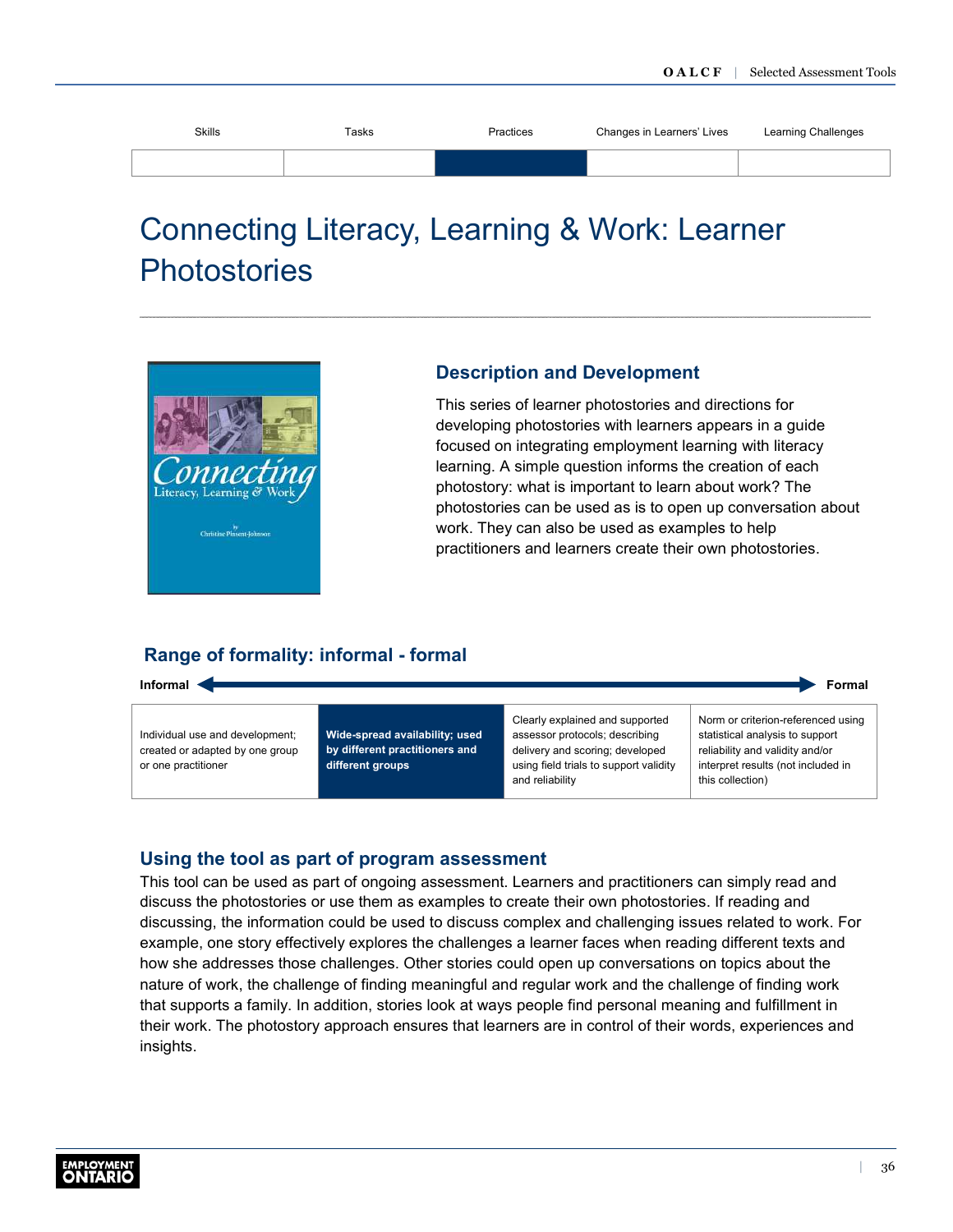### **Usability by practitioner and learner**

The use of photostories is very appealing to a wide range of learners. They can be readily produced and shared if desired. Photostories are a powerful tool that could open up new and sometimes challenging topics. Practitioners will have to use the approach in a thoughtful manner. The steps taken to develop the photostories are provided in Appendix 2 of the guide (pp. 151-153). These are only suggestions and can be easily changed or adapted. Learners will like this tool since, with it, they can produce their story, rather than being directed by a set of questions or confined by a set of standards and skills. The Photostories in the tool are thought-provoking and insightful.

# **How do I find this material?**

[www.nald.ca/library/learning/christine/connecting/connecting.pdf](http://www.nald.ca/library/learning/christine/connecting/connecting.pdf)

Cost: Free

Ottawa-Carleton District School Board, 2008

| $\Box$ web $\Box$ video/DVD/CD $\checkmark$ print or print from web<br>Format:                                                        |  |  |  |
|---------------------------------------------------------------------------------------------------------------------------------------|--|--|--|
| <b>Type of assessment:</b> $\checkmark$ self-assessment $\Box$ peer assessment $\Box$ practitioner assessor                           |  |  |  |
| $\Box$ practitioner assessor with scoring protocol or answers $\Box$ computer results                                                 |  |  |  |
| <b>Method:</b> $\checkmark$ reflection (written, oral, visual) $\Box$ conversation or interview $\Box$ observation $\Box$ test        |  |  |  |
| $\Box$ performance or product (task-based)                                                                                            |  |  |  |
| <b>Responses:</b> $\Box$ checklist $\Box$ rubric $\Box$ spinner $\checkmark$ graphical representation (web, timeline, plotting graph) |  |  |  |
| $\Box$ specific answer $\Box$ anecdotal                                                                                               |  |  |  |
| <b>Duration:</b> $\Box$ specified time to complete<br>$\checkmark$ no specified time to complete                                      |  |  |  |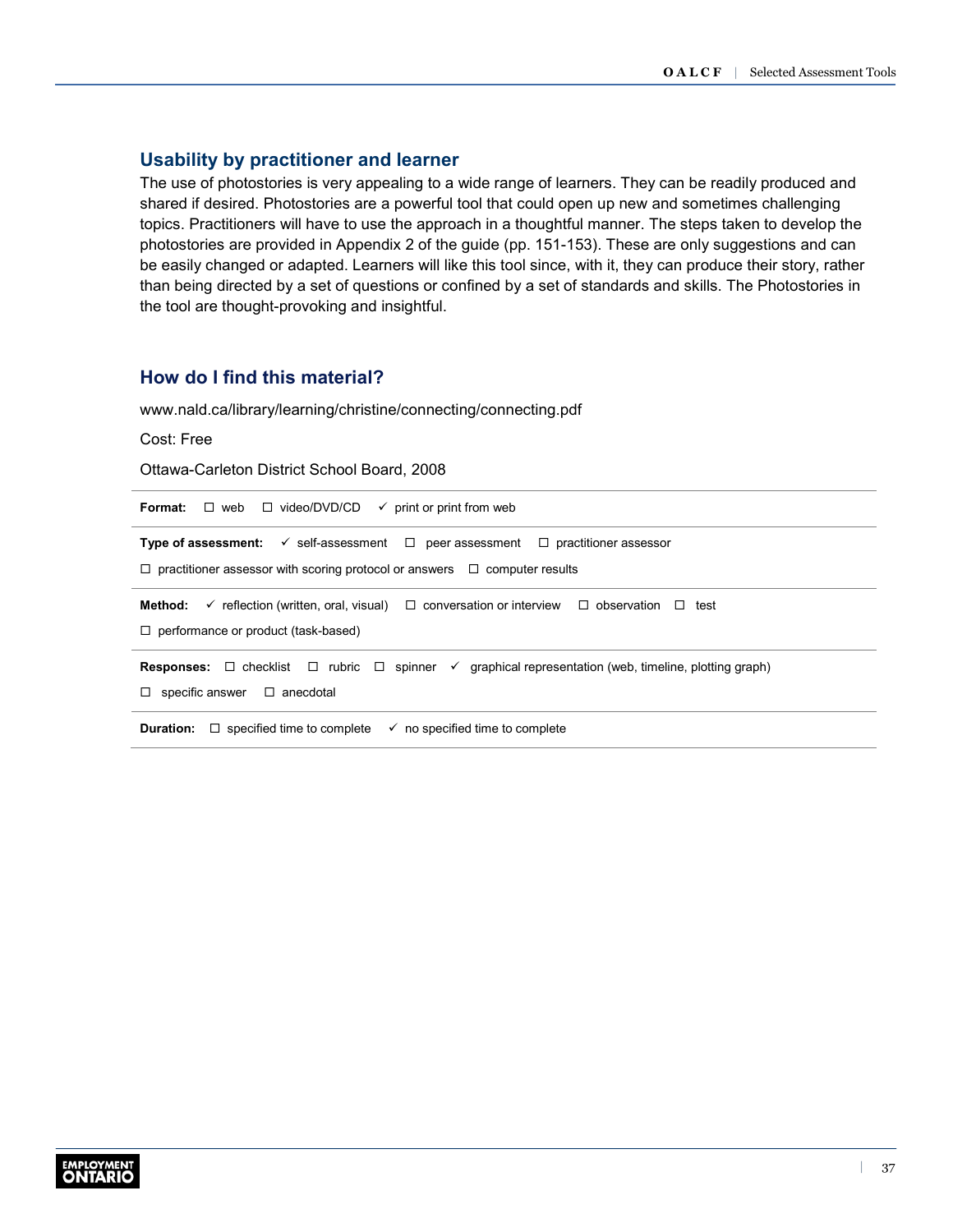<span id="page-40-0"></span>![](_page_40_Figure_1.jpeg)

# Catching Confidence

![](_page_40_Picture_3.jpeg)

### **Description and Development**

This tool was designed to help adult practitioners develop, identify and record changes in learners' confidence during participation in a literacy program. This is important because many practitioners and learners have reported that gains in confidence are a significant part of learning. The tool is based on research conducted with 17 different agencies and over 450 learners. Both the research report and tool are available through the National Institute of Continuing Education (NIACE) in England.

### **Range of formality: informal - formal**

![](_page_40_Figure_7.jpeg)

#### **Using the tool as part of program assessment**

Ideally, the tool can be used as both an initial and exit assessment to show the changes in confidence as a result of participating in a literacy program. The items in the tool can be used to open up a conversation about confidence. The tool works best when used close to the start of the learning program in order to discover beginning confidence levels. Deciding when and how to re-visit the process is important. For most, this will be at the end of a learning activity in order to identify the "distance travelled". This allows learners to see changes and reflect on the reasons for these changes. Results are conveyed on a fourpoint scale ranging from "highly confident" to "very low confidence." Accompanying research states that the use of a four-point scale helps adults make choices in a more thoughtful manner.

#### **Usability by practitioner and learner**

This tool is easy to use for practitioners and learners. The range of confidence is captured in symbols instead of numbers or on a scale. A 28-page tutor/practitioner manual is available. *Catching Confidence* can be readily used by programs in Ontario since there are no specific literacy levels assigned to the tool.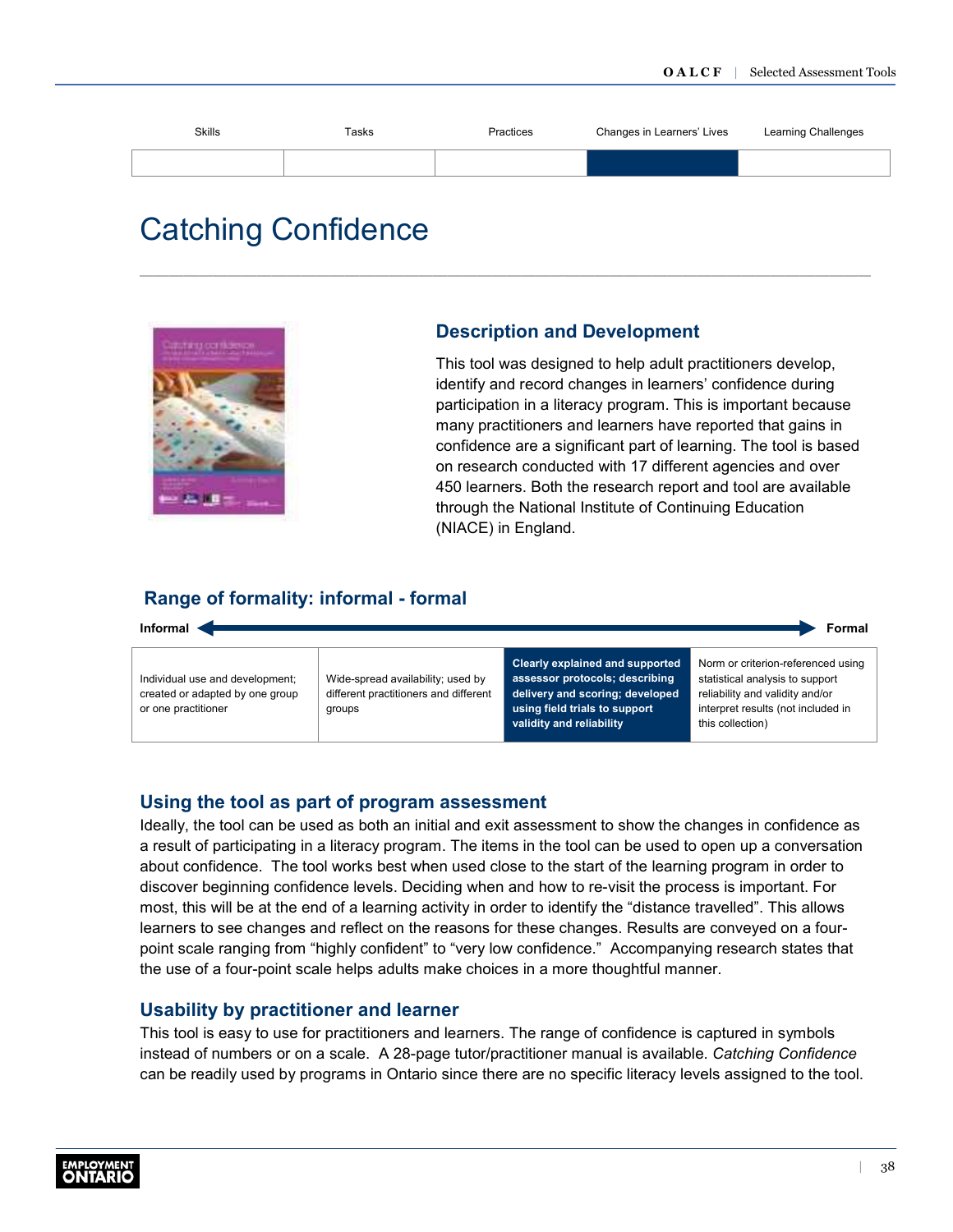# **How do I find this material?**

Tool: [www.niace.org.uk/sites/default/files/documents/publications/catching-confidence-original-grid-en.pdf](http://www.niace.org.uk/sites/default/files/documents/publications/catching-confidence-original-grid-en.pdf) Manual:<http://archive.niace.org.uk/Research/BasicSkills/Guidance%20notes.pdf>

Cost: Free

National Institute of Adult Continuing Education (NIACE), UK, 2006

| $\Box$ web $\Box$ video/DVD/CD<br>Format:<br>$\checkmark$ print or print from web                                                     |  |  |  |  |
|---------------------------------------------------------------------------------------------------------------------------------------|--|--|--|--|
| <b>Type of assessment:</b> $\checkmark$ self-assessment $\Box$ peer assessment $\Box$ practitioner assessor                           |  |  |  |  |
| $\Box$ practitioner assessor with scoring protocol or answers $\Box$ computer results                                                 |  |  |  |  |
| $\checkmark$ reflection (written, oral, visual) $\Box$ conversation or interview $\Box$ observation $\Box$ test<br>Method:            |  |  |  |  |
| $\Box$ performance or product (task-based)                                                                                            |  |  |  |  |
| <b>Responses:</b> $\checkmark$ checklist $\Box$ rubric $\Box$ spinner $\Box$ graphical representation (web, timeline, plotting graph) |  |  |  |  |
| specific answer $\Box$ anecdotal<br>$\Box$                                                                                            |  |  |  |  |
| $\Box$ specified time to complete<br>$\checkmark$ no specified time to complete<br><b>Duration:</b>                                   |  |  |  |  |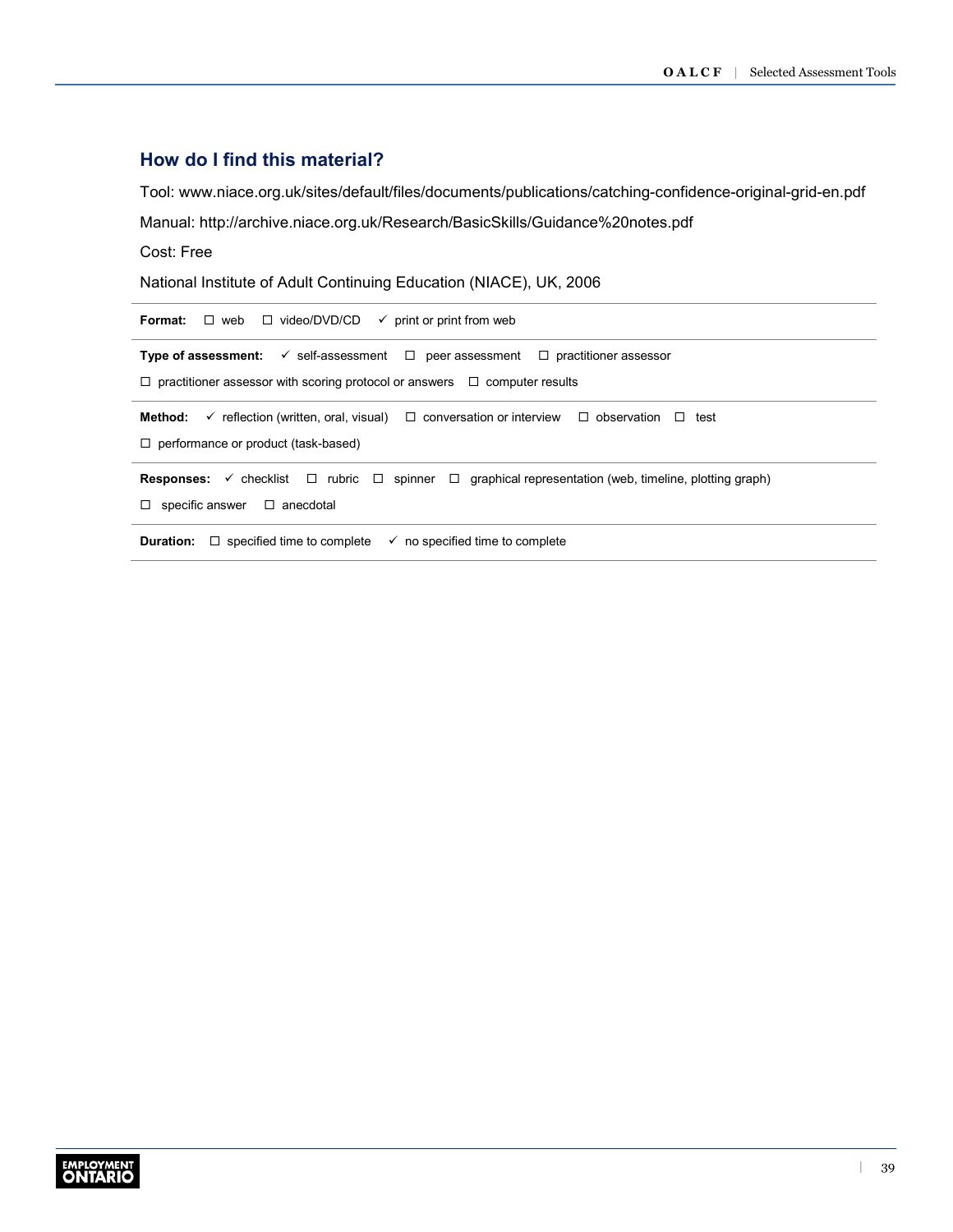<span id="page-42-0"></span>

| <b>Skills</b> | Tasks | Practices | Changes in Learners' Lives | Learning Challenges |
|---------------|-------|-----------|----------------------------|---------------------|
|               |       |           |                            |                     |
|               |       |           |                            |                     |

# Monitoring Tools for Learning in a Group Setting: Rubrics and Spinners

![](_page_42_Picture_3.jpeg)

### **Description and Development**

This tool uses the same criteria in two different formats: a rubric and spinner. As the guide states, "A spinner is a paper circle with different written statements on it. Only one statement shows at a time as you *spin* the wheel." Both the rubric and spinners look at the following domains: reading, writing, numeracy, computer literacy, discussion skills and group presentation. Both formats also present each domain across five levels of ability: 1) avoidance, 2) exposure, 3) engagement, 4) application and 5) looks for challenge. The intent is to monitor literacy learning in context, along with learning and participation in a group setting. The criteria are based on personal values, feelings, engagement and confidence in relation to literacy learning.

# **Range of formality: informal - formal**

![](_page_42_Picture_7.jpeg)

Individual use and development; created or adapted by one group or one practitioner

**Wide-spread availability; used by different practitioners and different groups**

Clearly explained and supported assessor protocols; describing delivery and scoring; developed using field trials to support validity and reliability

Norm or criterion-referenced using statistical analysis to support reliability and validity and/or interpret results (not included in

this collection)

# **Using the tool as part of program assessment**

The tool can be used for initial, ongoing or exit assessment. This tool encourages self-reflection. Information accompanying the rubrics and spinners demonstrates how results can be used for reporting purposes.

### **Usability by practitioner and learner**

Both the rubrics and related spinners are easy to use. Depending on learners' preferences, either the spinner or rubric could be used. Some learners will like the unique visual and kinaesthetic appeal of the spinners, while other learners will like the formal presentation of the rubrics.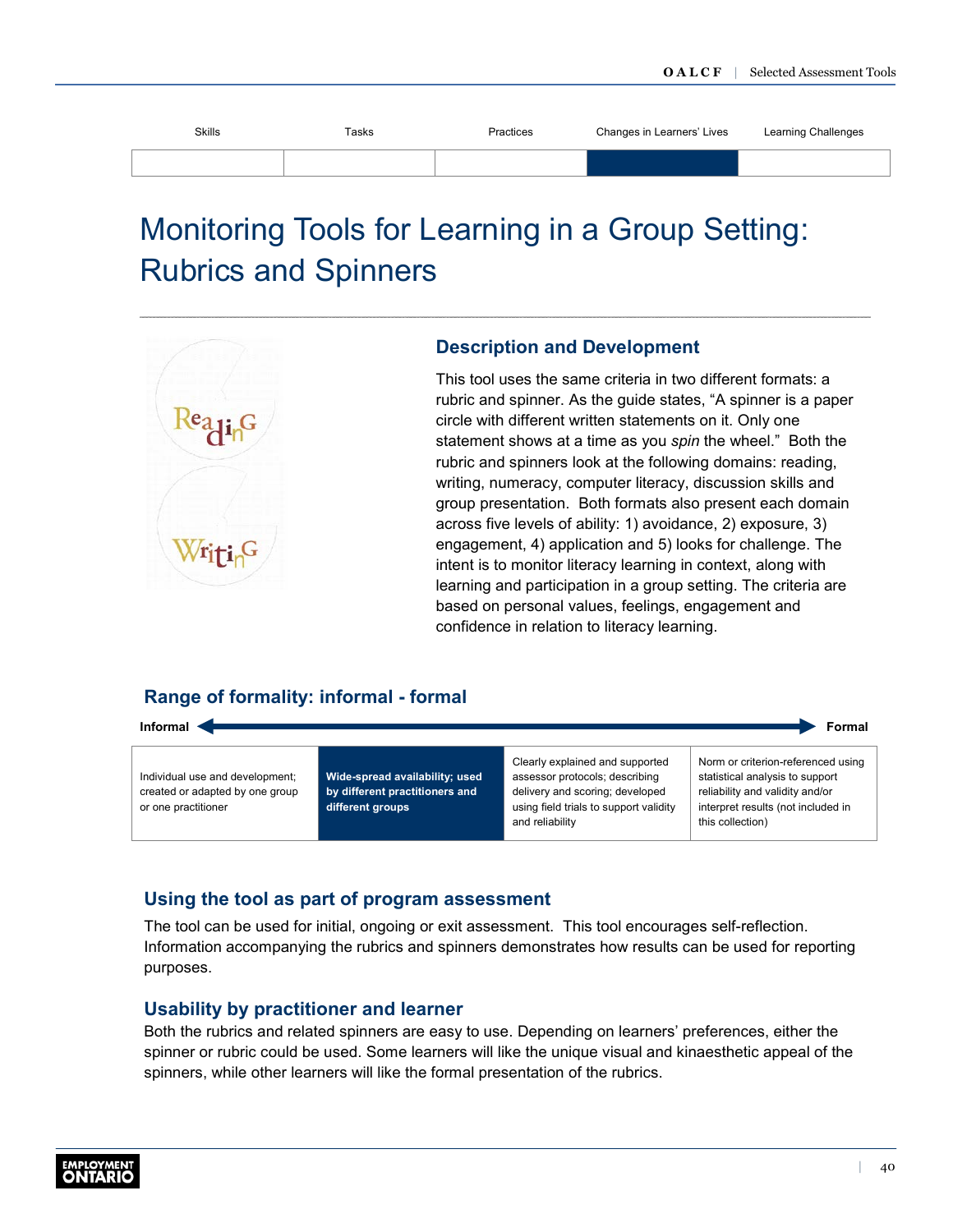# **How do I find this material?**

Report with spinners and rubrics: [www.nald.ca/library/learning/groundup/mtlgs/final.pdf](http://www.nald.ca/library/learning/groundup/mtlgs/final.pdf) (Rubric is on p. 5; Spinners are on pp. 11-22.)

Cost: Free

Research in Practice in Adult Literacy BC (RiPAL BC) in partnership with Literacy BC (Part of the Inreach/Outreach Program of the Carnegie Learning Centre)

| $\Box$ web $\Box$ video/DVD/CD<br>Format:<br>$\checkmark$ print or print from web                                                           |  |  |  |
|---------------------------------------------------------------------------------------------------------------------------------------------|--|--|--|
| <b>Type of assessment:</b> $\checkmark$ self-assessment $\Box$ peer assessment $\Box$ practitioner assessor                                 |  |  |  |
| $\Box$ practitioner assessor with scoring protocol or answers $\Box$ computer results                                                       |  |  |  |
| $\checkmark$ reflection (written, oral, visual) $\checkmark$ conversation or interview $\Box$ observation $\Box$<br>Method:<br>test         |  |  |  |
| $\Box$ performance or product (task-based)                                                                                                  |  |  |  |
| <b>Responses:</b> $\Box$ checklist $\checkmark$ rubric $\checkmark$ spinner $\Box$ graphical representation (web, timeline, plotting graph) |  |  |  |
| $\Box$ specific answer $\Box$ anecdotal                                                                                                     |  |  |  |
| $\Box$ specified time to complete<br><b>Duration:</b><br>$\checkmark$ no specified time to complete                                         |  |  |  |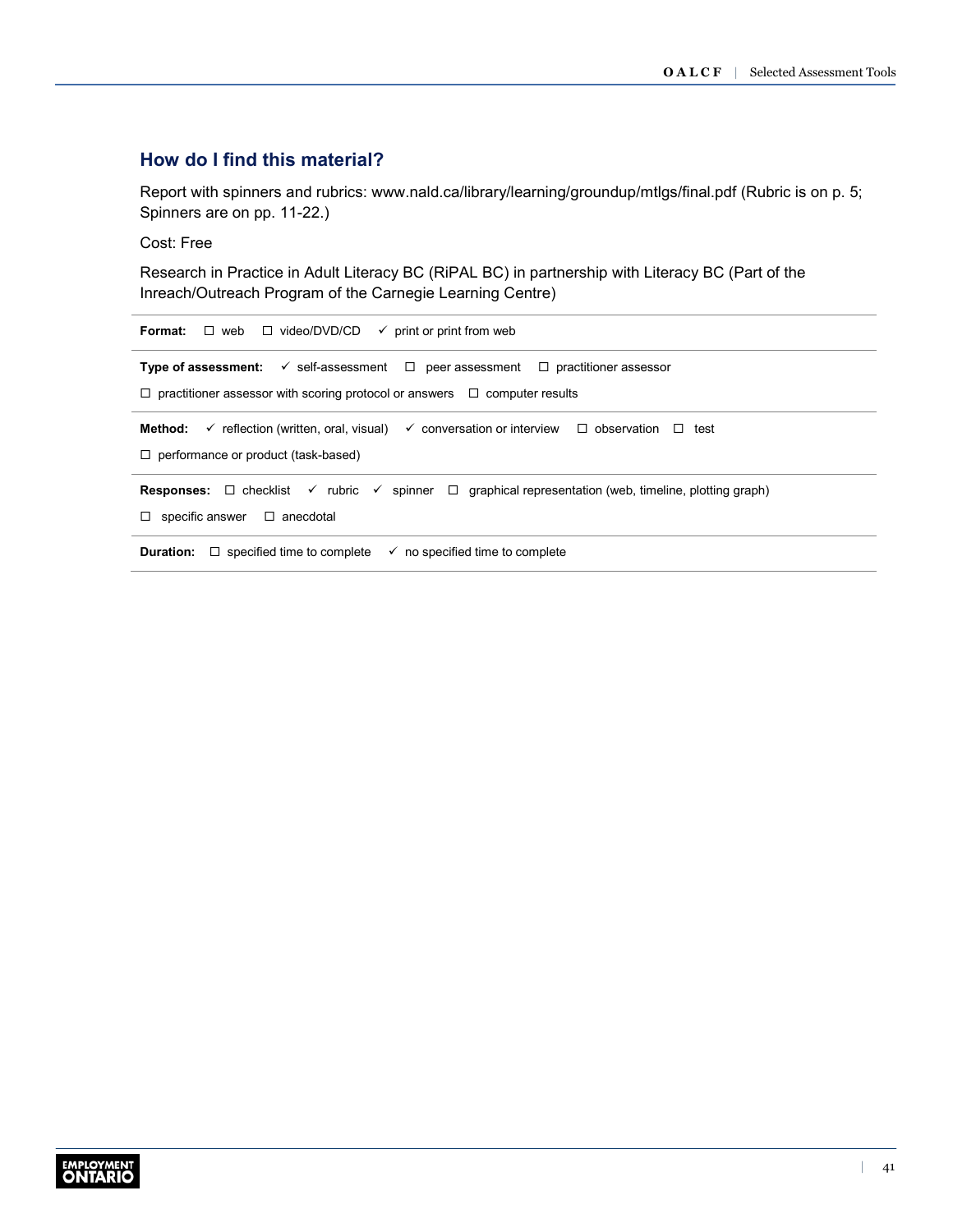<span id="page-44-0"></span>

| <b>Skills</b> | Tasks | Practices | Changes in Learners' Lives | Learning Challenges |
|---------------|-------|-----------|----------------------------|---------------------|
|               |       |           |                            |                     |

# I've Opened Up: Exploring Learners' Perspectives on Progress

"I've opened up"

![](_page_44_Figure_4.jpeg)

ng Learners' Perspectives on Progr

### **Description and Development**

The assessment tool was developed as part of a larger research project that examined learners' perspectives on progress in several Ontario adult literacy programs. The tool was developed by a group of practitioner-researchers. According to the authors, "The aim of this tool is to stimulate wide ranging reflection and discussion by learners about the progress they have made and the variety of social practices and contexts in which they have made that progress." The outcomes include but are not limited to

- self-confidence.
- speaking-up/standing up for one self
- independence
- taking on new challenges risk-taking
- listening to enhance understanding
- public disclosure of literacy difficulties and feeling comfortable asking for help
- conflict resolution skills, including anger management
- cultural awareness and tolerance
- opening up to learning–hopeful and positive attitudes about learning
- building relationships
- health and health management

# **Range of formality: informal - formal**

| Informal $\cdot$<br>Formal                                                                |                                                                                      |                                                                                                                                                                   |                                                                                                                                                                    |  |
|-------------------------------------------------------------------------------------------|--------------------------------------------------------------------------------------|-------------------------------------------------------------------------------------------------------------------------------------------------------------------|--------------------------------------------------------------------------------------------------------------------------------------------------------------------|--|
| Individual use and development;<br>created or adapted by one<br>group or one practitioner | Wide-spread availability; used by<br>different practitioners and different<br>groups | Clearly explained and supported<br>assessor protocols; describing<br>delivery and scoring; developed<br>using field trials to support validity<br>and reliability | Norm or criterion-referenced using<br>statistical analysis to support<br>reliability and validity and/or<br>interpret results (not included in<br>this collection) |  |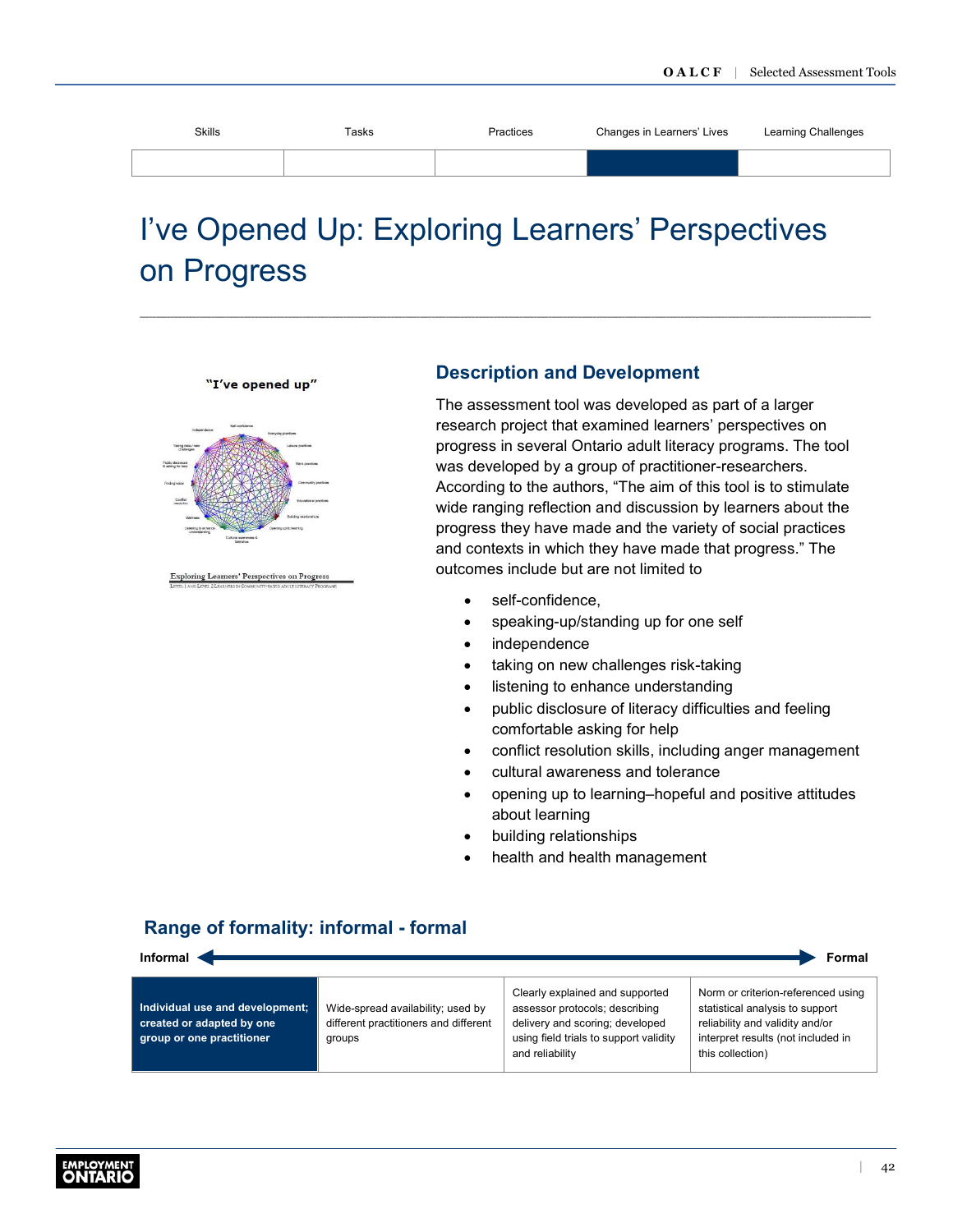### **Using the tool as part of program assessment**

The tool is designed to look at learning outcomes. It can be used as part of ongoing and exit assessment in programs. It is particularly helpful in guiding conversations about learning and the many kinds of progress associated with participation in a program.

### **Usability by practitioner and learner**

The tool is easy to use and visually appealing. It provides both practitioners and learners with an "at a glance" indicator of a wide range of progress factors. It includes a graphic, a guiding set of questions and a table for recording specific examples of progress in a variety of categories. The developers make clear that the tool is a set of suggestions that can be readily adapted and changed by practitioners to meet the specific needs of learners.

### **How do I find this material?**

[www.nald.ca/library/research/openup/openup.pdf](http://www.nald.ca/library/research/openup/openup.pdf) (Assessment tool is on pp. 34-39.)

HTML version: [www.nald.ca/library/research/openup/38.htm](http://www.nald.ca/library/research/openup/38.htm)

Cost: Free

Action Read, Literacy for East Toronto (TCDSB) and Parkdale Project Read, 2006

| <b>Format:</b> $\Box$ web $\Box$ video/DVD/CD<br>$\checkmark$ print or print from web                                                       |
|---------------------------------------------------------------------------------------------------------------------------------------------|
| <b>Type of assessment:</b> $\checkmark$ self-assessment $\Box$ peer assessment $\Box$ practitioner assessor                                 |
| $\Box$ practitioner assessor with scoring protocol or answers $\Box$ computer results                                                       |
| <b>Method:</b> $\checkmark$ reflection (written, oral, visual) $\Box$ conversation or interview $\Box$ observation $\Box$<br>test           |
| $\Box$ performance or product (task-based)                                                                                                  |
| <b>Responses:</b> $\Box$ checklist $\checkmark$ rubric $\Box$ spinner $\checkmark$ graphical representation (web, timeline, plotting graph) |
| $\Box$ specific answer $\Box$ anecdotal                                                                                                     |
| <b>Duration:</b> $\Box$ specified time to complete<br>$\checkmark$ no specified time to complete                                            |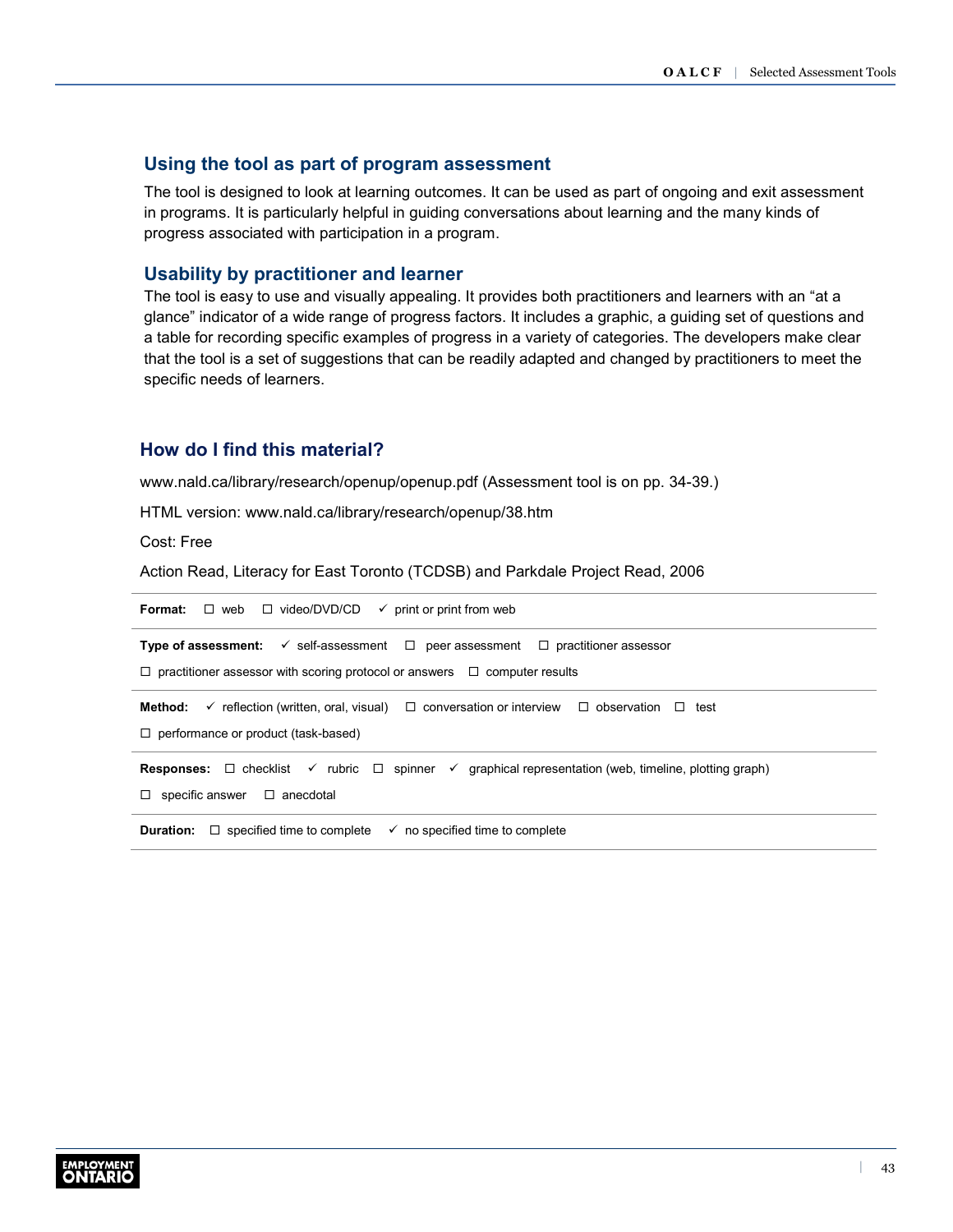<span id="page-46-0"></span>

| <b>Skills</b> | Tasks | Practices | Changes in Learners' Lives | Learning Challenges |
|---------------|-------|-----------|----------------------------|---------------------|
|               |       |           |                            |                     |
|               |       |           |                            |                     |

# Learning Profile Self-Assessment Tool (LPSAT)

![](_page_46_Picture_3.jpeg)

### **Description and Development**

The LPSAT was developed by Janet Johnson, M.Ed. who has extensive experience working with adults in literacy programs who have learning disabilities. The LPSAT is a selfreflection tool intended to elicit information from learners about how they learn. Results are used to help learners gain insights and understandings into their own ways of learning. It is also referred to as a meta-cognition assessment. Results are not used to compare learners or to diagnose a learning disability.

### **Range of formality: informal - formal**

![](_page_46_Figure_7.jpeg)

#### **Using the tool as part of program assessment**

The tool can be used for both initial and ongoing assessment. Results are conveyed in a graph that details strengths and weaknesses. This tool encourages greater self-reflection and can inform instruction. The assessment can help practitioners to focus instruction and/or provide assistance where needed. It is easily adapted for adult learners without disabilities.

#### **Usability by practitioner and learner**

This tool is easy to use. The instructions contained in both the User's Manual as well as within the LPSAT itself detail how to administer and interpret the results. The drawback of this tool is that it may take some time to administer. It is best to use the tool with learners on more than one occasion. If learners cannot use the tool independently, the practitioner can interview the learner.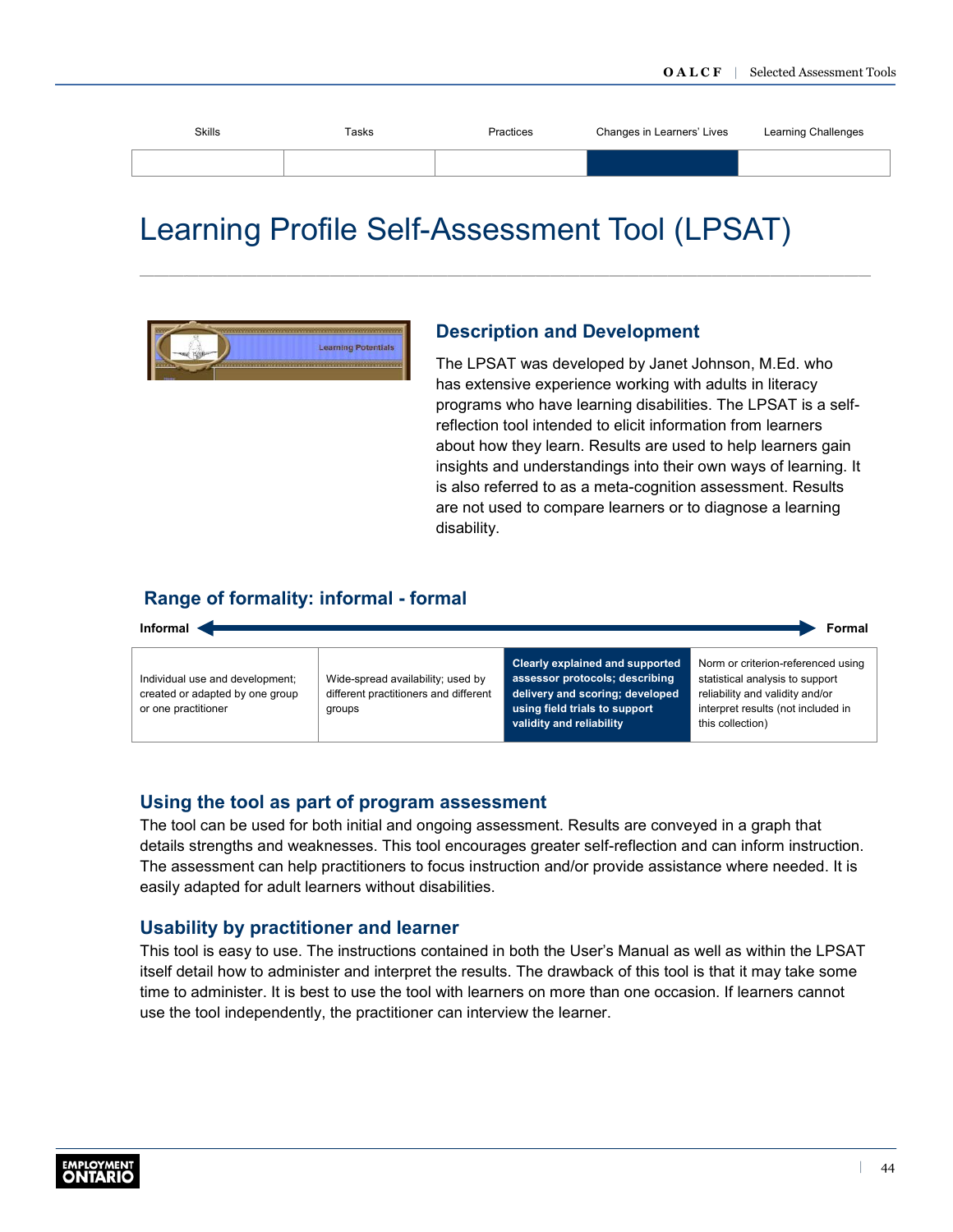# **How do I find this material?**

Contact the agency to order this material. Contact information available at: [www.learningpotentials.ca](http://www.learningpotentials.ca)

Cost: \$68.75 for user's manual and 25 assessments

Sureen Publishing and Productions, 1995, 2010

ISBN: 0-9693131-4-4

| $\Box$ web $\Box$ video/DVD/CD<br>Format:<br>$\checkmark$ print or print from web                                                                                                                    |  |  |  |
|------------------------------------------------------------------------------------------------------------------------------------------------------------------------------------------------------|--|--|--|
| <b>Type of assessment:</b> $\checkmark$ self-assessment $\Box$ peer assessment $\Box$ practitioner assessor<br>$\Box$ practitioner assessor with scoring protocol or answers $\Box$ computer results |  |  |  |
| <b>Method:</b> $\checkmark$ reflection (written, oral, visual) $\Box$ conversation or interview $\Box$ observation $\Box$<br>test<br>$\Box$ performance or product (task-based)                      |  |  |  |
| <b>Responses:</b> $\checkmark$ checklist $\Box$ rubric $\Box$ spinner $\checkmark$ graphical representation (web, timeline, plotting graph)<br>specific answer $\Box$ anecdotal<br>□.                |  |  |  |
| $\Box$ specified time to complete<br>$\checkmark$ no specified time to complete<br>Duration:                                                                                                         |  |  |  |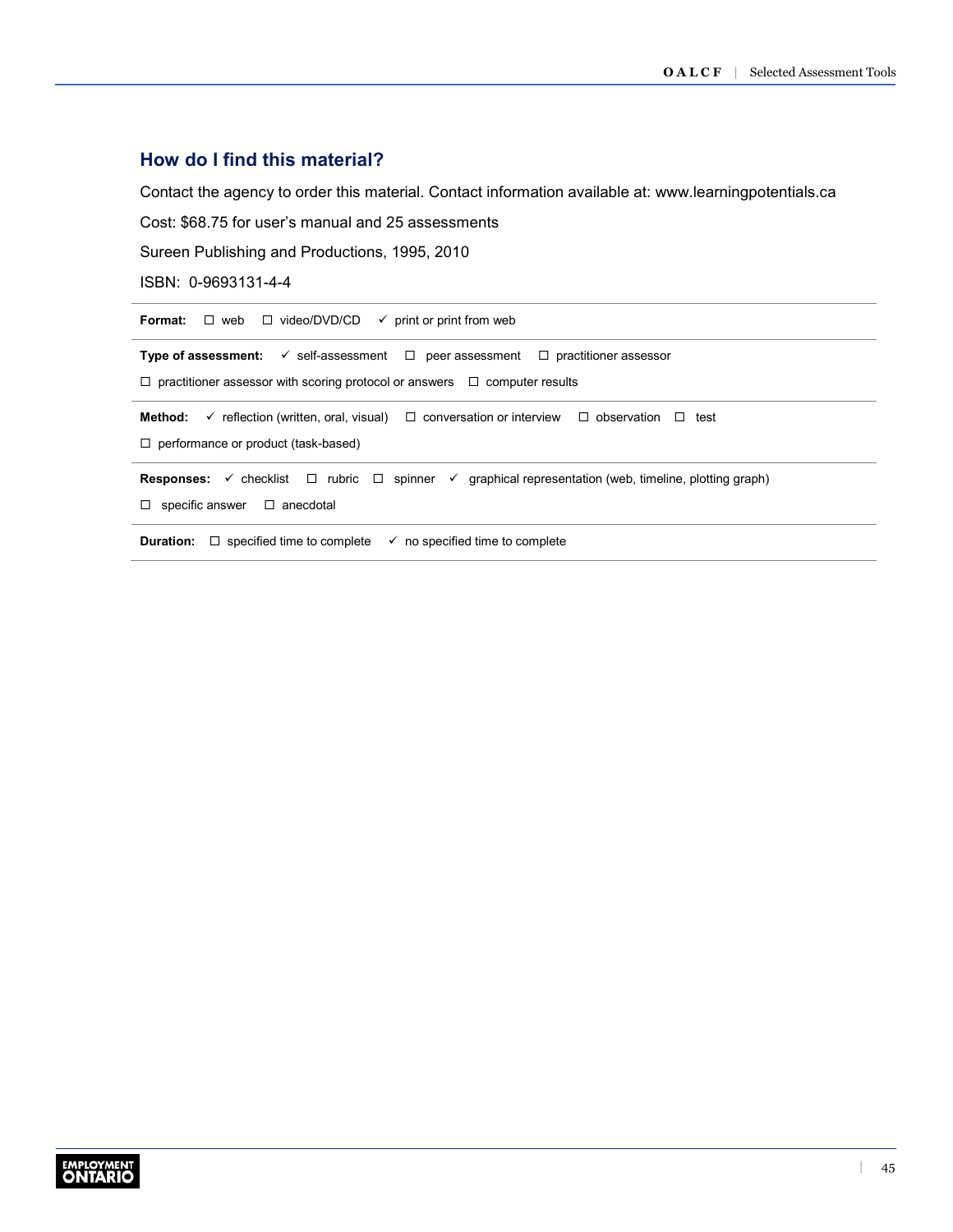<span id="page-48-0"></span>![](_page_48_Figure_1.jpeg)

# Personal Power Poster

![](_page_48_Picture_3.jpeg)

### **Description and Development**

The lead developer of the poster, Melanie Sondergaard, writes that, "This poster was created by youth in our community who, as part of a research project, explored the importance of developing a sense of personal power in their lives before they could engage politically. Personal power includes Spirituality (connection, rituals, ceremony, expression, symbols), Curiosity (global, community, cultural diversity, multi-generational, desire for knowledge), Identity (history, present, future), Self-Awareness (interests, qualities, areas to develop), Confidence (try new things, humour, courage, motivation), Relationships (respectful, diverse, purposeful, emotional, boundaries, trust) and Reflective (dreams, considers, thinks - critical, creative, connects)."

# **Range of formality: informal - formal**

**Informal** Formal **Formal** 

**Individual use and development; created or adapted by one group or one practitioner**

Wide-spread availability; used by different practitioners and different groups

Clearly explained and supported assessor protocols; describing delivery and scoring; developed using field trials to support validity and reliability

Norm or criterion-referenced using statistical analysis to support reliability and validity and/or interpret results (not included in this collection)

# **Using the tool as part of program assessment**

According to the lead developer, the poster is used "to create weekly or monthly goals with learners. They identify one area that they want to work on, and turn this into a learning goal. At reflection each week, learners then name the elements of personal power that were fostered over the previous week and how these were fostered. It's really useful because it was created by the community for the community." The poster is a visual tool that fits into ongoing assessment practices.

### **Usability by practitioner and learner**

This insightful poster is designed to open up conversation about learning. Although it does not come with any practitioner guidelines or manuals, its appeal is immediate and visual. This unique approach could

![](_page_48_Picture_16.jpeg)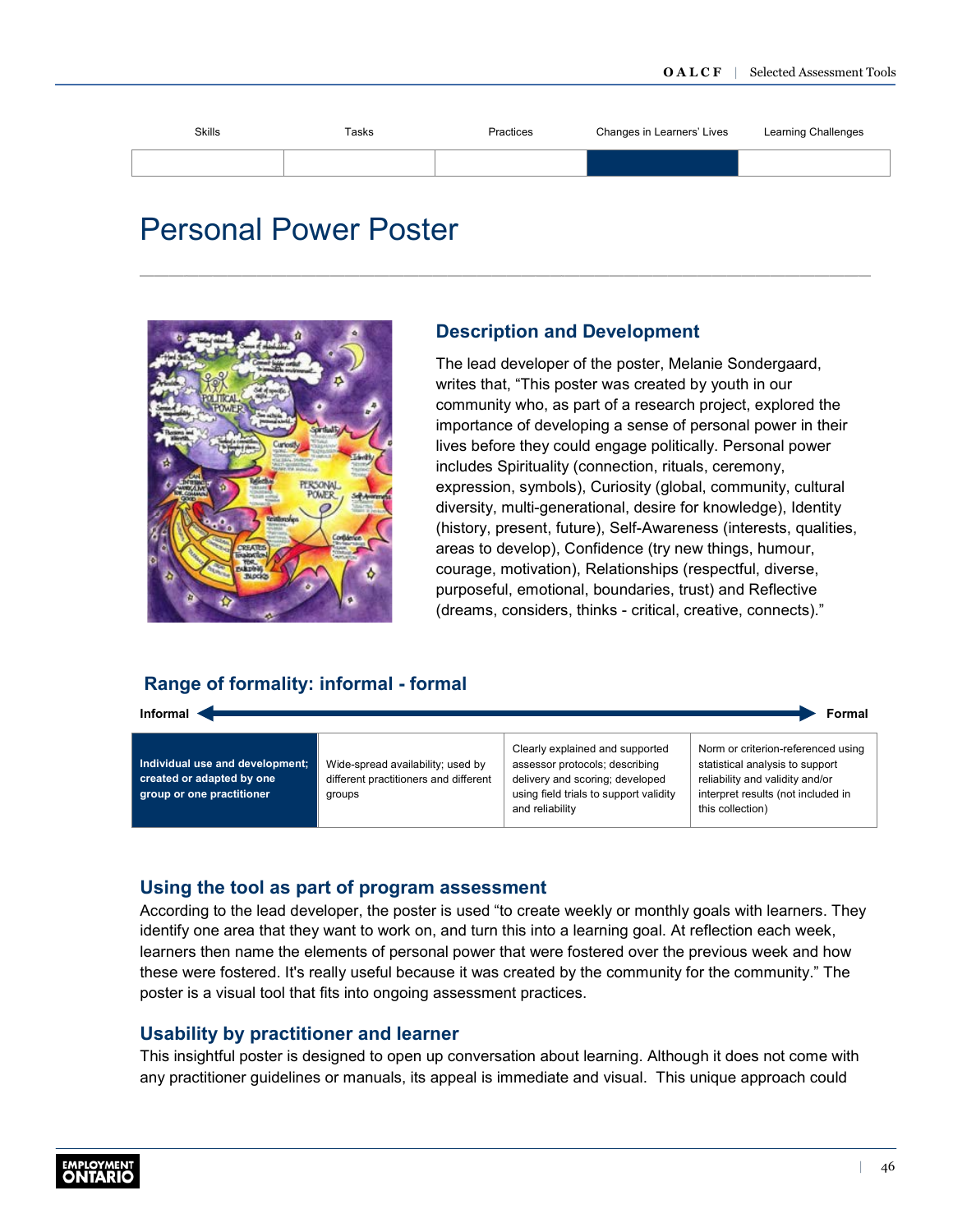be a powerful tool to use with particular learner groups and practitioners, especially learners from different cultures and language groups.

# **How do I find this material?**

Contact: Anne Docherty: [adocherty@upperskeena.ca](mailto:adocherty@upperskeena.ca) or Melanie Sondergaard: [melanie@upperskeena.ca](mailto:melanie@upperskeena.ca)

Cost: \$20.00 (\$10.00 for the poster / \$10 for the postage)

Storyteller's Foundation, BC, 2008

| $\Box$ web $\Box$ video/DVD/CD $\checkmark$ print or print from web<br>Format:                                                        |  |  |  |
|---------------------------------------------------------------------------------------------------------------------------------------|--|--|--|
| <b>Type of assessment:</b> $\checkmark$ self-assessment $\Box$ peer assessment $\Box$ practitioner assessor                           |  |  |  |
| $\Box$ practitioner assessor with scoring protocol or answers $\Box$ computer results                                                 |  |  |  |
| <b>Method:</b> $\checkmark$ reflection (written, oral, visual) $\Box$ conversation or interview $\Box$ observation $\Box$<br>test     |  |  |  |
| $\Box$ performance or product (task-based)                                                                                            |  |  |  |
| <b>Responses:</b> $\Box$ checklist $\Box$ rubric $\Box$ spinner $\checkmark$ graphical representation (web, timeline, plotting graph) |  |  |  |
| specific answer $\Box$ anecdotal<br>$\Box$                                                                                            |  |  |  |
| <b>Duration:</b> $\Box$ specified time to complete<br>$\checkmark$ no specified time to complete                                      |  |  |  |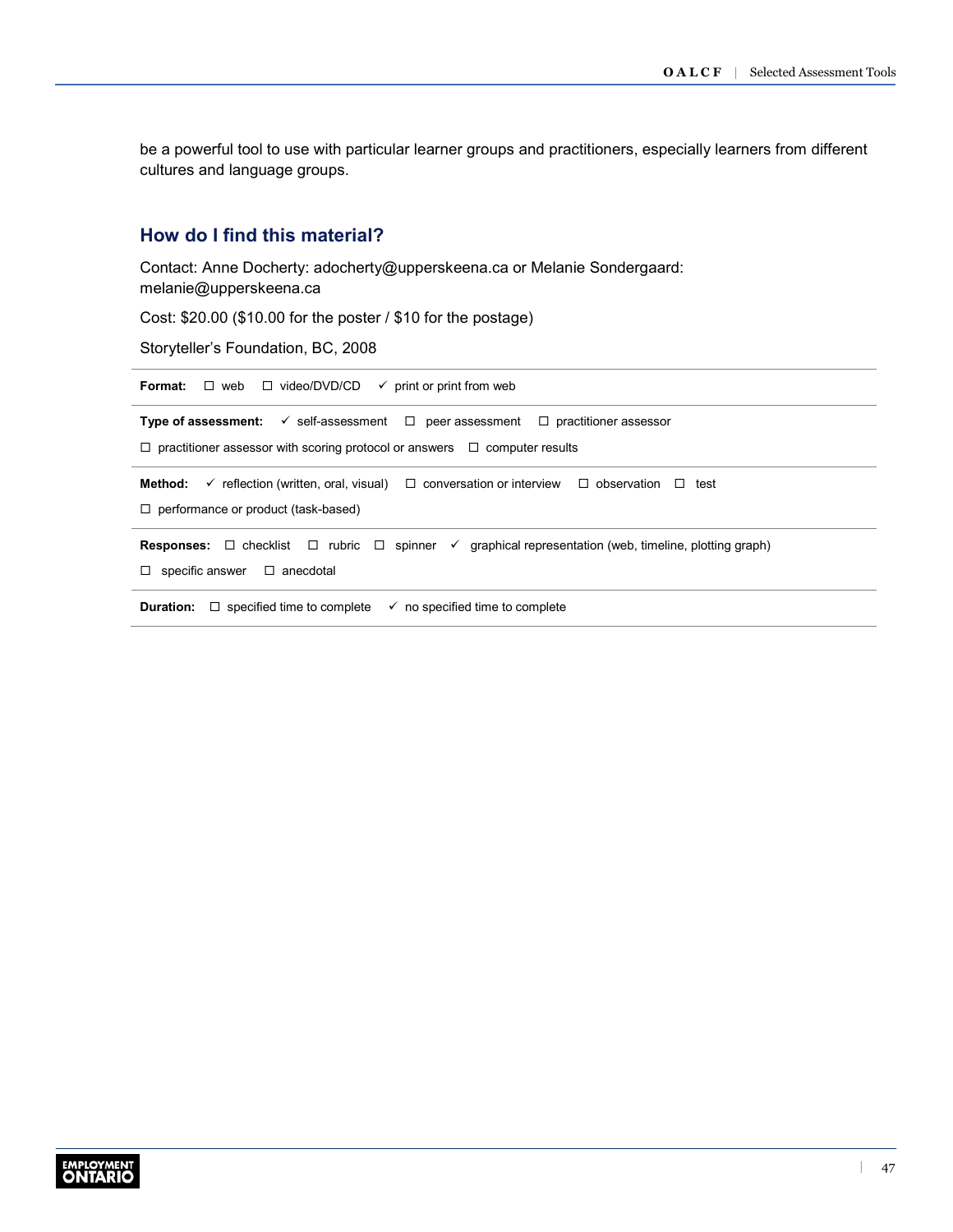<span id="page-50-0"></span>

| <b>Skills</b> | Tasks | Practices | Changes in Learners' Lives | Learning Challenges |
|---------------|-------|-----------|----------------------------|---------------------|
|               |       |           |                            |                     |
|               |       |           |                            |                     |

# Blueprint for Life/Work: Blueprint Quiz

![](_page_50_Picture_3.jpeg)

### **Description and Development**

HRSDC developed this 32 question self-assessment to help adults explore their competencies related to work in Canada. It is useful for helping adults understand the socio-cultural values of the Canadian workplace. The *Blueprint Quiz* provides results using three general competencies: 1) personal management, 2) learning and work exploration, and 3) life/work building. The quiz is available in French and English.

# **Range of formality: informal - formal**

![](_page_50_Figure_7.jpeg)

### **Using the tool as part of program assessment**

Ideally, the tool can be used as part of ongoing assessment. It provides a wealth of information and terminology that can be used to develop additional learning activities and conversations with learners. It provides a snapshot of Canadian workplace culture, values and expectations.

#### **Usability by practitioner and learner**

This tool is fairly easy to use and instructions are straightforward and easy to understand. Please note that learners will need to create an account before using the quiz and will need a higher level of reading skills.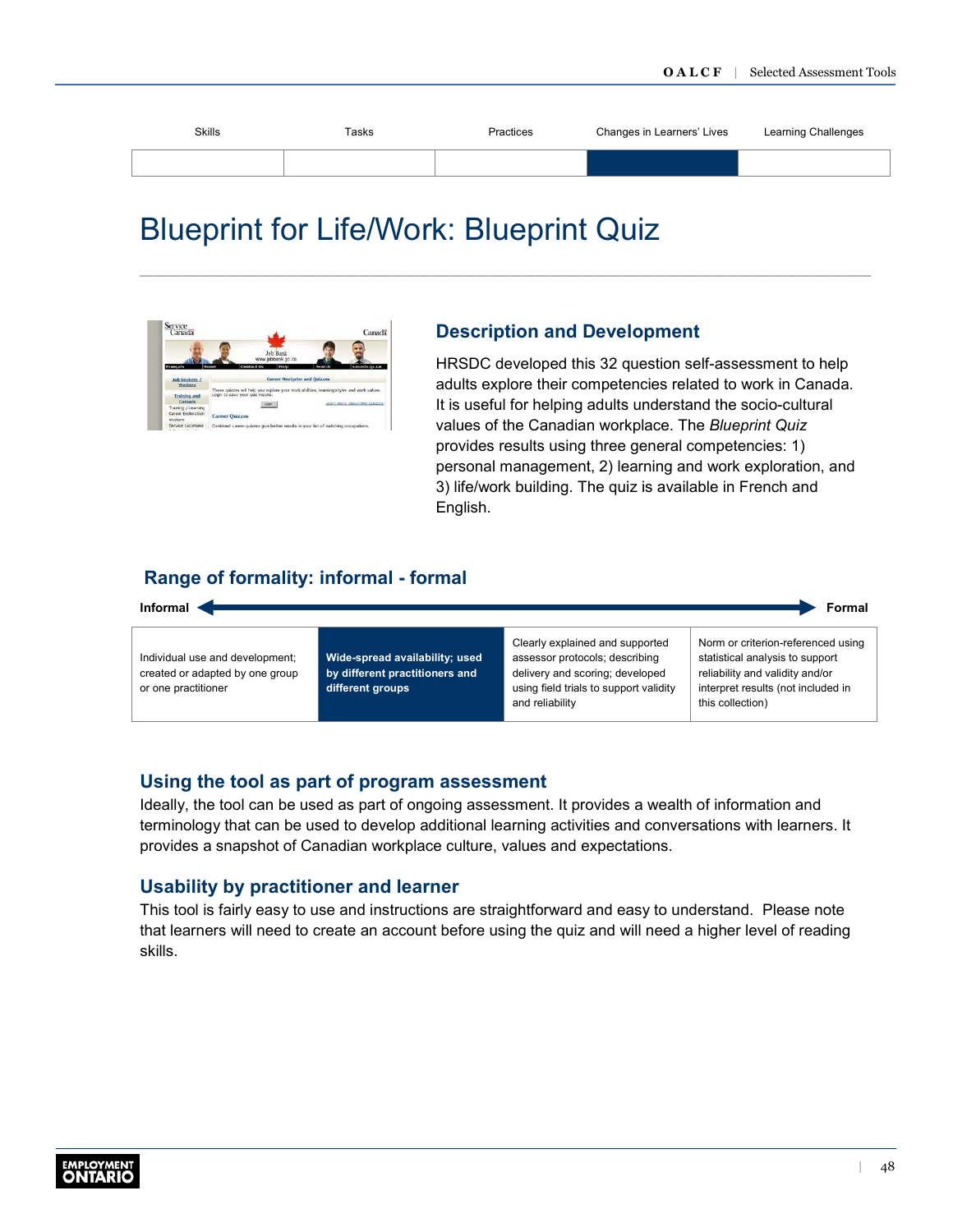# **How do I find this material?**

<http://www.jobsetc.gc.ca/eng/>

Cost: Free

Human Resources Skills Development Canada (HRSDC)

| Format:<br>$\checkmark$ web $\Box$ video/DVD/CD $\Box$ print or print from web                                                                                                                             |  |  |  |
|------------------------------------------------------------------------------------------------------------------------------------------------------------------------------------------------------------|--|--|--|
| <b>Type of assessment:</b> $\checkmark$ self-assessment $\Box$ peer assessment $\Box$ practitioner assessor<br>$\Box$ practitioner assessor with scoring protocol or answers $\checkmark$ computer results |  |  |  |
| Method:<br>$\checkmark$ reflection (written, oral, visual) $\Box$ conversation or interview $\Box$ observation $\Box$<br>test<br>$\Box$ performance or product (task-based)                                |  |  |  |
| <b>Responses:</b> $\checkmark$ checklist $\Box$ rubric $\Box$ spinner $\Box$ graphical representation (web, timeline, plotting graph)<br>specific answer $\Box$ anecdotal<br>$\Box$                        |  |  |  |
| $\Box$ specified time to complete<br>$\checkmark$ no specified time to complete<br>Duration:                                                                                                               |  |  |  |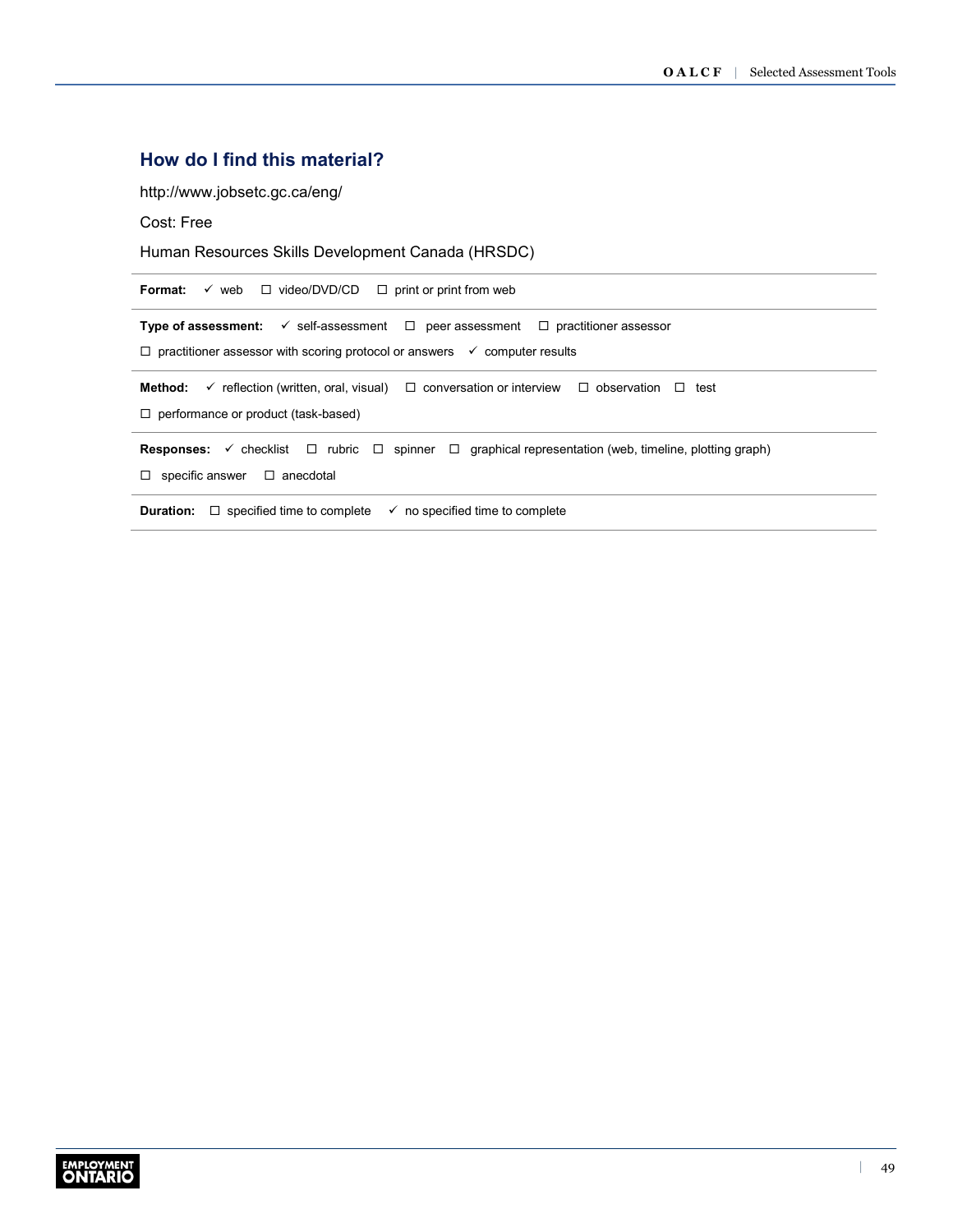<span id="page-52-0"></span>

| Skills | Tasks | Practices | Changes in Learners' Lives | Learning Challenges |
|--------|-------|-----------|----------------------------|---------------------|
|        |       |           |                            |                     |
|        |       |           |                            |                     |

# Blueprint for Life/Work: Career Navigator Quizzes

![](_page_52_Picture_3.jpeg)

### **Description and Development**

HRSDC developed these assessments to help learners explore "work abilities, learning styles and work values." The *Career Navigator Quizzes* include two sets of quizzes. First is a set of career quizzes: 1) Abilities Quiz, 2) Data, People, Things Quiz, and 3) Work Preference Quiz. Second is a set of learning style quizzes: 1) Multiple Intelligence Quiz, 2) Seeing, Hearing, and Doing Quiz and 3) Work Values Quiz. All quizzes are available in both French and English.

# **Range of formality: informal – formal**

![](_page_52_Figure_7.jpeg)

#### **Using the tool as part of program assessment**

The quizzes can be used as part of initial and ongoing assessment. They are designed to help adults make career-related decisions. They can also be used to discuss workplace values and culture. Each self-assessment takes between 5 and 15 minutes to complete and will provide an extensive information and terminology that can be used to develop additional learning activities and conversations with learners. Although some of the assessments are quite simplified, there are many links to other websites and prompts to meet with a counsellor should learners require or want more detailed information.

### **Usability by practitioner and learner**

This tool is fairly easy to use, although the learner needs a higher level of reading skills. Instructions are straightforward and easy to understand. In addition, the site is easy to navigate. Neither login nor registration is required to complete the quizzes. However, if learners want to save their results, they will need to set up an account.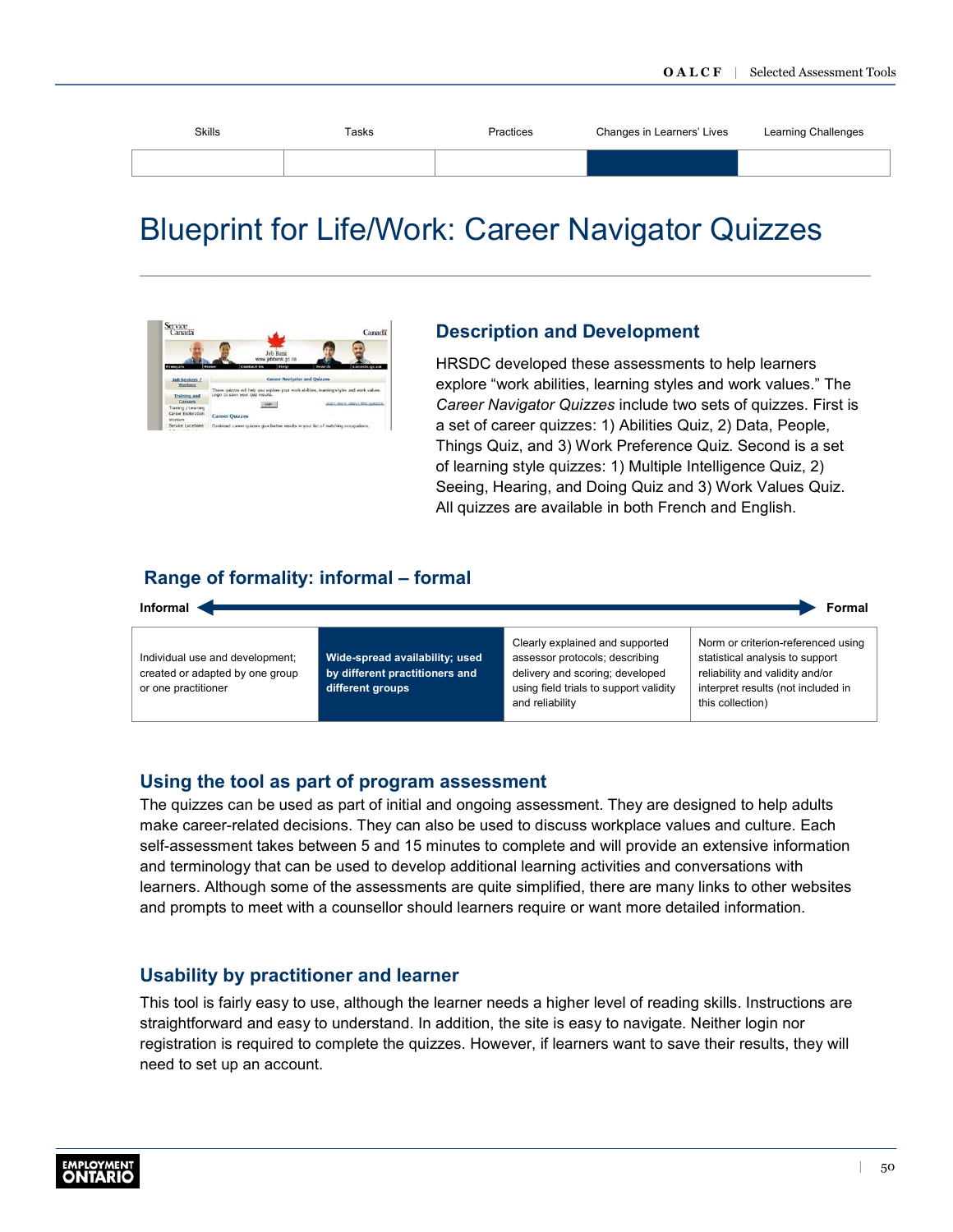# **How do I find this material?**

<http://www.jobsetc.gc.ca/eng/>

Cost: Free

Human Resources Skills Development Canada (HRSDC)

| Format:<br>$\checkmark$ web $\Box$ video/DVD/CD $\Box$ print or print from web                                                                                                                             |  |  |  |
|------------------------------------------------------------------------------------------------------------------------------------------------------------------------------------------------------------|--|--|--|
| <b>Type of assessment:</b> $\checkmark$ self-assessment $\Box$ peer assessment $\Box$ practitioner assessor<br>$\Box$ practitioner assessor with scoring protocol or answers $\checkmark$ computer results |  |  |  |
| Method:<br>$\checkmark$ reflection (written, oral, visual) $\Box$ conversation or interview $\Box$ observation $\Box$<br>test<br>$\Box$ performance or product (task-based)                                |  |  |  |
| <b>Responses:</b> $\checkmark$ checklist $\Box$ rubric $\Box$ spinner $\Box$ graphical representation (web, timeline, plotting graph)<br>specific answer $\Box$ anecdotal<br>$\Box$                        |  |  |  |
| $\Box$ specified time to complete<br>$\checkmark$ no specified time to complete<br>Duration:                                                                                                               |  |  |  |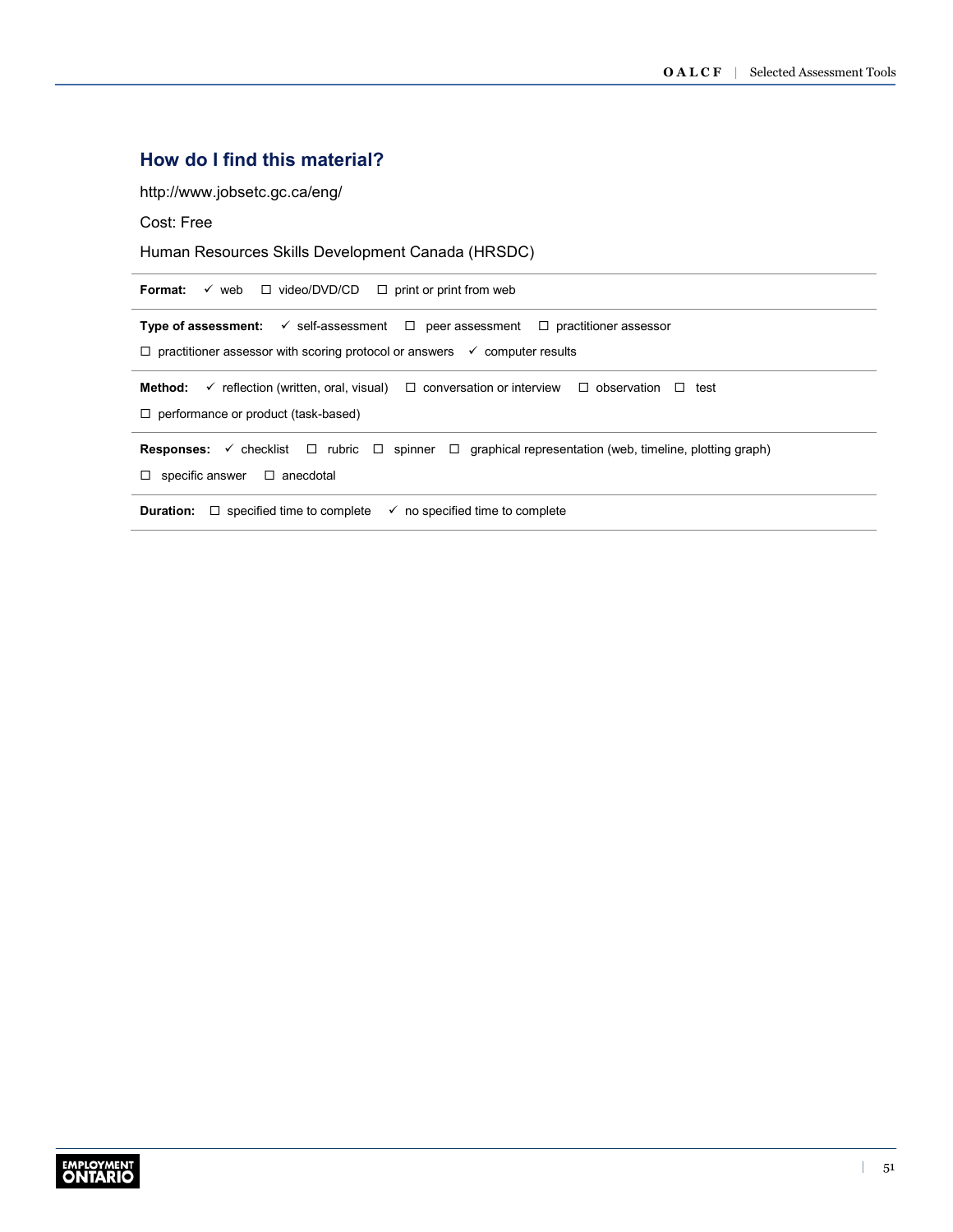<span id="page-54-0"></span>

| <b>Skills</b> | Tasks | Practices | Changes in Learners' Lives | Learning Challenges |
|---------------|-------|-----------|----------------------------|---------------------|
|               |       |           |                            |                     |

# Future Worx: Employability Skills Assessment Tool (ESAT)

![](_page_54_Picture_3.jpeg)

### **Description and Development**

This tool looks at "employability skills" from the perspective of both learners and practitioners. Areas addressed are adaptability, teamwork, time management, confidence, accountability, attitude, motivation, presentation and stress management. The tool takes the form of a questionnaire designed to measure changes in these skills over time. Accompanying the questionnaire are both a radar graphic and bar graph displaying changes and trends. These graphical representations allow comparison between learners' and practitioners' responses. The accompanying User's Guide details how to use the tool. The tool is still under development but available for trial use. Contact the developer directly at *FutureWorx*.

### **Range of formality: informal - formal**

| Informal ·<br>Formal                                                                      |                                                                                      |                                                                                                                                                                   |                                                                                                                                                                    |  |  |
|-------------------------------------------------------------------------------------------|--------------------------------------------------------------------------------------|-------------------------------------------------------------------------------------------------------------------------------------------------------------------|--------------------------------------------------------------------------------------------------------------------------------------------------------------------|--|--|
| Individual use and development;<br>created or adapted by one<br>group or one practitioner | Wide-spread availability; used by<br>different practitioners and different<br>groups | Clearly explained and supported<br>assessor protocols; describing<br>delivery and scoring; developed<br>using field trials to support validity<br>and reliability | Norm or criterion-referenced using<br>statistical analysis to support<br>reliability and validity and/or<br>interpret results (not included in<br>this collection) |  |  |

#### **Using the tool as part of program assessment**

This tool is designed for ongoing assessment. Re-assessment is recommended every six to eight weeks. The self-assessment questionnaire includes 50 questions. Practitioners would need to define the context for answering the questions (i.e. program or workplace). The assessment is intended to be completed with the help of a practitioner who completes the same assessment. Both the self-assessment and the practitioner assessment data are entered into a spreadsheet that produces a radar graphic and bar graph. Once the responses are displayed, both practitioner and learners can discuss apparent similarities, differences and changes.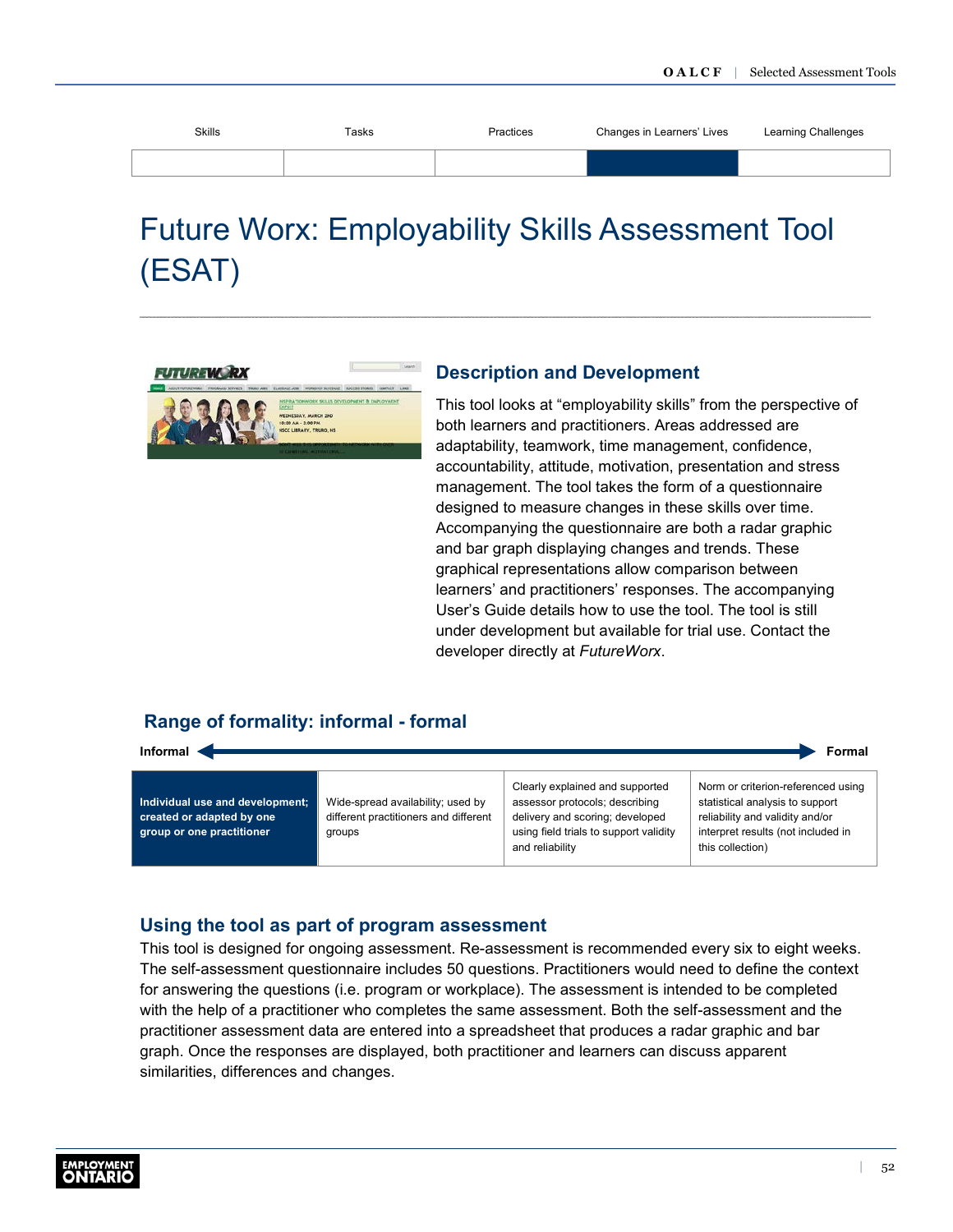# **Usability by practitioner and learner**

This unique, versatile tool allows the learner and practitioner to compare responses. They can also see changes that have occurred over time. One drawback may be its eight-point scale for each of the 50 questions, which may prove overwhelming for lower-level learners. Another drawback may be its use with different learner groups. The questionnaire uses some very blunt questions/statement prompts (e.g. "I do not respect authority"). This may be effective for some learners, but not others. In addition, a couple of questions/statement prompts make value-based and behaviour judgments (e.g. "I will happily learn so I can adapt to change"). Since the tool is still under development, *FutureWorx* is open to receiving feedback. Overall, the tool provides interesting possibilities for program use.

### **How do I find this material?**

[paulb@futureworx.ca](mailto:paulb@futureworx.ca) (email)

Cost: Free while under development

FutureWorx, Nova Scotia

| <b>Format:</b> $\Box$ web $\Box$ video/DVD/CD<br>$\checkmark$ print or print from web                                                                                                                |  |  |  |
|------------------------------------------------------------------------------------------------------------------------------------------------------------------------------------------------------|--|--|--|
| <b>Type of assessment:</b> $\checkmark$ self-assessment $\Box$ peer assessment $\Box$ practitioner assessor<br>$\Box$ practitioner assessor with scoring protocol or answers $\Box$ computer results |  |  |  |
| $\checkmark$ reflection (written, oral, visual) $\checkmark$ conversation or interview $\checkmark$ observation<br>Method:<br>$\Box$ test<br>$\Box$ performance or product (task-based)              |  |  |  |
| <b>Responses:</b> $\checkmark$ checklist $\Box$ rubric $\Box$ spinner $\checkmark$ graphical representation (web, timeline, plotting graph)<br>$\Box$ specific answer $\Box$ anecdotal               |  |  |  |
| <b>Duration:</b> $\Box$ specified time to complete<br>$\checkmark$ no specified time to complete                                                                                                     |  |  |  |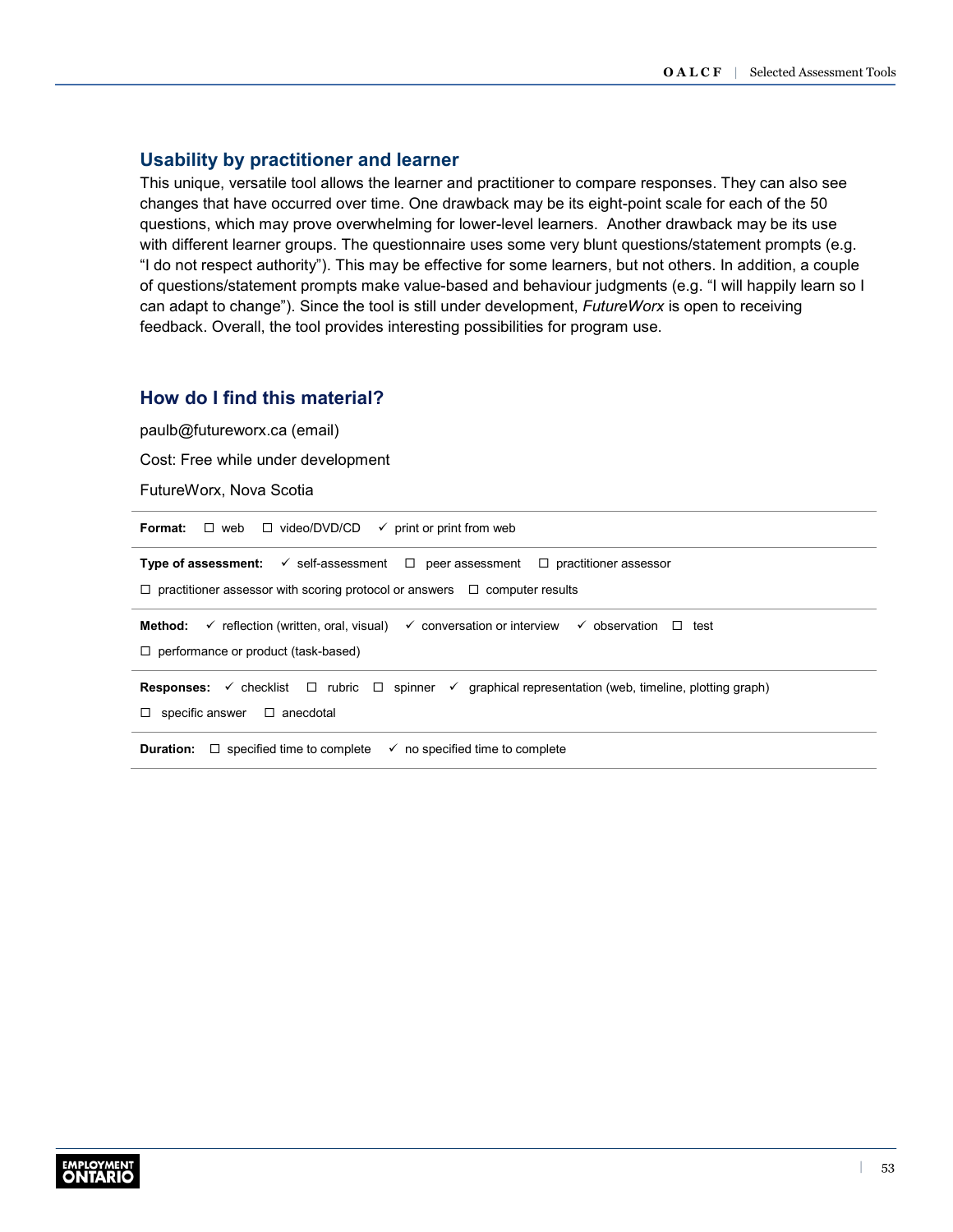<span id="page-56-0"></span>![](_page_56_Figure_1.jpeg)

![](_page_56_Picture_2.jpeg)

# **Description and Development**

*The Delta Screener* was developed for use by educators working with students in Ontario colleges. It could be used by qualified LBS practitioners, particularly those working with students in the college sector. It is a screening tool that "could alert practitioners to the possibility" of learning disabilities. It is not a diagnostic tool. *The Delta Screener*  consists of a questionnaire, administration guidelines and an "at-risk summary checklist." The questionnaire addresses the following topics: current academic status, previous academic history, language and developmental history, family history, health and medical history and employment. The checklists look at learning challenges, daily activities and learning strengths. From the cover: "*The Delta Screener* was development by the LD Special Interest Group of the College Committee on Special Needs (CCDI), a provincial group under the Ministry of Training, Colleges and Universities. It was developed for use by qualified practitioners working with adults with learning problems."

# **Range of formality: informal - formal**

![](_page_56_Figure_6.jpeg)

using field trials to support validity

and reliability

# **Using the tool as part of program assessment**

**different groups**

This assessment tool would be used in situations where a practitioner suspects that a learner may have a learning disability. If there is evidence that suggests a possible learning disability, the adult should be referred for a diagnostic assessment. It is suggested that the tool be used by practitioners with some expertise in working with students with learning challenges. The full tool takes approximately 1.5 hours to

or one practitioner

interpret results (not included in

this collection)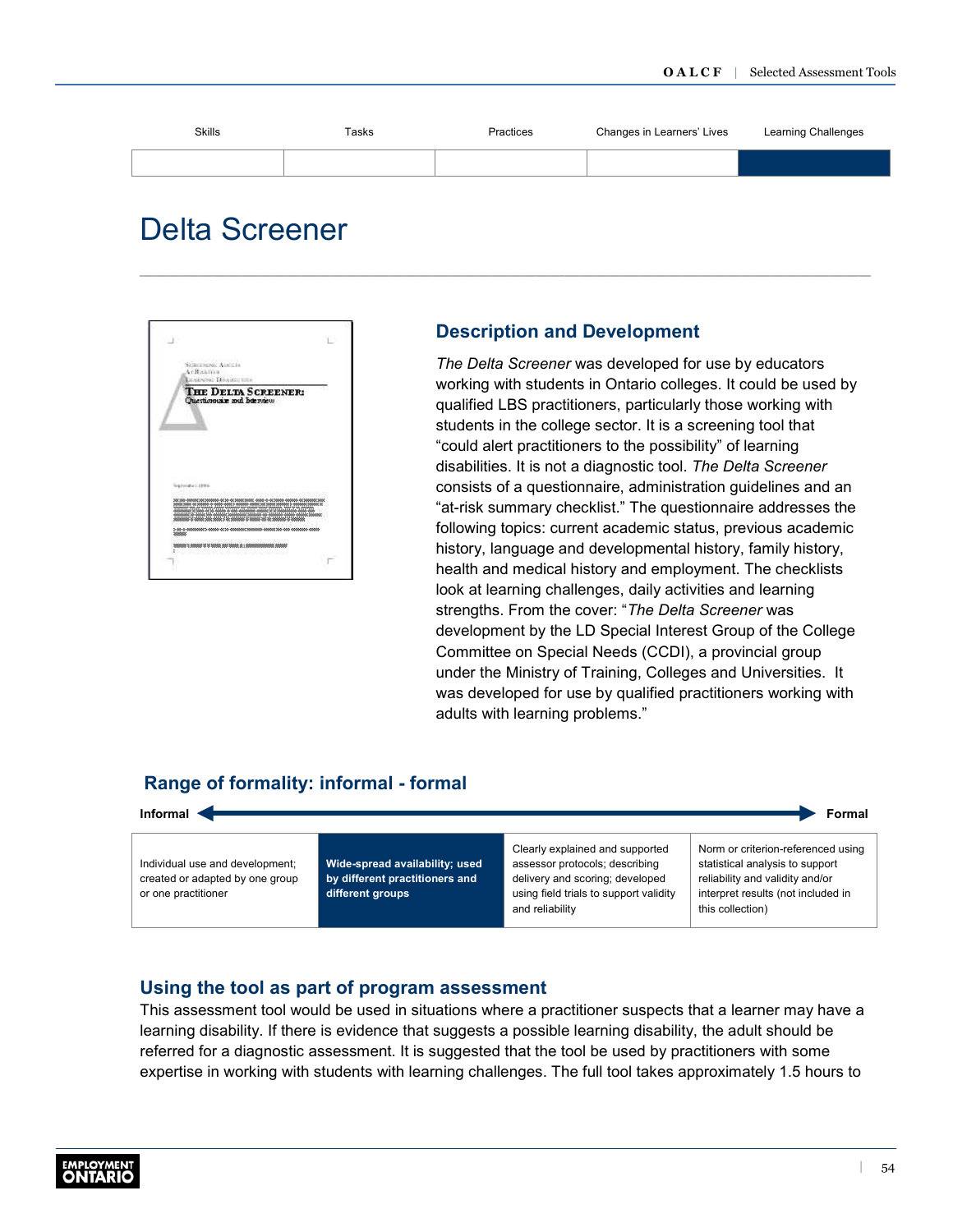administer. The practitioner and program will need to get the student's written consent to participate in the assessment.

#### **Usability by practitioner and learner**

This tool may provide some insights for both learners and practitioners regarding learning challenges and could alert practitioners and learners to possible learning disabilities. The information about learning challenges could be used to discuss learning strategies with a learner. A practitioner may chose to use only the three checklists with a learner. They could be used simply to have a discussion about learning, learning challenges and possible learning strategies.

### **How do I find this material?**

[www.loyalistc.on.ca/services/ccdi/documents/DeltaScreenerandManualJan04.doc](http://faculty.uml.edu/darcus/47.375/ld/DeltaScreener_2004.htm)

Cost: Free

LD Special Interest Group, College Committee on Special Needs, Ministry of Training, Colleges and Universities, 2004

**Format:**  $\Box$  web  $\Box$  video/DVD/CD  $\checkmark$  print or print from web **Type of assessment:**  $\checkmark$  self-assessment  $\Box$  peer assessment  $\Box$  practitioner assessor  $\Box$  practitioner assessor with scoring protocol or answers  $\Box$  computer results **Method:** □ reflection (written, oral, visual)  $\checkmark$  conversation or interview □ observation □ test □ performance or product (task-based) **Responses:** ✓ checklist □ rubric □ spinner □ graphical representation (web, timeline, plotting graph)  $\Box$  specific answer  $\checkmark$  anecdotal **Duration:**  $\Box$  specified time to complete  $\checkmark$  no specified time to complete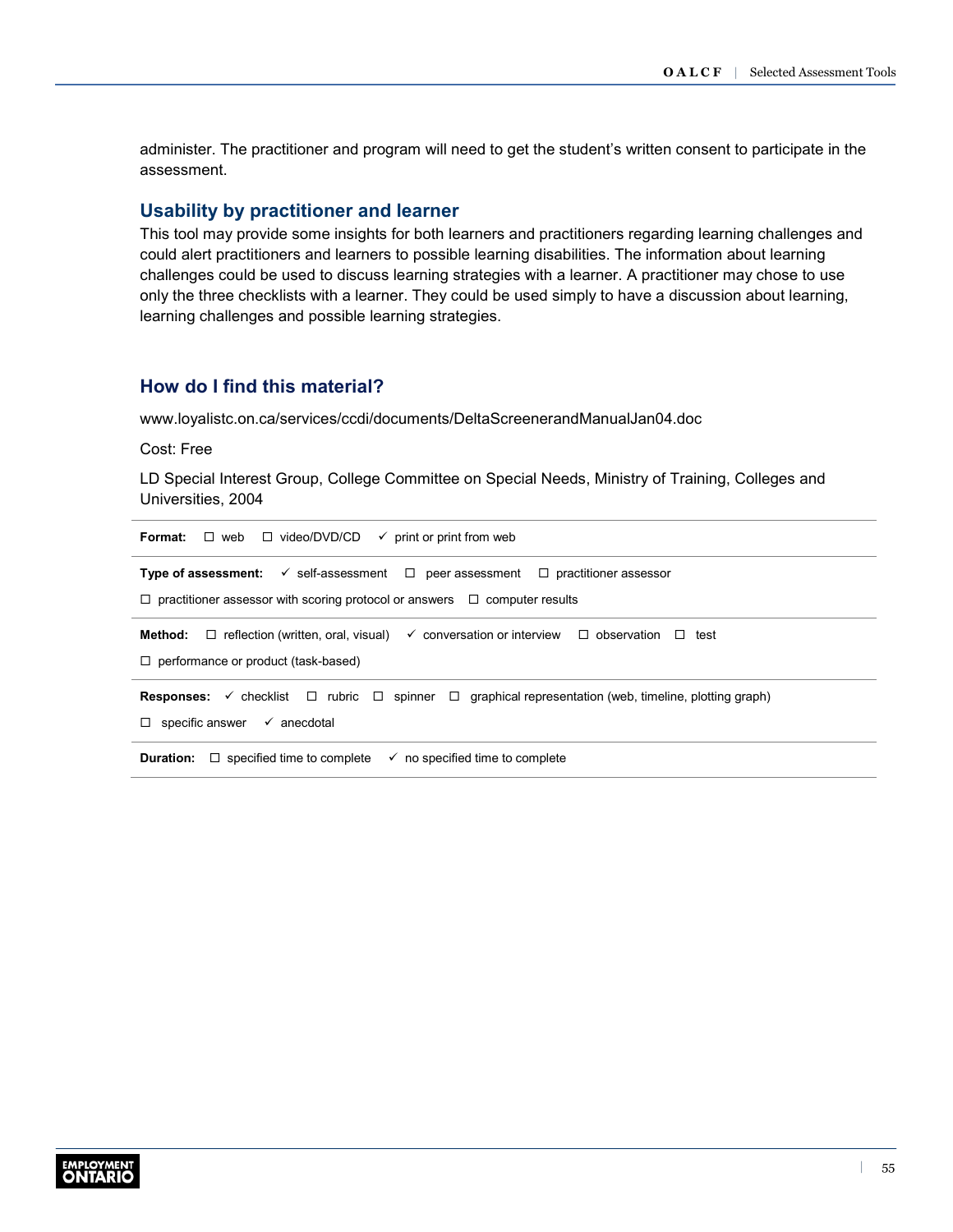<span id="page-58-0"></span>

| <b>Skills</b><br>___ | Tasks | Practices | Changes in Learners' Lives | Learning Challenges |
|----------------------|-------|-----------|----------------------------|---------------------|
|                      |       |           |                            |                     |

# Keys to Effective Learning Disabilities Teaching Practice: Appendix A and Appendix B

![](_page_58_Picture_3.jpeg)

# **Description and Development**

Within this comprehensive manual on learning disabilities are two appendices that practitioners can use for screening purposes. "Appendix A: Screening for Adults with Learning Disabilities" contains detailed information to guide a practitioner. "Appendix B: Analysing my Learning" is a selfassessment tool. It is used by learners to understand learning strengths and struggles. Also directly related to assessment is a chapter on the screening process that should be read before any screening activities take place. At the end of the chapter, detailed information on reading psycho-educational assessments is also provided. The assessment information is only part of this manual on working with adults with diagnosed learning disabilities or learning challenges.

# **Range of formality: informal - formal**

![](_page_58_Figure_7.jpeg)

# **Using the tool as part of program assessment**

The screening tools can be used in situations where a practitioner has observed learning challenges. They also provide the opportunity to discuss learning strengths and weaknesses with the learner. The tools, in combination with the extensive and useful information on teaching available in the manual, could be used to develop a variety of learning strategies.

# **Usability by practitioner and learner**

The screening tools should be used by a practitioner only after gaining some understanding of their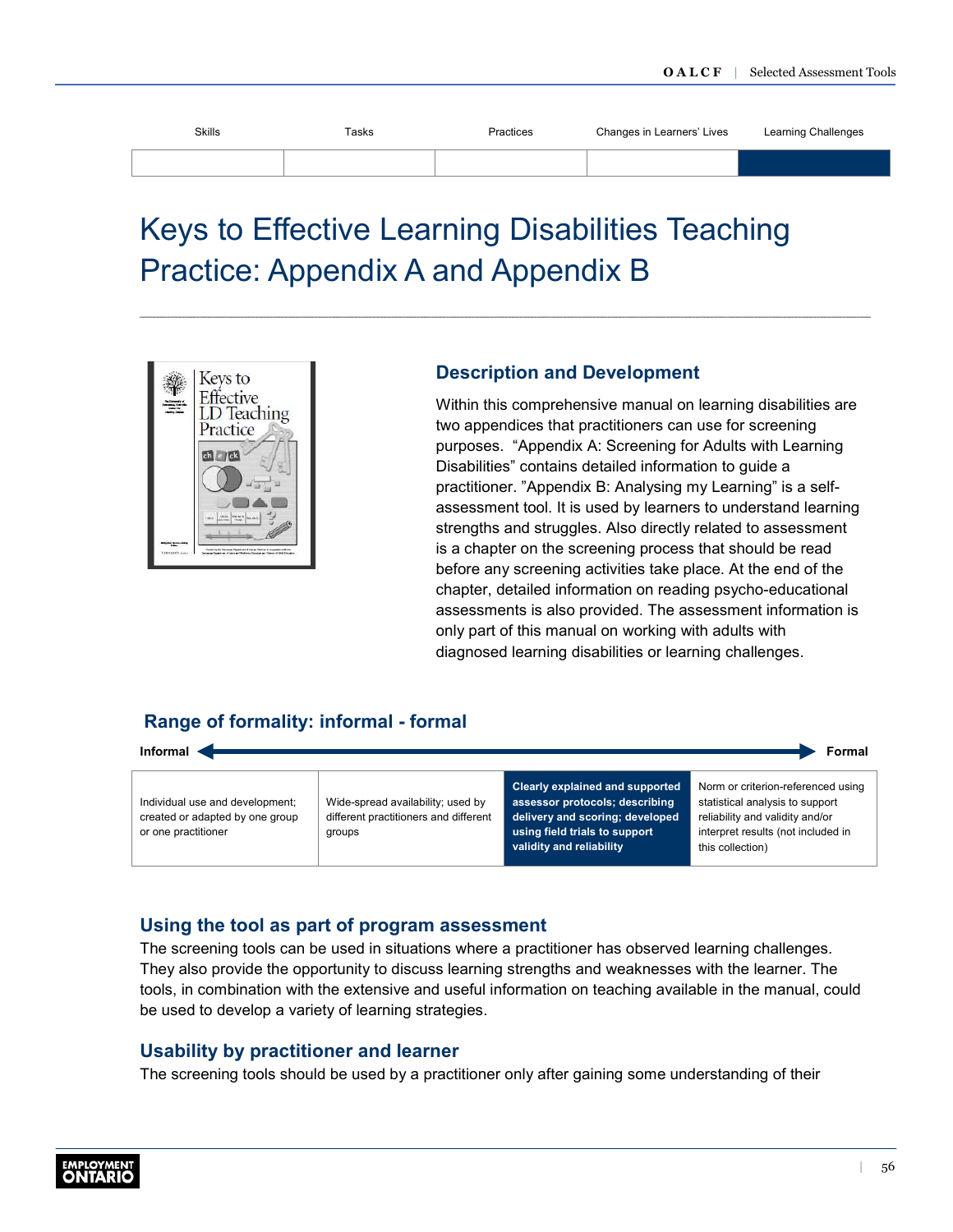purpose. This understanding could be gained through experience or by reading and discussing the information about screening provided in the manual (Chapter 2). The information in Appendix A could be used as presented to guide anecdotal observation, or could be readily adapted. If adapted, it could be presented in a checklist format with room for recording comments and observations.

# **How do I find this material?**

[www.cls.utk.edu/pdf/keys\\_ld/keys\\_ld.pdf](http://www.cls.utk.edu/pdf/keys_ld/keys_ld.pdf) (Appendices begin on p. 96.)

Cost: Free

The University of Tennessee, Knoxville Centre for Literacy Studies, 2002

ISBN: 0-9702799-3-0

| <b>Format:</b> $\Box$ web $\Box$ video/DVD/CD $\checkmark$ print or print from web                                                                                                     |
|----------------------------------------------------------------------------------------------------------------------------------------------------------------------------------------|
| <b>Type of assessment:</b> $\checkmark$ self-assessment $\Box$ peer assessment $\checkmark$ practitioner assessor                                                                      |
| $\Box$ practitioner assessor with scoring protocol or answers $\Box$ computer results                                                                                                  |
| $\checkmark$ reflection (written, oral, visual) $\Box$ conversation or interview $\checkmark$ observation<br>Method:<br>⊟ test<br>$\Box$ performance or product (task-based)           |
| <b>Responses:</b> $\checkmark$ checklist $\Box$ rubric $\Box$ spinner $\Box$ graphical representation (web, timeline, plotting graph)<br>$\Box$ specific answer $\checkmark$ anecdotal |
| <b>Duration:</b> $\Box$ specified time to complete<br>$\checkmark$ no specified time to complete                                                                                       |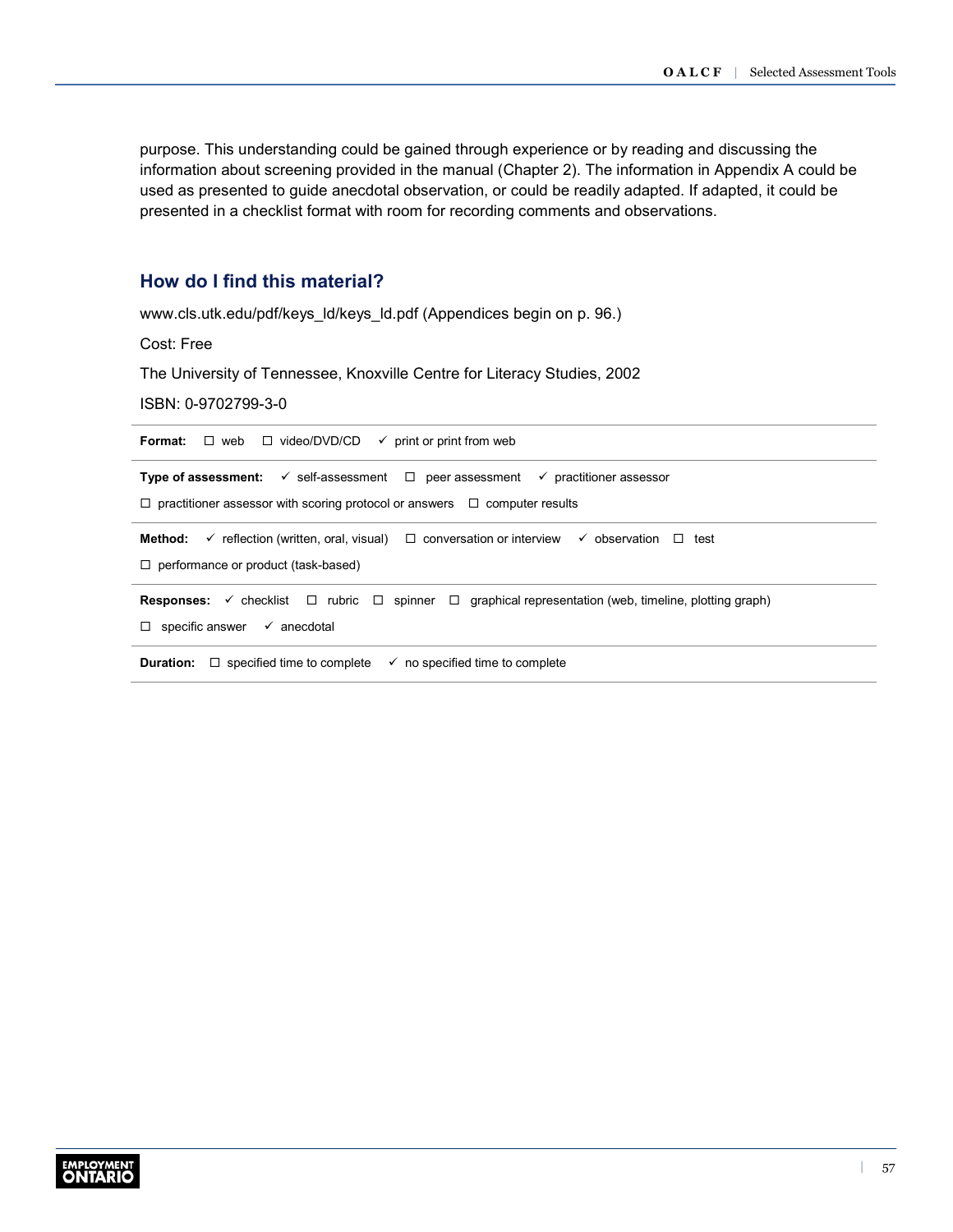# <span id="page-60-0"></span>Annotated Bibliography

# More Examples of Assessment Tools

Battell, Evelyn. (2001). *Naming the Magic: Non-Academic Outcomes in Basic Literacy*. Duncan, BC: Malaspina University-College (now Vancouver Island University). Retrieved from [www.nald.ca/library/research/magic/magic.pdf](http://www.nald.ca/library/research/magic/magic.pdf)

This resource reports on a ground-breaking project that explored the importance of non-academic outcomes in assessing literacy (i.e. beyond skills-based outcomes). It combines practitioner research and ready-to-use tips, tools and suggestions. The resource describes the use of wide variety of assessment activities such as journals, goal setting, anecdotal reporting self-portraits, action figures, web diagrams, collages, photographs, computer art, scrapbooks and more. Various tools can be used and adapted for initial, ongoing and exit assessments.

Carriere, Richard. (2004). *The First Step – Le premier pas*, 2004. Retrieved from [www.nald.ca/library/research/1stpas-e/guide.pdf](http://www.nald.ca/library/research/1stpas-e/guide.pdf) (English) and [www.bdaa.ca/biblio/recherche/1stpas](http://www.bdaa.ca/biblio/recherche/1stpas-f/guide.pdf)[f/guide.pdf](http://www.bdaa.ca/biblio/recherche/1stpas-f/guide.pdf) (French)

This resource was designed as a comprehensive intake assessment tool. It can be used to help practitioners assess adult learners' proficiency in reading, writing, numeracy and oral communication. The assessments have been articulated to the LBS Levels. However, they also provide useful information about skill development. The resource includes an intake form that focuses on work experience, previous education and literacy skills used outside of an educational environment. The assessments are available in French and English.

Connolly, Nora. (2007). *VOICE: A Dynamic and Interactive Approach for Exploring Employment Possibilities*. Ottawa: Ottawa-Carleton District School Board. Retrieved from [www.nald.ca/library/learning/christine/voice/voice.pdf](http://www.nald.ca/library/learning/christine/voice/voice.pdf)

VOICE was developed to help learners explore employment using a wide range of activities and understandings. The five units are 1) reflecting and clarifying values, 2) enhancing abilities needed to organize time and overcome barriers, 3) finding new or renewed interests, 4) viewing and communicating personal and societal changes and 5) discovering ways to empower and engage in life. This comprehensive resource can be used in two ways for assessment purposes. First, various learning activities can be readily turned into assessment activities. Second, a self-evaluation checklist is included at the end of each unit.

Delhi, Kari, Dobbs, Gail, Dwyer, Patrick, Hilton, Diana, Horsman, Jenny, & Ingram, Carolyn. (1990). *This Is Not a Test: A Kit for New Readers*. Toronto, ON: East End Literacy. Retrieved from [www.nald.ca/library/learning/notatest/notatest.pdf](http://www.nald.ca/library/learning/notatest/notatest.pdf)

The resource contains various self-assessments to help learners gain new understandings about themselves. It includes a learning styles inventory tool, reading and writing skills assessments, and general literacy and learning assessments (e.g. banking, looking after children, learning preferences). Although it is an older resource, it remains very useful, reminding practitioners of the importance of having a conversation with learners to explore learning experiences and literacy practices.

Demetrion, George. (1993). *An Affective Skills Curriculum*. Seattle, WA: ABLE Network. Retrieved from [www.nald.ca/library/learning/curricul/cover.htm](http://www.nald.ca/library/learning/curricul/cover.htm)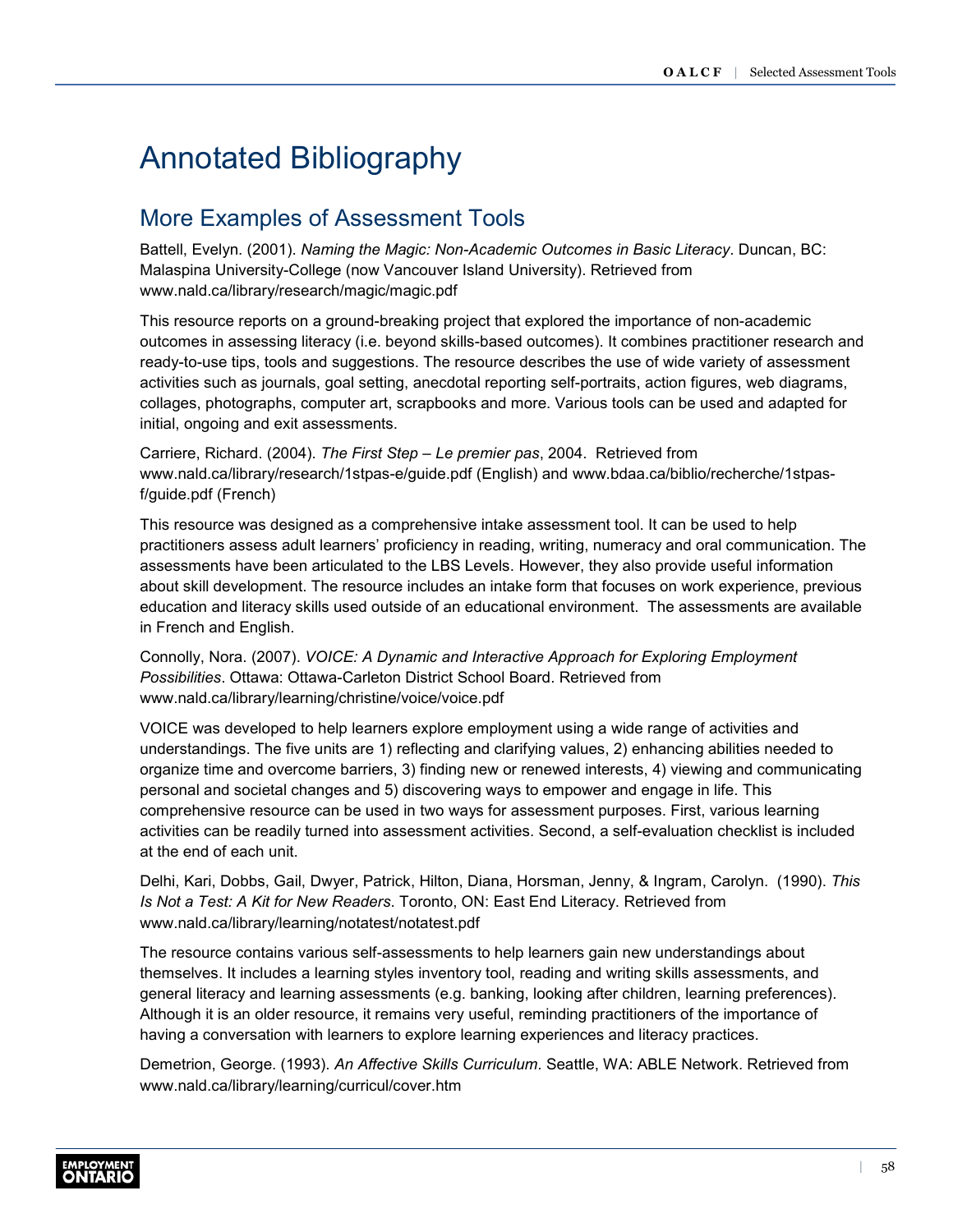<span id="page-61-0"></span>This resource contains various self-reflection activities that could be readily turned into self-assessments. The self-assessments could then be used as part of both initial and ongoing assessment. In addition, they could be used comparatively (contrasting earlier results with later ones) as part of exit assessment. The activities address a variety of "soft skills" that overlap with the OALCF competencies. Topics include recognizing emotions, interacting with others, enhancing self-awareness and realizing goals. These behaviours are for transition.

Grieve, Katrina. (2002). *Tools for Effective Transitions: Community Bridging Initiative Project on Transitions to Upgrading*. Toronto, ON: St. Christopher House Adult Literacy Program (Order directly from St. Christopher House Adult Literacy Program. Email: [literacy@stchrishouse.org](mailto:literacy@stchrishouse.org)

This collection of assessment tools and approaches focuses on supporting learner transitions into college literacy and upgrading programs. It contains a discussion of transition readiness, a collection of useful references on assessment and a very informative discussion of the importance of self-management and self-direction skills in supporting transition. In addition, it offers a series of excellent demonstration activities and self-assessment tools. The demonstration activities are designed to be used as part of ongoing and exit/summative assessment. The demonstrations are articulated to the LBS Levels. There is a wealth of information here that is clearly and thoughtfully presented. The resource offers new insights and ideas each time it is read.

Paul, Marianne, & Kennedy, Lindsay. (2010) *Spotlight on Change: An Essential Skills Upgrading Program for Women Over 40*. Waterloo, ON: Project Read Literacy Network. Retrieved from [www.projectread.ca/pdf/SpotlightOnChangeCurriculum.pdf](http://www.projectread.ca/pdf/SpotlightOnChangeCurriculum.pdf)

This resource is part of the annotated bibliography for two reasons: 1) its use is not limited to women over 40, and 2) it incorporates the same or similar assessment activities that are found in this collection. For example, HRSDC'S *Work Values Quiz* and *Seeing, Hearing, Doing* (a learning styles quiz) are featured. The resource features other self-reflection quizzes that learners may find useful. Practitioners will readily see how particular self-assessments are used within the context of a range of activities in an employment preparation program. They may find it very helpful to read the sections that feature the quizzes and other self-assessment in order to get ideas on ways to present the quizzes, or they may find specific sections of this resource to be applicable as is.

# General Adult Literacy Assessment Resources

Campbell, Pat. (2007) *Measures of Success: Assessment and Accountability in Adult Basic Education*. Edmonton, AB: Grass Roots Press. (Order directly from Grass Roots Press.)

*Measures of Success* provides practitioners and policy-makers with a wide array of information about assessment in adult literacy programs. The first part contains overviews of four broad approaches to assessment: 1) performance-based, 2) competency-based, 3) diagnostic and 4) standardized. Each section provides an explanation, definitions, examples and tips for implementing related tools and strategies. The second part contains several essays that examine important questions about assessment and assessment systems in the US, Canada, Australia and England. Contributions in the section have been made by key adult literacy researchers. The third part is an interesting conversation among academic researchers on key principles of assessment. The book is a must-read for any researcher, policy-maker or project consultant addressing assessment-related issues in adult literacy.

![](_page_61_Picture_9.jpeg)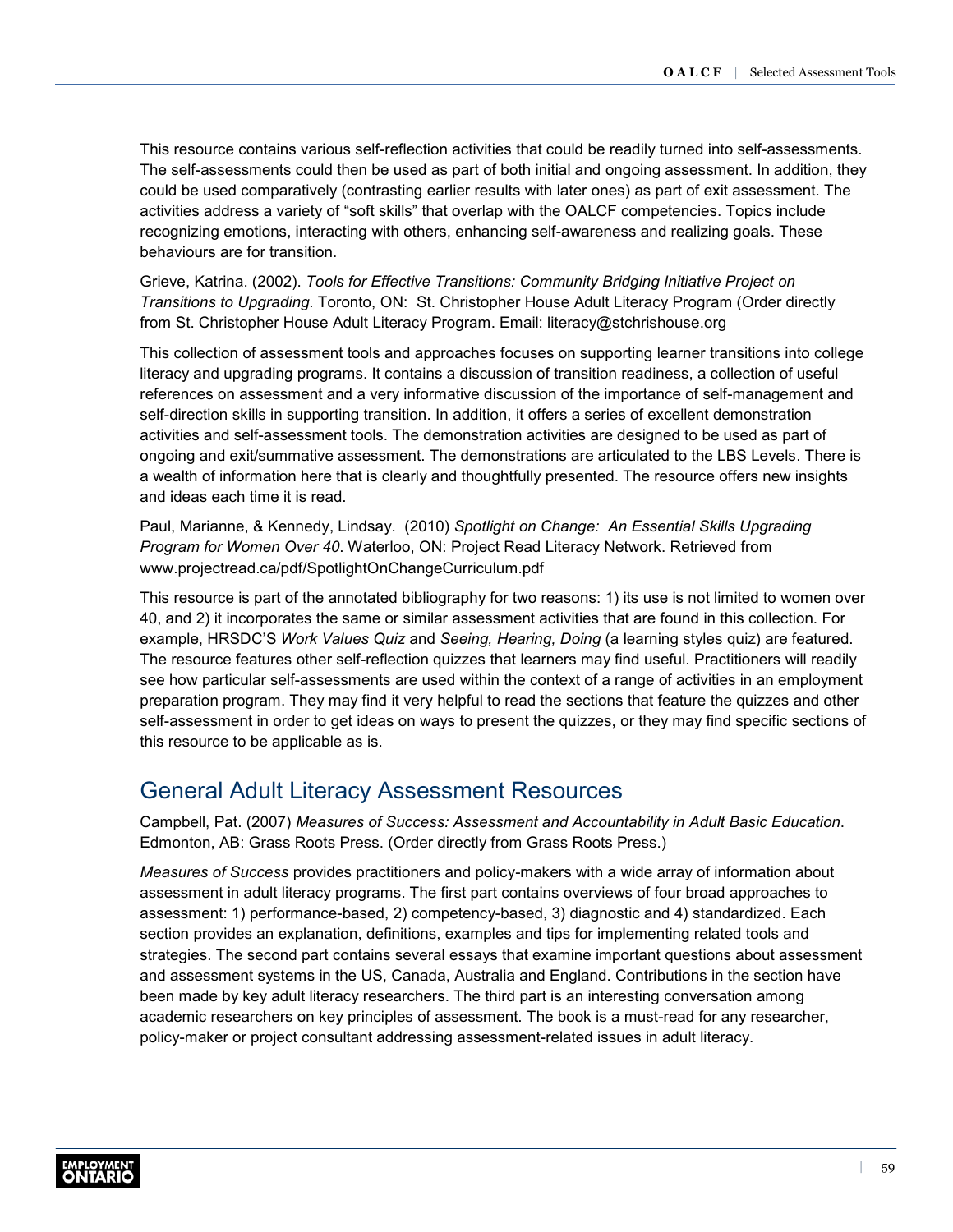Campbell, Pat. (2006). *Student assessment in Adult Basic Education: A Canadian Snapshot*. Winnipeg, MB: Centre for Education and Work. Retrieved from [www.nald.ca/library/research/snape/cover.htm](http://www.nald.ca/library/research/snape/cover.htm)

This research report provides some of the only data available on assessment practices in Canadian adult literacy programs. A survey was used to gather information about the use of particular tools and general approaches to assessment. Researchers used data from 400 survey respondents. They found that practitioners' options are limited when choosing formal assessment tools. Recommendations include:

- 1. the establishment of a national committee on assessment standards;
- 2. the development of tools to address First Nations students as well as emergent literacy and numeracy practices and skills, numeracy practices and skills, and writing practices and skills;
- 3. the development of an online reading assessment database to allow practitioners to compare and choose tools to meet their needs.

Derrick, Jay, Ecclestone, Kathryn, & Gawn, Judith. (2009). *Formative Assessment in Adult Literacy, Language and Numeracy: A Rough Guide to Improving Teaching and Learning*. Leicester, England: National Institute of Adult Continuing Education (NIACE). (Order from NIACE publications, at [www.niace.org.uk/publications](http://www.niace.org.uk/publications).)

This booklet provides some practical and ready-to-use ideas to help practitioners develop formative or ongoing assessment approaches in adult literacy programs. It provides an overview of formative assessment that is learner-centred, collaborative and focused on developing learners' active participation in the assessment process. It contains easy to understand information, tips, suggestions and a series of scenarios to show formative assessment in action.

Fenwick, Tar, & Parsons, Jim. (2009). *The Art of Evaluation: A Resource for Educators and Trainers* (2<sup>nd</sup> ed). Toronto, ON: Thompson Educational Publishing.

This comprehensive and practical book describes various approaches to assessment in adult education. While it does not address adult literacy specifically, its focus on adult learning makes it a unique and highly valuable resource for literacy practitioners. It is filled with ideas and important discussion points that will help practitioners develop a well-informed approach to assessment. In addition, it contains numerous examples of assessments that can be readily used or adapted for specific purposes. The authors are highly respected adult educators and academics from the University of British Columbia and the University of Alberta.

Frontier College. (2005). *Evaluating Learning: Qualitative Methods to Document and Assess Informal Literacy Learning*. Retrieved from [www.nald.ca/library/learning/evlrning/cover.htm](http://www.nald.ca/library/learning/evlrning/cover.htm)

This resource is an insightful discussion of various assessment activities. It also contains a wide selection of qualitative tools that can be used to document learning. It was developed to support Frontier College's Student Centred Individualized Learning (SCIL) philosophy and approach to adult literacy learning. It makes several references to the SCIL tutor training manual. SCIL is described as a "qualitative educational intervention methodology that allows students' learning needs to determine the course of educational activities. It is a student-focused approach as opposed to an externally pre-determined curriculum. Anything can form the learning content." The document provides a series of example assessment methods including goal-setting, student journals, project work, anecdotal reports, selfevaluation, observation, multimedia approaches, learning plans, portfolios, photostories, and selfmanagement/self-direction indicators.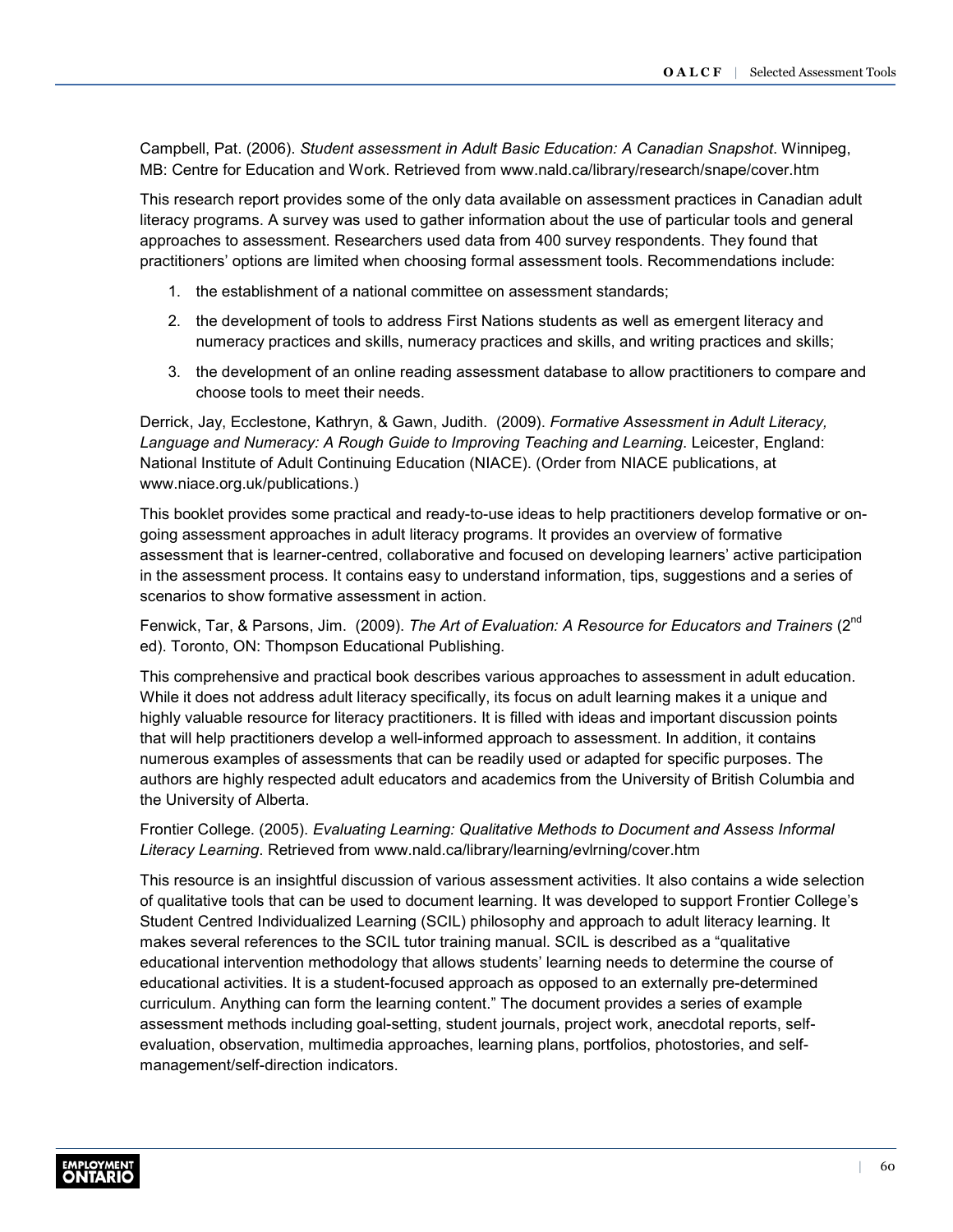Powell, Pat, Thompson, Kate and Jones, Christianna. (2000). *Common Assessment in the Native Literacy Field*. Retrieved from [www.nald.ca/library/learning/comass/comass.pdf](http://www.nald.ca/library/learning/comass/comass.pdf)

This unique compendium is a collection of practitioner developed tools. The authors, all practitioners in the Native stream, compiled the collection after attending a literacy conference. The resource includes ready-to-use tools, most of which are designed for intake and initial assessment. Many of the tools are articulated to the LBS Levels.

Saskatchewan Literacy Network. (n.d.) *Intake and Assessment Toolkit.* Retrieved from [www.sk.literacy.ca/pages/intakeAssessToolKit.html](http://www.sk.literacy.ca/pages/intakeAssessToolKit.html)

The Saskatchewan Literacy Network has developed a comprehensive and easy-to-use assessment section on their website. The section contains a variety of rubrics, checklists and anecdotal self-reflection tools that can be used to assess skills in reading, writing, problem-solving, group work, multi-media, research, general literacy and employment. The various tools can be used for initial, ongoing and exit assessment. Additionally there is a manual describing Learner-Centred Intake and Assessment Resources that thoroughly explores assessment terms and processes. Some tools are articulated to Saskatchewan's provincial benchmarks.

System for Adult Basic Education Support (SABES). (1991-2004). *Adventures in Assessment*. (Newsletter.) Retrieved from [www.sabes.org/resources/publications/adventures/index.htm](http://www.sabes.org/resources/publications/adventures/index.htm)

The SABES *Adventures in Assessment* newsletter was produced in the US over a period of 14 years, from 1991-2004. Most of the issues are available as downloadable PDFs from the SABES website. Although the last newsletter was produced in 2004, most topics and information continue to be just as relevant today. According to the website description, the series "provided a forum for adult literacy practitioners to critically reflect upon a range of issues and experiences pertaining to assessment, both alternative assessment early on and, later, standardized assessment." The newsletter is really more of a journal containing highly informative articles written by practitioners, program directors and researchers. While some topics may be specific to the US context, most are not. The articles form an impressive and useful collection of assessment knowledge and expertise related to adult literacy teaching and learning.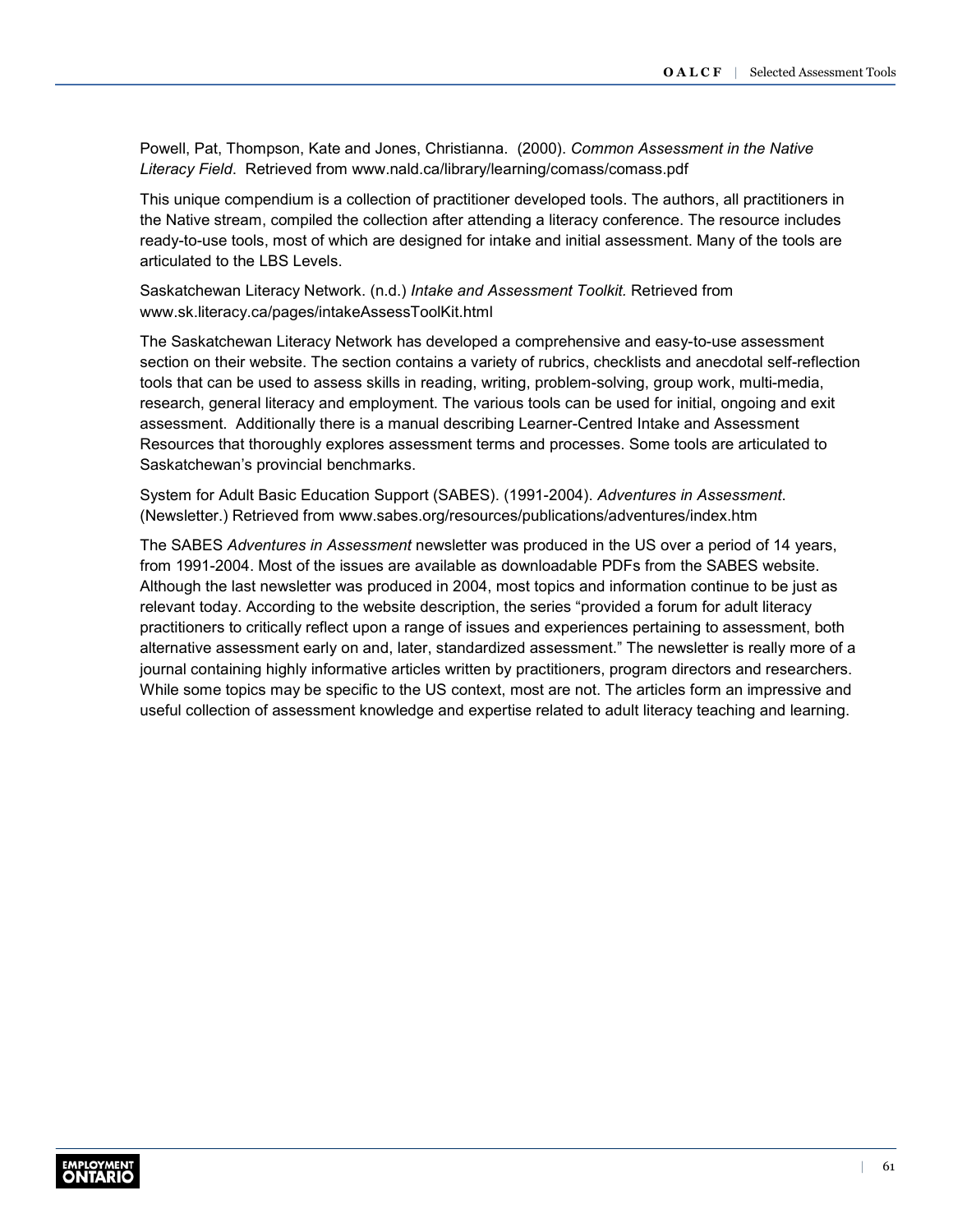# <span id="page-64-0"></span>Appendix 1: Template to Describe Assessment Tools

| <b>Skills</b> | Tasks | Practices | Changes in Learners' Lives | Learning Challenges |
|---------------|-------|-----------|----------------------------|---------------------|
|               |       |           |                            |                     |
|               |       |           |                            |                     |

# [Title of Tool]

### Insert graphic **Description and Development**

*[Focus comments on describing key features. Describe the tool in a general way, including how it is organized, categories, etc. Comment on development if information is available and/or state who developed the assessment.]*

# **Range of formality: informal – formal**

*[Highlight the box that suits the range of formality describing the tool.]*

![](_page_64_Figure_9.jpeg)

### **Using the tool as part of program assessment**

*[Focus comments on initial, ongoing and exit assessments. Comment on what the tool or process will tell the practitioner about learning and how they can be used.]*

# **Usability by practitioner and learner**

*[Focus comments on access (finding and obtaining the tool) and usability, design, support, general appeal, etc. Comment on potential for adaptation if open source. Be careful of copyright restrictions.]*